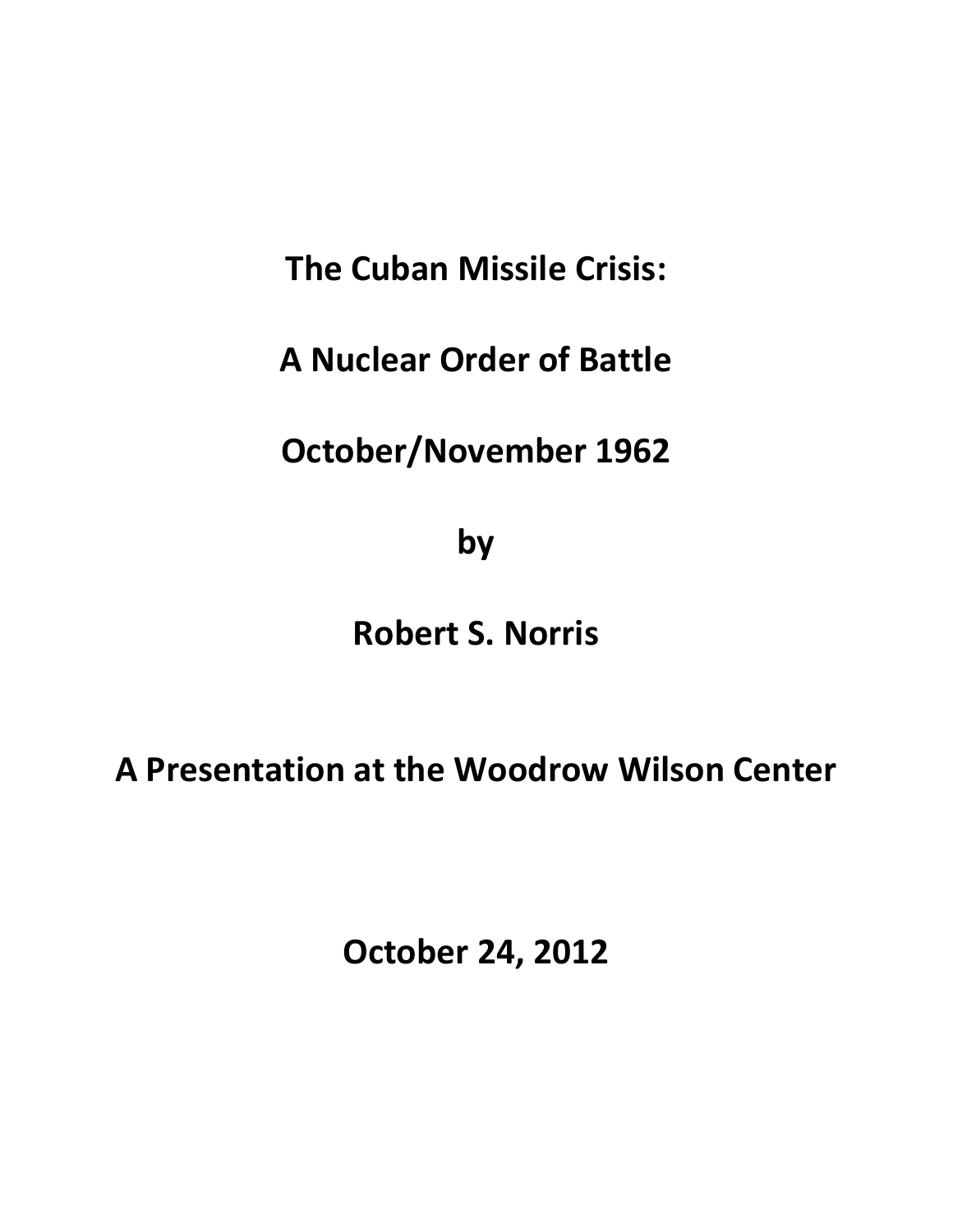There is general agreement that the Cuban Missile Crisis of October 1962 is the closest the world came to nuclear war.<sup>[1](#page-45-0)</sup> To commemorate the 50<sup>th</sup> anniversary new books, articles and reminiscences will no doubt be forthcoming. One contribution to the vast literature would be a full accounting of the numbers and types of U.S. and Soviet nuclear weapons that were operational during the period from mid-October through November 196[2](#page-45-1), a nuclear order of battle.<sup>2</sup> Most accounts of the crisis mention certain weapon types but leave others out and the tally is incomplete.

The basic facts about Cuban Missile Crisis are well known and there is an extensive literature. The crisis began in mid-October 1962 when the United States discovered that the Soviet Union was secretly deploying medium-range ballistic missiles into Cuba. The U.S. had been aware that the Soviet Union was providing increased military assistance to Cuba since late July, but ballistic missiles crossed the line.

On October 14, a Strategic Air Command U-2 aircraft overflying western Cuba took photos that revealed that bases were being readied and missiles prepared. These conclusive facts were provided to the president's advisers and President Kennedy was shown the "hard photographic evidence" at 8:45 am on Tuesday October 16.

In the days that followed committees were formed, plans proposed, and U.S. military forces were put on higher stages of alert. On Monday October 22, in an address to the nation, President Kennedy described his course of action. This included a "strict quarantine on all offensive military equipment" under shipment to Cuba, to go into effect on October 24. Underscoring the gravity of the crisis, and as a warning to the Soviet Union, President Kennedy said that the United States will "regard any missile launched from Cuba against any nation in the Western Hemisphere as an attack by the Soviet Union on the United States, requiring a full retaliatory response against the Soviet Union."

Tension mounted over the next days. At the same time diplomatic communications and an exchange of letters between Premier Khrushchev and President Kennedy ensued eventually leading to a resolution of the crisis. On Sunday October 28, Premier Khrushchev agreed to dismantle the offensive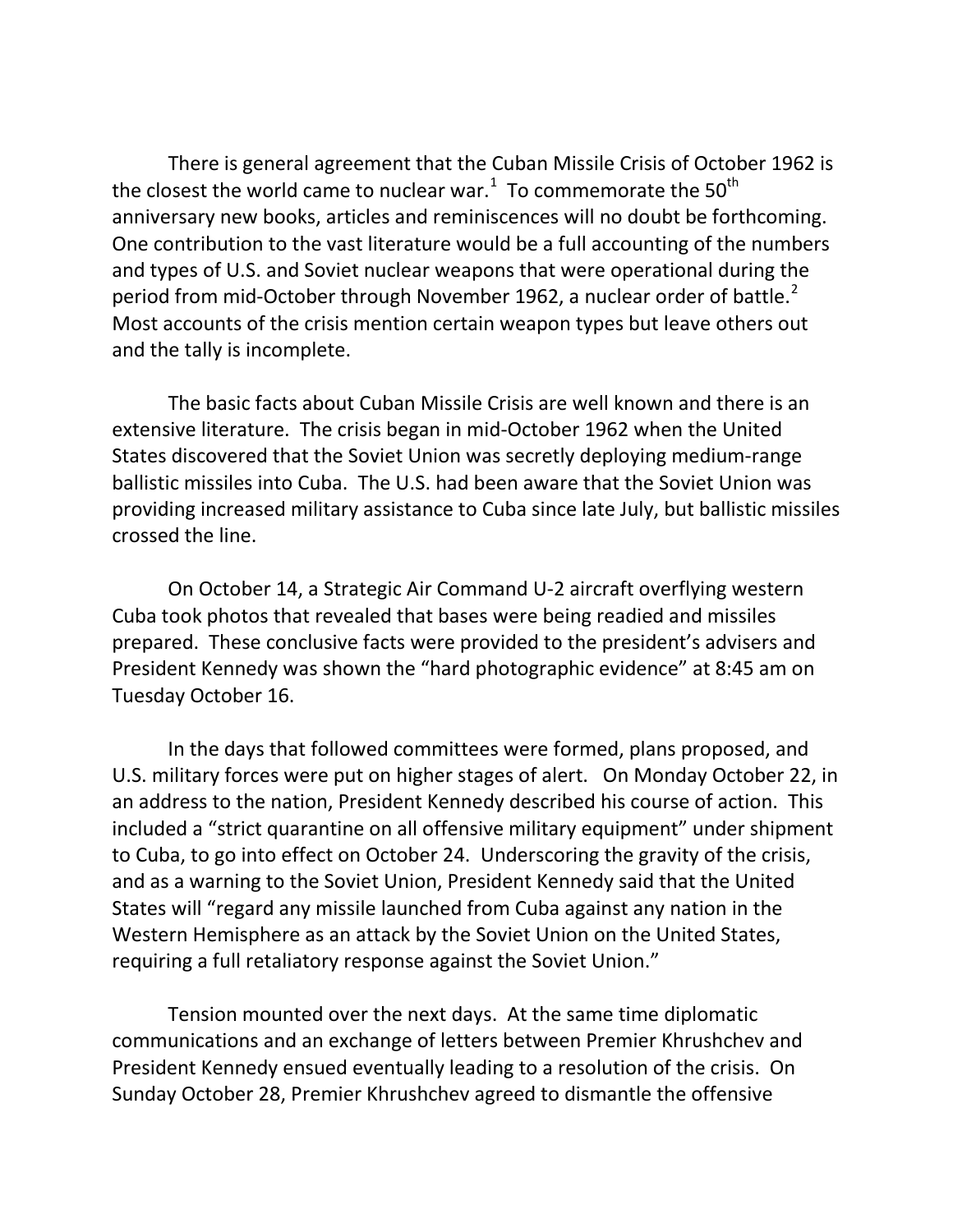weapons in Cuba and return them to the Soviet Union subject to United Nations verification. The United States agreed not to invade Cuba and in a secret agreement said it would remove its Jupiter missiles from Turkey.

The crisis did not end suddenly after the thirteen-day period from October 16th to 28th when Khrushchev agreed to withdraw the missiles.<sup>[3](#page-46-0)</sup> A new phase of the crisis ensued, virtually out of sight, with a great deal unknown to the Americans.

Though less tense the month of November saw its share of concerns, (the issue of removing the IL-28 bombers being among the most serious), and U.S. forces were only gradually wound down. For example, the Strategic Air Command remained at DEFCON II until November 21 and only returned to DEFCON IV, its normal readiness condition, on November 27. The dispersed B-47s did not return to their bases until November 24. On October 22 Pacific Command Quick Reaction Alert aircraft were loaded with nuclear weapons and readied for immediate launch. They remained at that alert status until November 1.

On November 21 the USSR announced seven measures to reduce military readiness, effective immediately. The first was that "intercontinental and strategic rocket troops are to shift from full (or total) combat readiness to normal combat training and activity".<sup>[4](#page-46-1)</sup>

From October 29 on was the nagging question of whether the Soviets were enough trustworthy to remove their weapons or were they engaged in a "massive trick" or "a gigantic hoax," to use Dean Rusk's description? Impending mid-term elections were days away and were definitely on Kennedy's mind. How to respond to the presses' voracious appetite and control the narrative was a constant problem. Many questions remained unanswered: was Khrushchev indulging in word games by his use of "offensive" and "defensive" weapons, might they lie again, as Gromyko had done earlier to the President, how could there be effective verification that the weapons, warheads and personnel were leaving? Would U.S. high-level U2s or other low-level reconnaissance aircraft be shot down by Cuban or Soviet air defense?

#### **Castro and the tactical nuclear weapons**

The role of the tactical nuclear weapons in Cuba was a key topic in a tense four hour exchange on November 22d among Fidel Castro, his associates and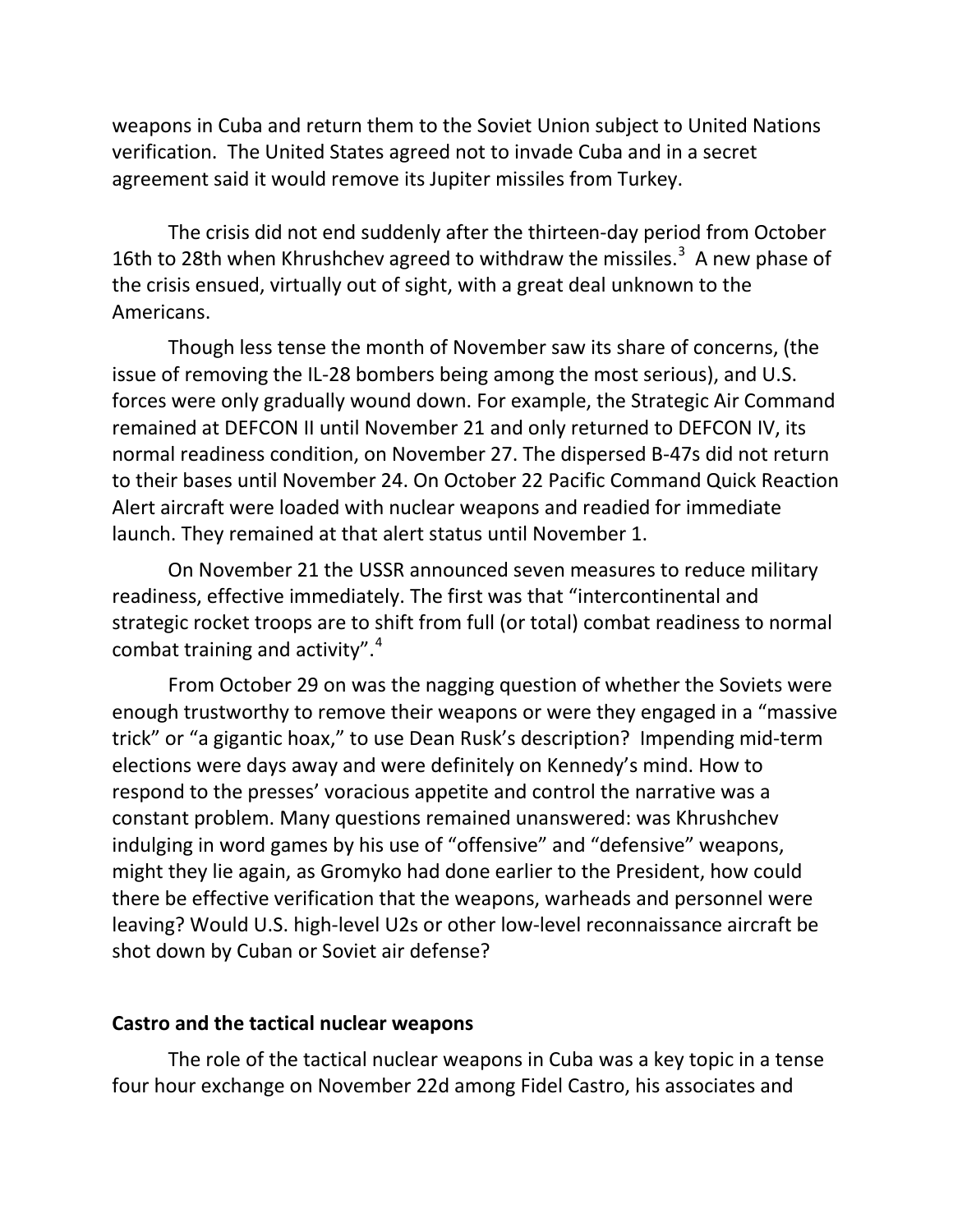Soviet Deputy Prime Minister Anastas Mikoyan.<sup>[5](#page-47-0)</sup> The original plan was to leave the tactical nuclear weapon in Cuba as part of a Soviet presence. There was a second part of the plan that the Soviets would transfer the FKRs and Lunas to Cuba, thus making it the first nuclear power in Latin America. Apparently in the initial phase the Soviets would turn over the launchers and missiles to the Cubans and train them while retaining custody of the warheads much as the Americans did with her NATO allies and at some future date transfer the warheads to the Cubans as well!

For a period of ten days or so after Khrushchev's agreement of October 28 to remove the ballistic missiles the Soviets continued their plan to leave the tactical nuclear weapons in Cuba under their control, since the weapons had not been part of any agreement (and were not even known about by the Americans). But it became clear to Khrushchev (and to Mikoyan) that Castro might not be as responsible a custodian of Soviet nuclear weapons as one would have liked and that the original plan would have to be reversed. At the same time the issue of removal of the 42 Il-28s had to be faced. To deal with the delicate diplomatic matters of informing Castro about, why the ballistic missiles were being removed, why the Il-28s had to be withdrawn and, as negotiations revealed, why the tactical nuclear weapons had to be removed, as well, Khrushchev sent Anastas Mikoyan who arrived in Havana on November 2. The Soviet Deputy Prime Minister accomplished his difficult tasks while maintaining friendship with its socialist ally in the Western Hemisphere. For this, as Svetlana Savranskaya argues, Mikoyan should be given credit for helping to end the Cuban crisis.<sup>[6](#page-47-1)</sup>

The extraordinary details are recounted in *The Soviet Cuban Missile Crisis: Castro, Mikoyan, Kennedy, Khrushchev and the Missile of November* by Sergo Mikoyan and Svetlana Sarranskaya. This is clearly the most important new information to come out about the Cuban crisis and demonstrates that there is still much to be known about it.

On November 30 the tactical nuclear weapons were loaded aboard the Arkangel'sk and the ship sailed for home on December 1<sup>st</sup>,<sup>[7](#page-47-2)</sup> arriving in the USSR on December 20<sup>th</sup>. Earlier on November 5, the *Aleksandrovsk* departed Cuba with the 24 warheads for the SS-5 IRBMs (that had never been unloaded), and the 36 SS-4 warheads.

There was continuing concern by the Defense Intelligence Agency about the quantitative and qualitative increase of Soviet conventional weapons to Cuba that left Castro with a formidable military capability.<sup>[8](#page-47-3)</sup>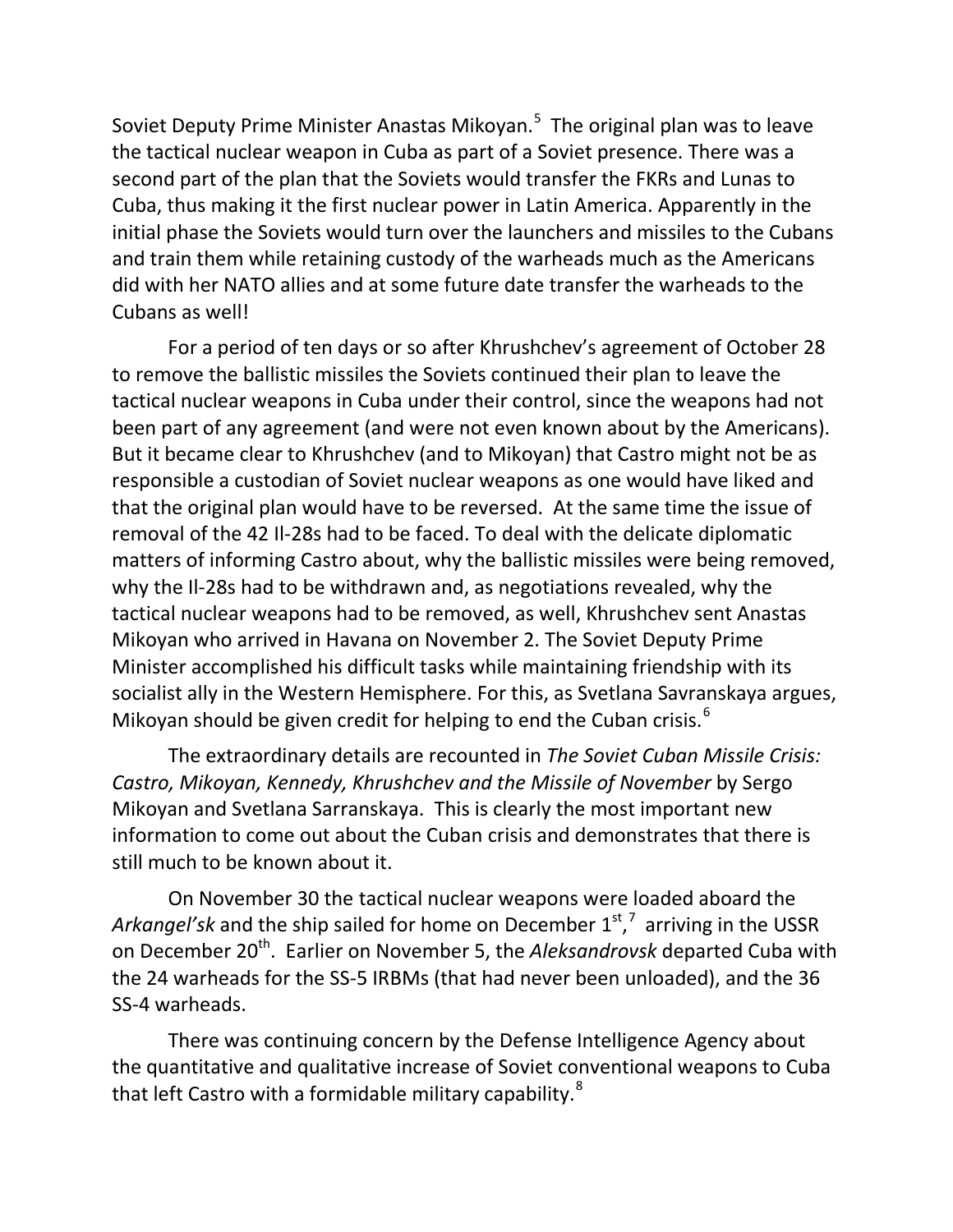The nuclear order of battle includes available/operational weapons, some on high levels of alert, which were ready to be used if authoritative orders had been given. The nuclear weapons were of many different types depending on their range, yield, location and delivery mode. While it is evident that Kennedy and Khrushchev had no intention of starting a nuclear war, and did everything they could to prevent one, events occurred that they and their advisers did not know about or control. As the crisis unfolded there was the possibility of weapons being launched by mistake, miscalculation or misjudgment. Once one nuclear weapon had been used it is difficult to say where it might have ended.

Much was not known or understood at the time. On both sides there was incomplete intelligence leading to mistaken analysis and/or false conclusions.<sup>[9](#page-48-0)</sup> Only decades later would some of the most basic facts be revealed. There have been a series of conferences attended by US, Russian, and Cuban participants.<sup>[10](#page-48-1)</sup> These exchanges, coupled with additional disclosures of authoritative documents, revealed unsettling dimensions of the crisis. For example, American officials, including Secretary of Defense, Robert McNamara, did not believe that the nuclear warheads for the Soviet weapons had arrived. In fact, by the time of the quarantine most had arrived and were already in Cuba. After a 19-day trip from *Severomorsk* the cargo ship, *Indigirka* arrived on October 4th at Mariel and unloaded 90 warheads for four weapon systems. Thirty-six of the warheads were for the SS-4 MRBMs and were kept in vans parked near the missile sites. On October 23 another 68 warheads arrived at the port of Isabella. Had there been verification of the presence of dozens of warheads for the tactical systems it may have complicated the outcome of the crisis.

War might have started in a variety of ways: by accident or through false warning, even deliberately. One of the more likely scenarios involves Soviet use of one or several nuclear weapons to attack American armed forces invading Cuba. In a 1992 conference, and later in a 1994 book, it was revealed that there were tactical nuclear weapons in Cuba. While there is a difference of opinion about whether Khrushchev delegated authority to the local General to use them or not, $^{11}$  $^{11}$  $^{11}$  the fact is that they were there, the Americans did not know about them and if pressured desperate Soviet soldiers might have fired them had an invasion ensued.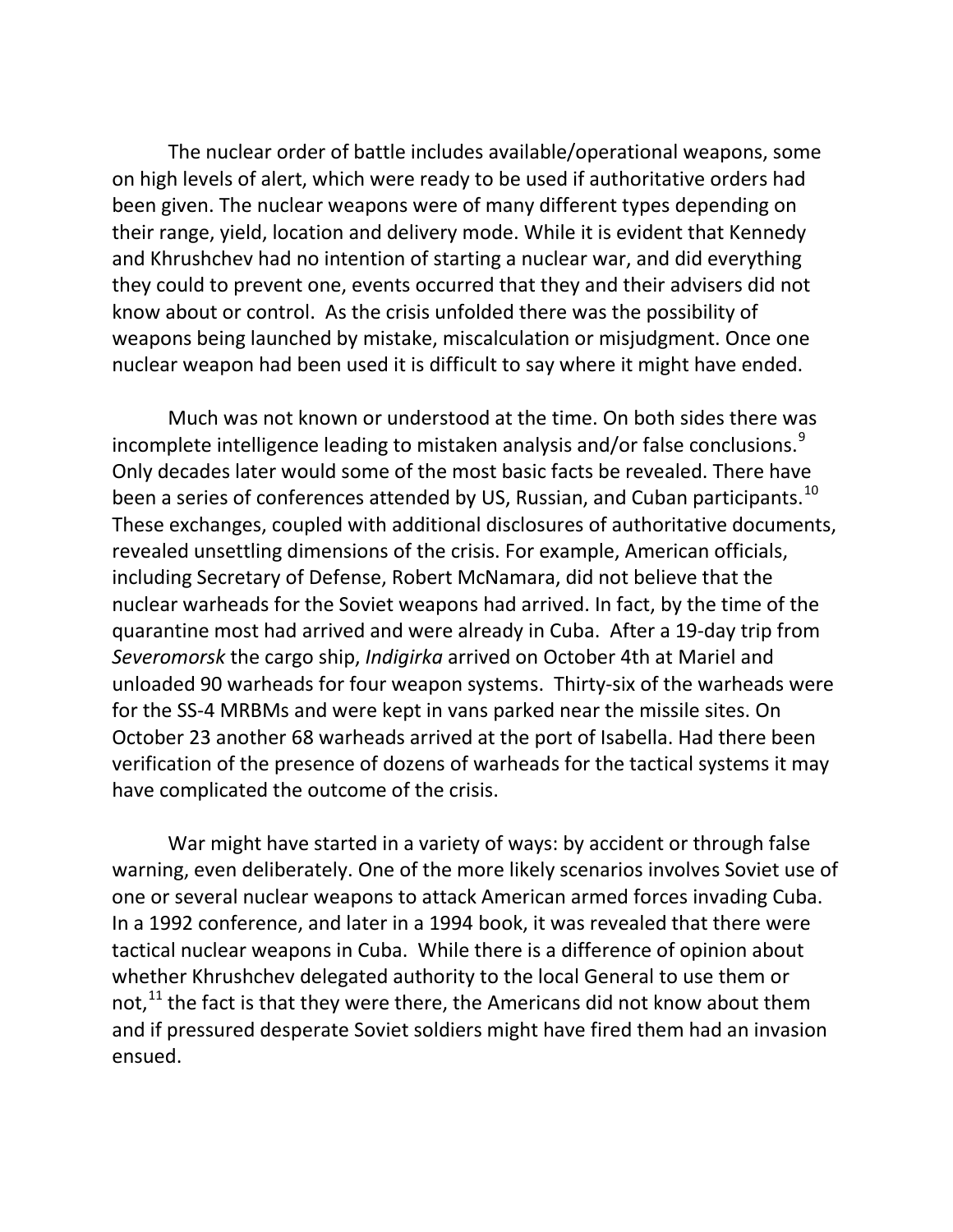The Soviets divulged that the Soviet general in Cuba had been delegated authority by Moscow to use tactical nuclear weapons if the United States were to conduct an amphibious invasion of the island and contact was lost with Moscow. American officials up until then knew nothing about the presence of tactical nuclear weapons in Cuba, much less about any pre-delegation orders to use them. Premier Khrushchev rescinded the pre-delegation order after President Kennedy went on TV on the evening of October 22 to announce the presence of offensive missiles in Cuba.

On the U.S side prior to public disclosure of the missiles in Cuba there were invasion plans being prepared and promoted by various generals. Later more concrete invasion plans were prepared to be undertaken on October 28 if Khrushchev did not reply positively by then. If those plans had gone forward there would have likely been a very different outcome to the crisis, possibly the use of nuclear weapons in and around Cuba, which could have rapidly escalated to further exchanges, perhaps even to global nuclear war using strategic weapons.

The crisis occurred at an early stage of the arms race when each side's forces were still relatively immature. This was probably beneficial in the outcome which averted war. The forces on the American side were configured for deterrence or war fighting with safety a secondary objective.<sup>12</sup> There was not yet the inherent coupling that would occur when U.S. and Soviet forces attained rough levels of parity.<sup>[13](#page-49-1)</sup> At this later, more dangerous stage, when forces were tightly coupled, something (either accidental or deliberate) may have triggered higher stages of alert and a cascading effect may have overwhelmed the system. Logical, prudent and conservative measures taken by officials in response to the actions of each other may have resulted in the outbreak of war.

Much needs to be known about Soviet alert levels during the crisis. On October 23, "the USSR announced deferment of release of troops in the Strategic Rocket Forces, PVO and submarine fleet, cancellation of all leaves, and orders to 'raise the battle readiness and vigilance of all troops." On the same day Marshall Grechko ordered representatives of the Warsaw Pact to "carry out several measures in increasing the military preparedness" of Pact forces.<sup>[14](#page-49-2)</sup>

On October 25, *Red Star* carried portions of a speech by Marshall Rodion Malinovsky emphasizing the power of Soviet missiles. It defined "highest combat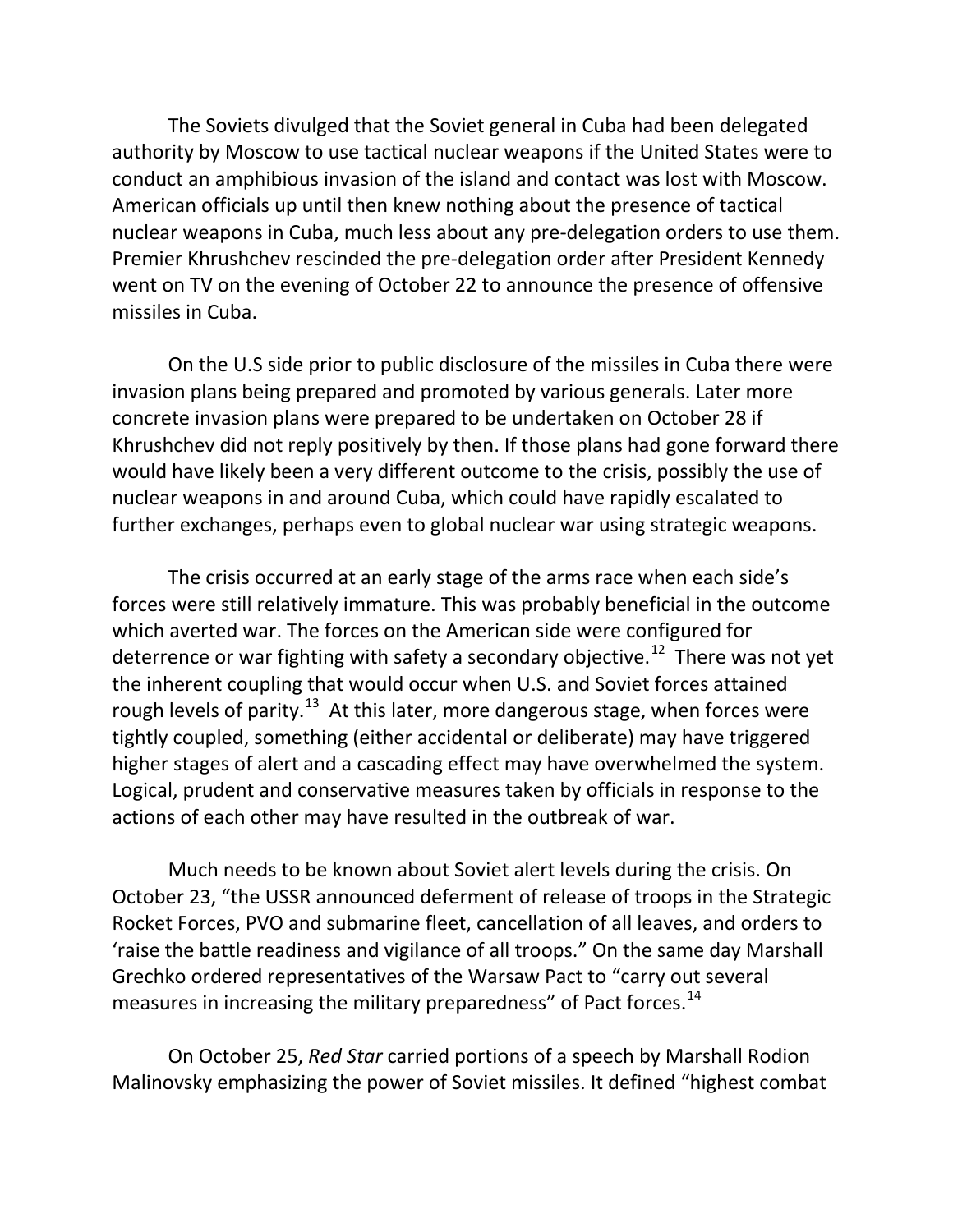readiness" as the ability to bring the might of the armed forces, at the first signal, 'into immediate action against the enemy, his strategic military, economic and political centers and main concentration of forces."[15](#page-50-0)

## **The Nuclear Order of Battle is organized into three categories:**

\* Global forces: Those U.S. strategic nuclear weapons (ICBMs, SLBMs and longrange bombers) that could reach the Soviet Union and the USSR strategic nuclear weapons that could reach the United States that would have been involved a global nuclear war.

\* Regional forces: Those U.S. weapons in Europe that could hit targets in the Soviet Union and Soviet weapons in the western USSR aimed at European targets that would have been involved a regional nuclear war. British and French weapons are excluded.

\* Local forces: Those Soviet and U.S. nuclear weapons in and around Cuba that would have been involved a local nuclear war.

What follows is an Order of Battle of nuclear forces that were available to military and civilian officials on both sides from mid-October through November 1962 and some scenarios of how they might have been used and with what consequences.

# **I. U.S. and Soviet Strategic Forces and Global Nuclear War**

If nuclear weapons had been used in or around Cuba or launched from Cuba the possibility of escalation was high with regional use likely and the use of strategic weapons a serious possibility. President Kennedy said as much in his October 22 address to the nation. "It shall be the policy of this Nation to regard any nuclear missile launched from Cuba against any nation in the Western Hemisphere as an attack by the Soviet Union on the United States, requiring a full retaliatory response upon the Soviet Union."

That the crisis could get out of hand was clearly on their minds. At one point former Secretary of State Dean Acheson advised that we should knock out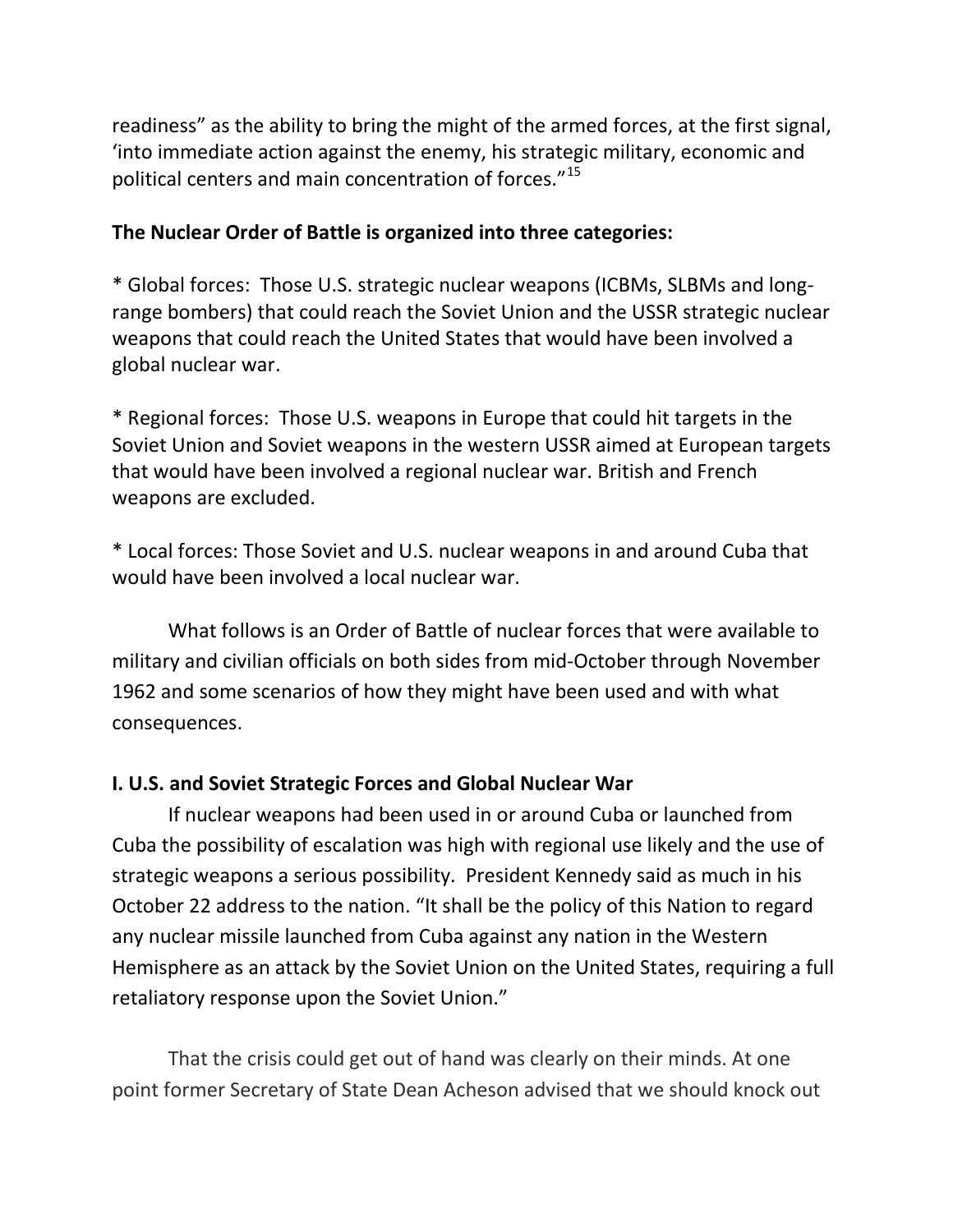the Soviet missiles in Cuba. Someone asked what would the Soviets do in response? Acheson replied, "I know the Soviet Union well. I know what they are required to do in the light of their history and their posture around the world. I think they will knock out our missiles in Turkey."

"Well, then what do we do?" Another queried.

Acheson replied, "Under our NATO treaty, with which I was associated, we would be required to respond by knocking out a missile base inside the Soviet Union." Came the inevitable question: Then what would they do?"

Acheson paused. "That's when we hope," he answered, "that cooler heads will prevail, and they'll stop and talk."<sup>[16](#page-50-1)</sup>

The fear of inadvertent escalation with events spinning out of control was clearly a key factor in the efforts to resolve the crisis, especially on the Soviet side. Khrushchev's letter to President Kennedy of October 26 revealed his fears about the "calamitous nature of modern warfare. He warned the American president that 'should war indeed break out, it would not be in our power to contain or stop it, for such is the logic of war. I have taken part in two wars,' he reminded Kennedy, 'and I know that war ends only when it has rolled through cities and villages, sowing death and destruction everywhere."<sup>[17](#page-50-2)</sup>

U.S. strategic forces were many times larger and more reliable than Soviet strategic forces in October and November 1962. As detailed below, a large scale attack by the United States against the Soviet Union in October 1962 would have been with over 3500 ("fully generated") nuclear weapons, with a combined yield of approximately 6300 megatons. This was about half of the number of warheads with U.S. strategic forces, most of which were bomber weapons for long-range bombers. The total number of nuclear weapons in the U.S. Stockpile in October 1962 was approximately 26,400 and the Soviet Union approximately 3300.<sup>[18](#page-50-3)</sup>

The Soviet Union had approximately 42 ICBMs capable of reaching the United States, no SLBMs, and a long-range bomber force of 160 Bear and Bison bombers that would have had to face a formidable U.S. – Canadian air defense system of fighter interceptors with nuclear air-to-air missiles, BOMARC and Nike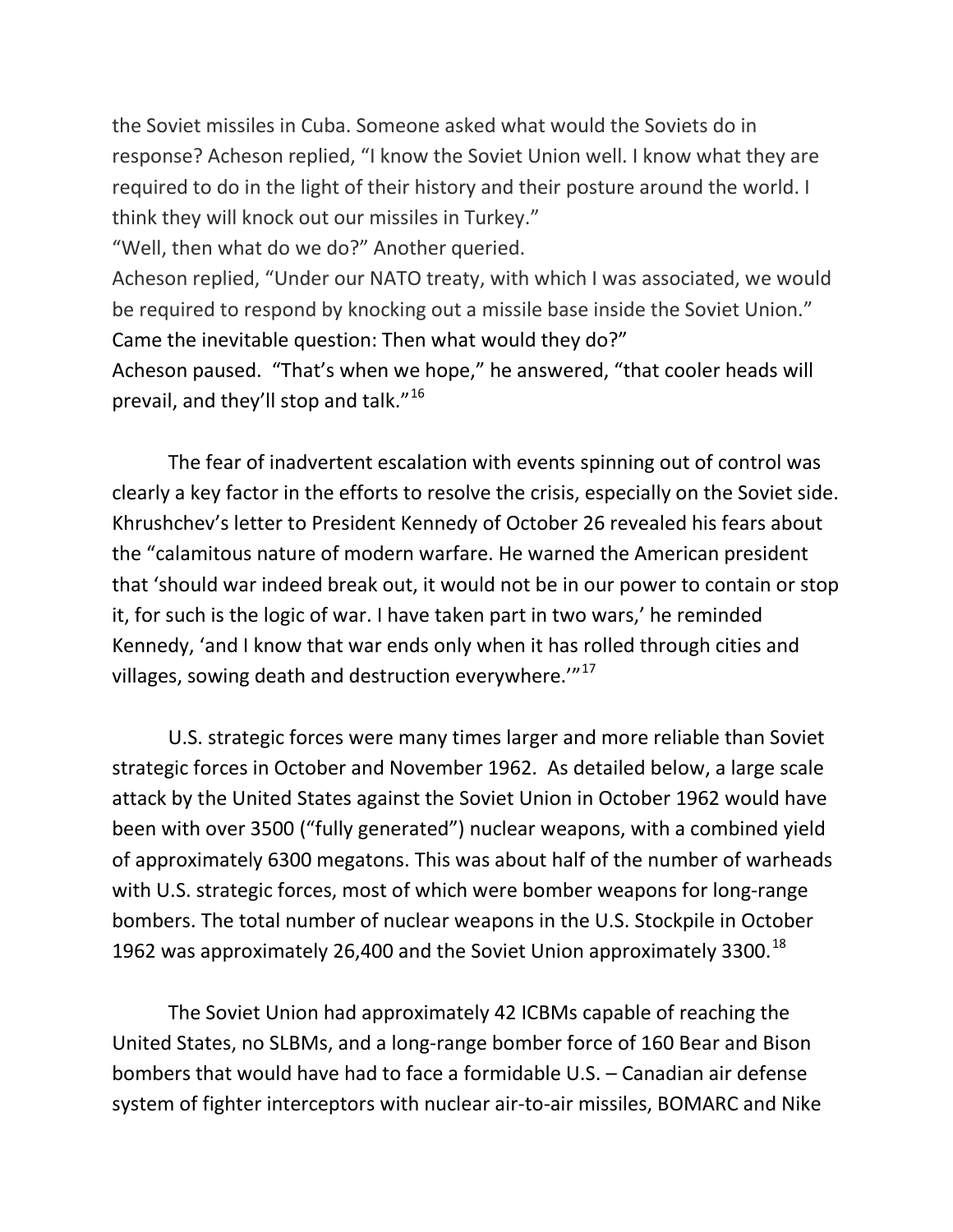Hercules surface-to-air missiles. General Gribkov stated that Khrushchev and his military advisers "knew . . . that U.S. strategic nuclear forces outnumbered ours by approximately 17 to 1 in [19](#page-51-0)62".  $^{19}$ 

To further support the estimate of some 3500 U.S. warheads let us examine Secretary of Defense Robert McNamara's draft Memorandum to the President, dated November 21, 1962, which has the Secretary's recommendations for FY 1964-FY 1968 Strategic Retaliatory Forces. Included is a Table showing 1512 Alert Force Weapons with a total yield of 2710 megatons for the end of FY 1962 (30 June 1962). This calculates to an average yield of 1.8 megatons per weapon. The JCS Table, as part of SIOP-62, dated 15 July 1961 has 1530 Alert Force Weapons, quite close.<sup>20</sup> If we extrapolate, to estimate what the forces might be in SIOP-63, it is reasonable to conclude that 3500 fully generated weapons have a combined yield of some 6300 megatons. To add further support for this estimate, the Table shows that at the end of FY 1968 there are 3568 alert force weapons with a combined yield of 6577 megatons. Unleashing a retaliation of this massive amount surely would have left the Soviet Union, "a smoking, radiating ruin at the end of two hours."<sup>[21](#page-51-2)</sup>

On November 4, 1962 SAC reached its maximum strength during the crisis with 2,962 nuclear weapons. If the 3500 total is approximately correct then there were slightly more than 500 non-SAC weapons in the SIOP provided by Atlantic Command (112), Pacific Command (~200) and European Command (~250).

\*Atlantic Command contributed seven SSBNs with 112 warheads.

\*Pacific Command provided eight Regulus missiles, 16 Mace missiles, three aircraft carriers (assumes 40 bombs per carrier), and land-based aircraft on QRA and on alert (50 bombs).

\*European Command provided 105 Thor and Jupiter missiles, 48 Mace missile warheads, two Sixth Fleet aircraft carriers within range (the FDR and Forrestal in the eastern Med - assumes 40 bombs per carrier) and U.S./NATO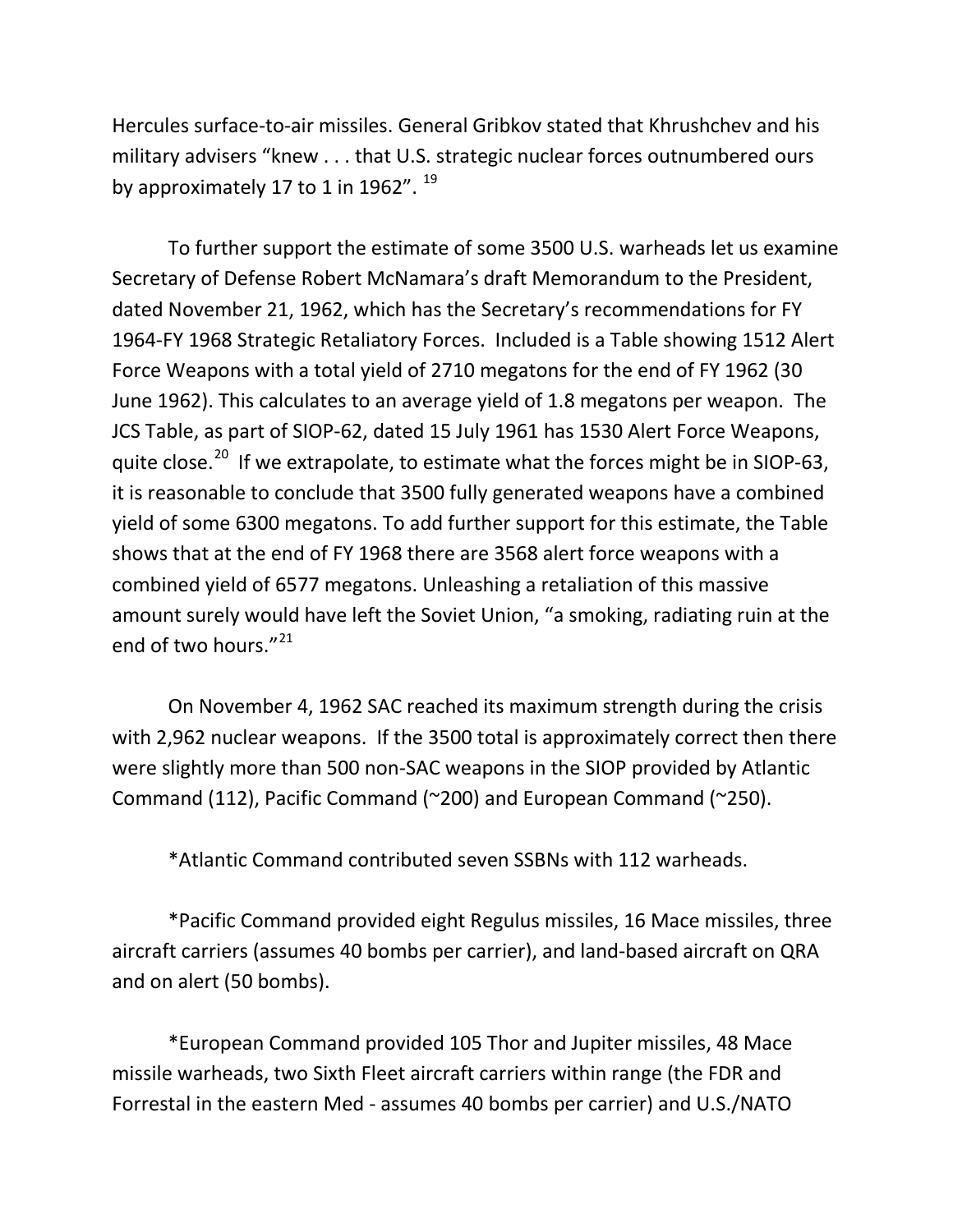fighter bombers on QRA and on alert at US and NATO bases in Europe (50 bombs).

#### **II. A Regional Nuclear War in the European Theater**

Nuclear weapon systems on both sides were available in and around Europe and could have been employed if escalation had occurred. If the nuclear exchanges were confined to Europe and the western part of the USSR the numbers of weapons were approximately equal, a scenario unlikely at the time since Atlantic Command and European Command forces were part of the SIOP. Nevertheless, it is instructive to estimate Europe's possible role in the crisis and the destruction that might have ensued. Medium-range and intermediate-range missiles and fighter bombers made up US/NATO and Soviet regional forces in the European theater.

**U.S./NATO weapons facing east.** In 1962 the U.S. had approximately 4375 nuclear weapons deployed in Europe.<sup>[22](#page-52-0)</sup> Most were tactical nuclear weapons (e.g., 155 mm and 203 mm artillery shells, Nike Hercules SAMs, land mines and shortrange missiles) intended for the nuclear battlefield. But roughly ten percent or so, about 450 nuclear weapons, were for ballistic missiles (Thor and Jupiter), cruise missiles (Matador and Mace), and bombs for Air Force fighter-bombers at US/NATO bases and Navy carrier-based planes within range to hit targets in the Soviet Union or Warsaw Pact nations. The U.S. and NATO fighter bombers had a supply of nuclear bombs deployed at bases in Germany, Italy, Greece, Turkey, the United Kingdom and the Netherlands and aboard for U.S. Sixth Fleet aircraft carriers.<sup>[23](#page-52-1)</sup> The Air Force and Navy planes would have had to contend with a formidable Soviet air defense system on their way to targets in the Soviet Union.

**Soviet weapons facing west***.* In 1962 **t**he Soviet Union had over 550 SS-4s and SS-5s.<sup>[24](#page-52-2)</sup> Many were likely aimed at European targets with a portion targeted on U.S. bases and U.S. allies in the Pacific region. Soviet fighter bombers based near the western border of the Soviet Union may have had missions to hit targets in Western Europe.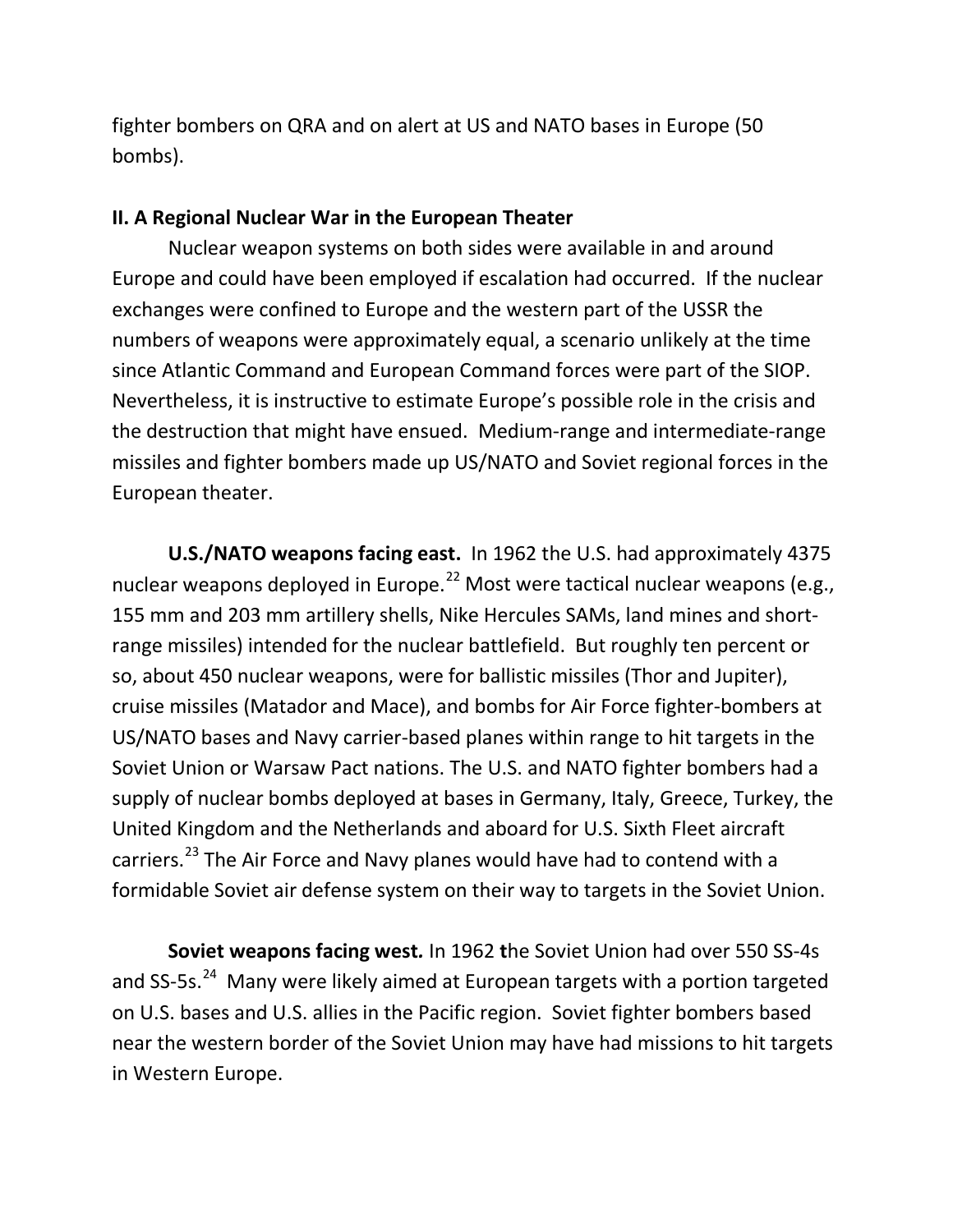In sum, there were approximately 500 nuclear weapons available to the United States to attack targets in the western USSR and a slightly higher number of Soviet nuclear weapons that would have hit European targets with catastrophic results.

#### **III. A Local Nuclear War in and around Cuba**

Initial use of a nuclear weapon might have begun in and around Cuba. The most likely scenario would have been use of Soviet tactical nuclear weapons to attack and repel American forces during an invasion of Cuba. If American soldiers were killed, as they surely would have been, the United States would have had to retaliate and more than likely the Soviets would have responded.

A most dire situation for the United States would have been the launching of SS-4 MRBMs to American cities within its range of 1300 statute miles. According to Major General Igor Stastenko, commander of the Soviet missile troops on Cuba, there were only six to eight missiles operational on October 28, when the dismantlement order from Moscow arrived. We do not know precisely how ready they were or whether they were specifically targeted at American cities. Cities along the eastern seaboard as far north as Washington, DC were within range as were New Orleans, Houston, and Dallas to the west and Cincinnati to the northwest. Even with its poor accuracy a one megaton detonation in or around those American cities would have caused hundreds of thousands of deaths.

We do not know what role nuclear weapons played in various OPLANS that were outlines to be used to invade Cuba. The majority view within the American military was that conventional forces were probably adequate to attack and destroy Soviet forces on Cuba without the use of nuclear weapons.<sup>[25](#page-53-0)</sup>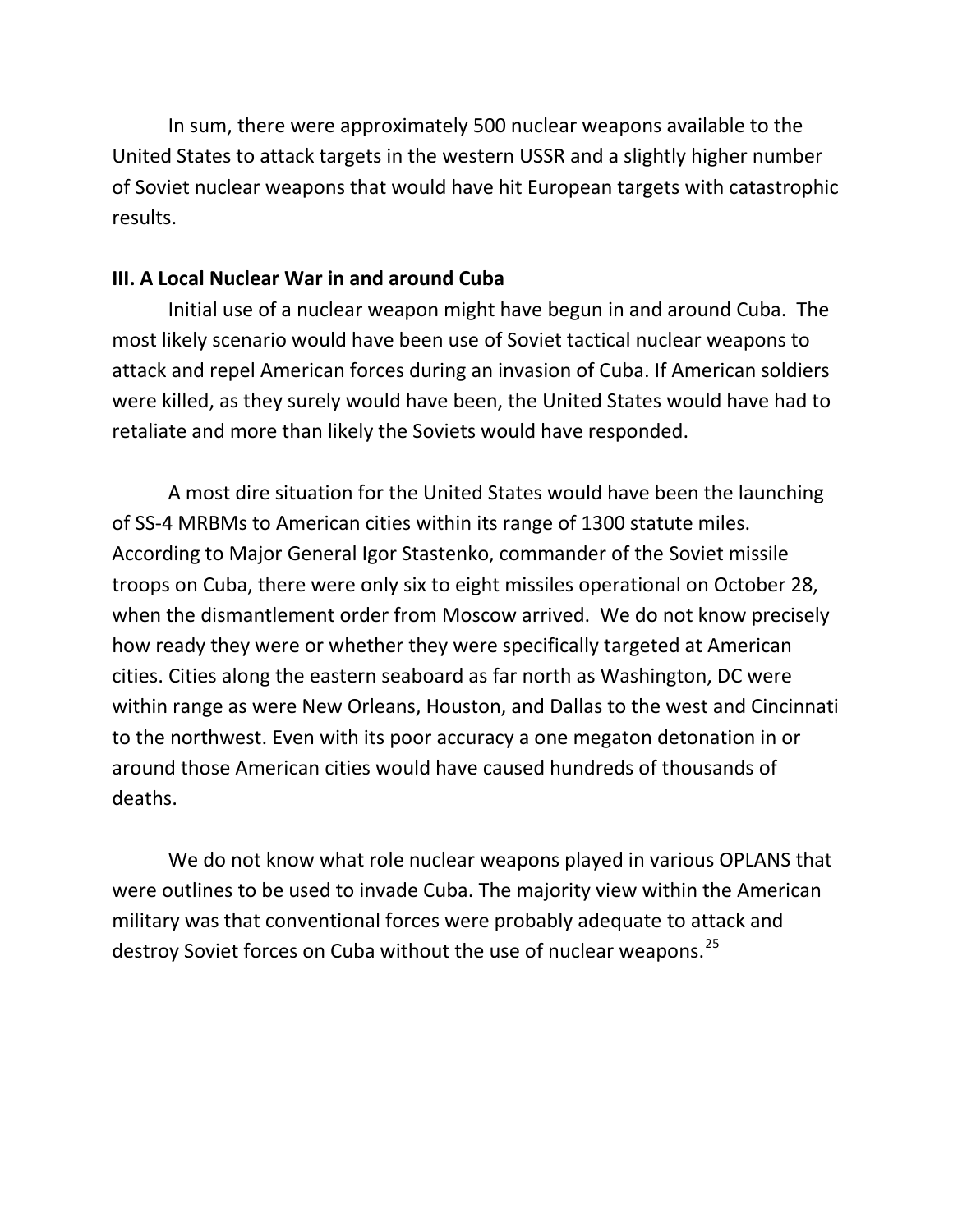# **Appendix A: United States Strategic Forces i. U.S. ICBMs**

The SAC alert buildup reached a peak at 1400Z on November 3 with 182 ICBMs in operational status.<sup>[26](#page-54-0)</sup> The number fluctuated daily (even hourly) from October 22 to November 20, rising from 132 to 182 and then decreasing to 150, depending upon such things as the supply of liquid oxygen fuel and maintenance issues. According to the SAC history on November 3rd there were 121 Atlas D/E/F ICBMs, 53 Titan 1 ICBMs, and 8 Minuteman 1A ICBMs. Included are the nine ICBMs at Vandenberg AFB, deployed in test/training facilities, which attained an emergency launch capability and were added to the SIOP force, targeted at the "Sino-Soviet Bloc."

# **a. Atlas D, E, and F ICBM[27](#page-54-1)**

121 Atlas D (24), E (27) and F (70) deployed at nine Air Force Bases One Atlas F achieved EWO status at Vandenberg AFB (see below).

Atlas D: 15 at F.E. Warren (2 Sep 60 and 7 Mar 61) 9 at Offutt (30 Mar 61) Range: 6,325 miles Warhead: 1 W49Y2 (1.45 MT) Horizontal "soft" above ground launcher, raised to a vertical position for firing

- Atlas E: 9 each at Fairchild (28 Sep 61) Forbes (10 Oct 61), and F.E. Warren (20 Nov61) Range: 7,800 miles Warhead: 1 W38Y1 (4.5 MT) Horizontal semi-hard concrete coffin launcher, 25 psi
- Atlas F: 12 each at Schilling (9 Sep 62), Lincoln (15 Sep 62), Altus (9 Oct 62) and Dyess (15 Nov 62) and 6 (of an eventual 12) at Walker (30 Nov 62) and 10 (of an eventual 12) at Plattsburgh (20 Dec 62). Range: 7,800 miles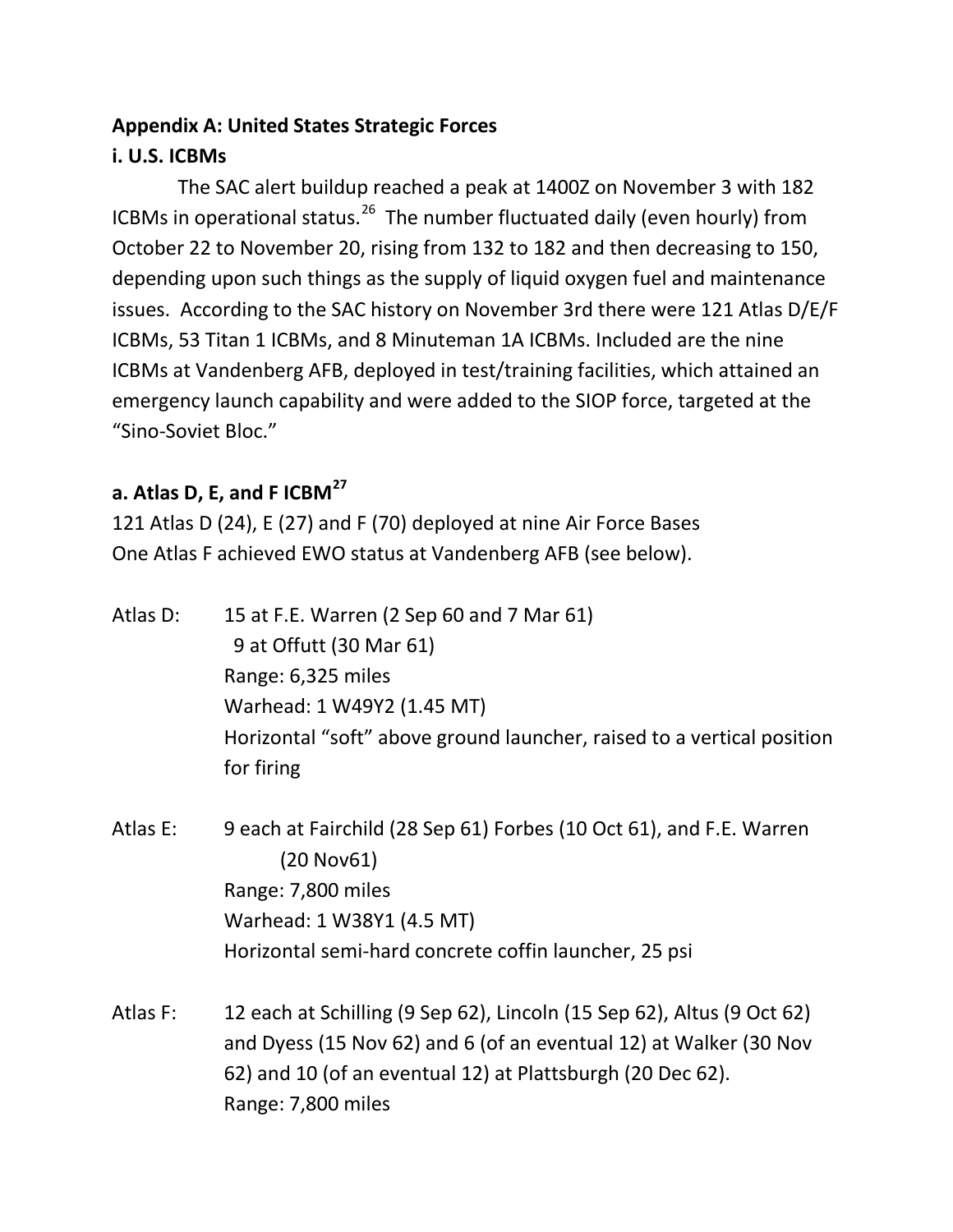Warhead: 1 W38Y1 (4.5 MT) Vertical silo-lift launcher

During the missile crisis the 12 missiles at four (of six) Atlas F bases were put on alert.<sup>[28](#page-55-0)</sup> Six Atlas Fs at Walker AFB, NM and ten at Plattsburgh AFB, NY were at the time under Air Force Systems Command (AFSC) control but were designated under the AFSC/SAC Agreement to be transferred to SAC and readied for EWO firing. The number of ICBMs being placed on alert increased daily and by 20 December 1962 SAC declared the 556<sup>th</sup> SMS at Plattsburgh operational competing deployment of the Atlas ICBM force.

**Vandenberg Atlases**: On October 24, SAC invoked the Air Force Systems Command AFSC/SAC Agreement for Emergency Combat Capability (ECC) of Ballistic Missile Launch Complexes. This meant placing the test missiles at Vandenberg in a war ready posture and turning them over to SAC control.

Of the twenty ICBM launchers at Vandenberg, AFB eleven were for Atlas missiles, three were for Titan missiles and six were for Minuteman missiles. By October 30 crews had placed warheads on nine missiles in nine launchers:<sup>[29](#page-55-1)</sup> one Atlas F, three Titan Is and five Minuteman I ICBMs.

- 3 Atlas D (576-A-1-2-3) above-ground gantry left in test posture
- 3 Atlas D (576-B-1-2-3) above-ground coffin
- 1 Atlas E (576-C) buried coffin
- 1 Atlas F (576-D) hard silo-lift
- 1 Atlas F (576-E) hard silo-lift
- 1 Atlas E (576-F or OSTF 1) –

1 Atlas F (576-G or OSTF 2) – achieved EWO at 0108 on 24 October and returned to test status on 1 November 1962. It was launched on 14 November 1962.

AFSC launched an Atlas D (code named "Closed Circuits") from 576-A-1 on 26 October 1962 at 0400 hours.<sup>[30](#page-55-2)</sup>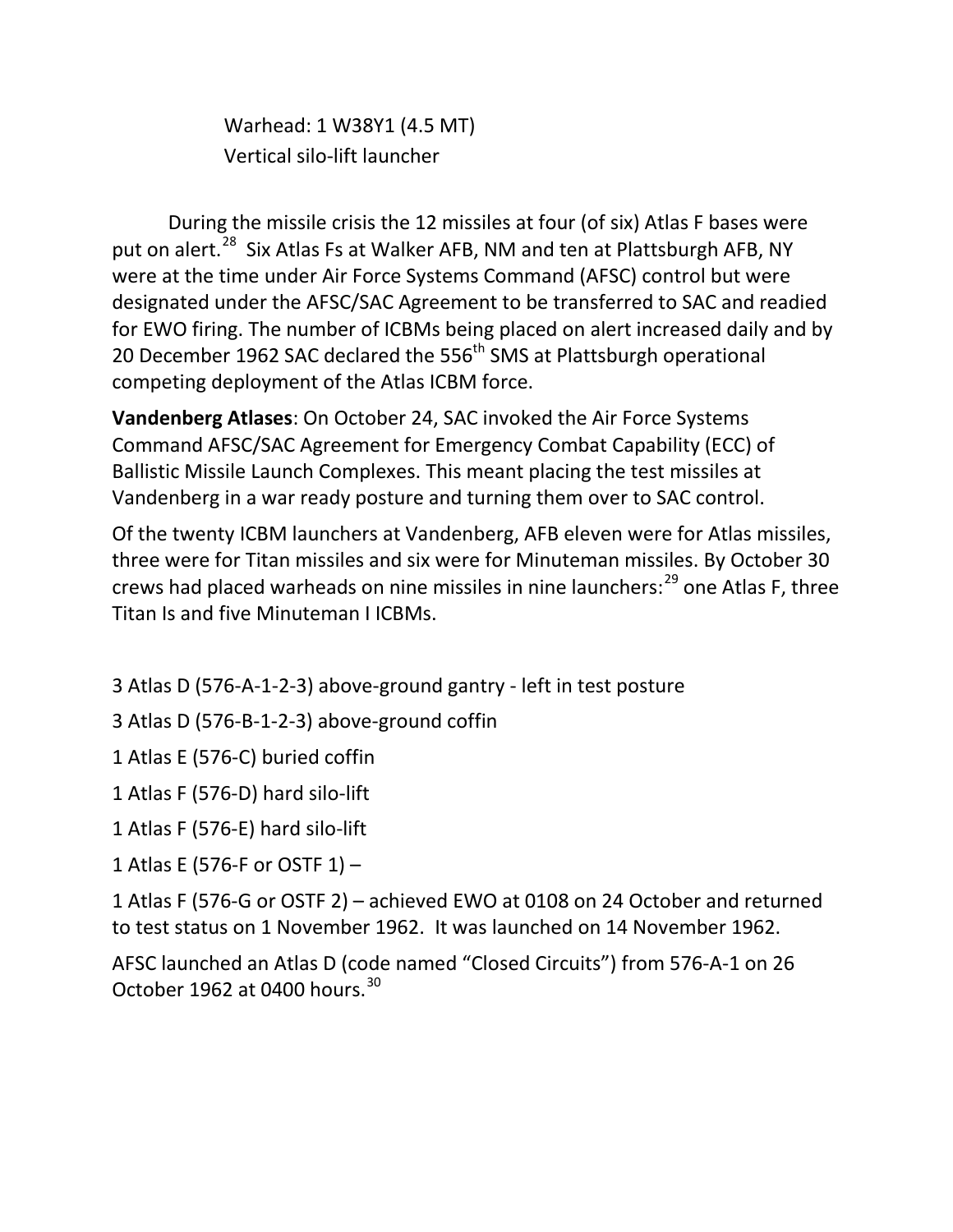# **b. Titan 1 ICBM[31](#page-55-3)**

Between 18 April and 28 September 1962, 54 Titan 1 ICBMs were placed on alert, in six squadrons at five Air Force Bases. In addition there were three Titan 1s that attained an emergency launch capability at Vandenberg AFB.

1. Lowry AFB, CO (April 18, 1962) – 9 ICBMs (724 SMS)

2. Lowry AFB, CO (May 10, 1962- 9 ICBMs (725 SMS)

2. Mountain Home AFB, ID (August 16, 1962) – 9 ICBMs (569 SMS)

3. Beale AFB, CA (September 8, 1962) – 9 ICBMs (851 SMS)

4. Ellsworth AFB, SD (September 28, 1962) – 9 ICBMs (850 SMS)

5. Larson AFB, WA (September 26, 1962) – 9 ICBMs (568 SMS)

Range: 6,400 miles Warhead: 1 W38 Mod 0 (4.5 MT) warhead Vertical silo-lift launcher

**Vandenberg Titans**: There were three Titan 1 Launch Emplacement facilities at Vandenberg (395A-1-2-3)

LE2 (395A-2) – achieved EWO status October 24

LE1 (395A-1) – achieved EWO status by 23:59 October 27

LE3 (395A-3) – achieved EWO status by 23:59 October 27

### **c. Minuteman 1A ICBMs:**

Range: 7,250 miles Warhead: W59Y1 (1 megaton) Launcher: hardened silo

At the peak of the crisis on October 27, 1962 the first two Minuteman 1A ICBMs were placed on alert at Malmstrom AFB, Montana.<sup>[32](#page-55-4)</sup> By the next day four were on alert at Malmstrom and two days later there were nine. They continued to be fielded over the next days and weeks and by December 11 twenty were on alert at Malmstrom.<sup>[33](#page-55-5)</sup> By the end of the year almost 200 of the three types of ICBMs (Minuteman, Titan, Atlas) were operational.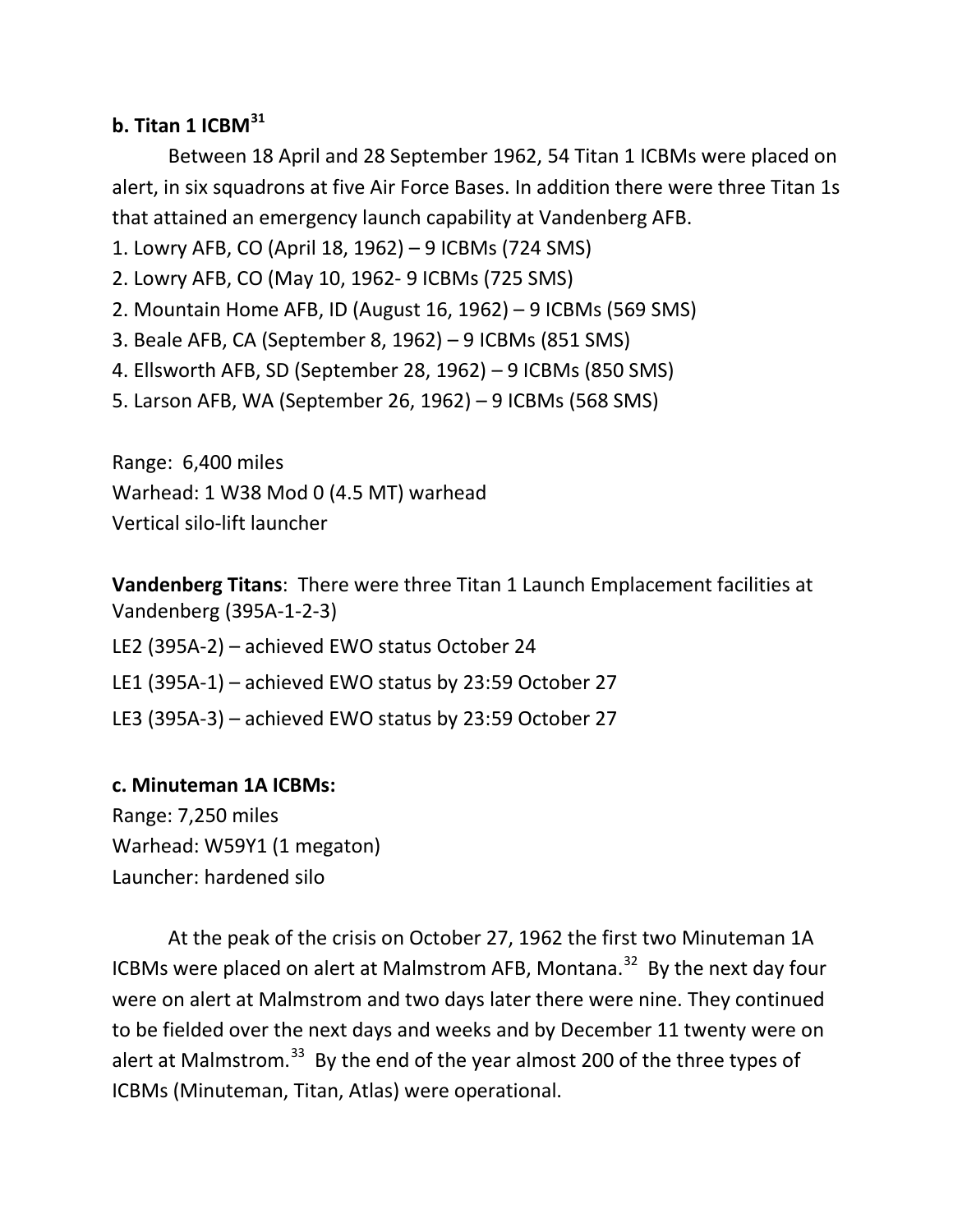**Vandenberg Minuteman**: There were six Minuteman 1A launch facilities at Vandenberg, AFB. Five were made war-ready to be launched at enemy targets. Two missiles were placed on strategic alert on October 27 (LF-3 at 0900 and LF-4 at 2400), a third on October 29 (LF-5), and two more on October 30 (LF-1 and LF-2 at 0922).

On October 23 SAC combat crews replaced AFSC and civilian contractor personnel, targets were programmed into the systems and nuclear warheads replaced test reentry vehicles.

Because of maintenance required on the guidance and control section the Minuteman in LF-2 was taken off strategic alert on November 1 and the Minuteman in LF-3 on November 2. "On 4 November 1962, Ballistic System Division and Strategic Air Command agreed to return all AFSC missiles to a testing posture. Strategic Air Command remained in DEFCON II while AFSC remained in DEFCON III status."[34](#page-55-6)

According to Ray S. Cline, President Kennedy was told that the United States "had at least a four-to-one advantage in ICBMs and perhaps an eight-toone superiority in nuclear weapons capability if our powerful bomber aircraft force of that era were entered into the equation. The actual ratio probably was even more heavily in our favor."<sup>[35](#page-55-7)</sup>

As mentioned above General Gribkov stated that Khrushchev and his military advisers "knew . . . that U.S. strategic nuclear forces outnumbered ours by approximately 17 to 1 in 1962". $36$ 

Cline was approximately correct. For ICBMs with a peak of 182 for the U.S. and 42 for the Soviet Union the ratio was 4 to 1. Gribkov's ratio is a little high with some 3500 US warheads versus about 300 Soviet warheads.

On October 24 the AFSC/SAC Agreement for Emergency Combat Capability (ECC) of Ballistic Missile Launch Complexes was executed for the first time. Over the next month Thirty-six AFSC missiles were turned over to SAC and placed on alert. $37$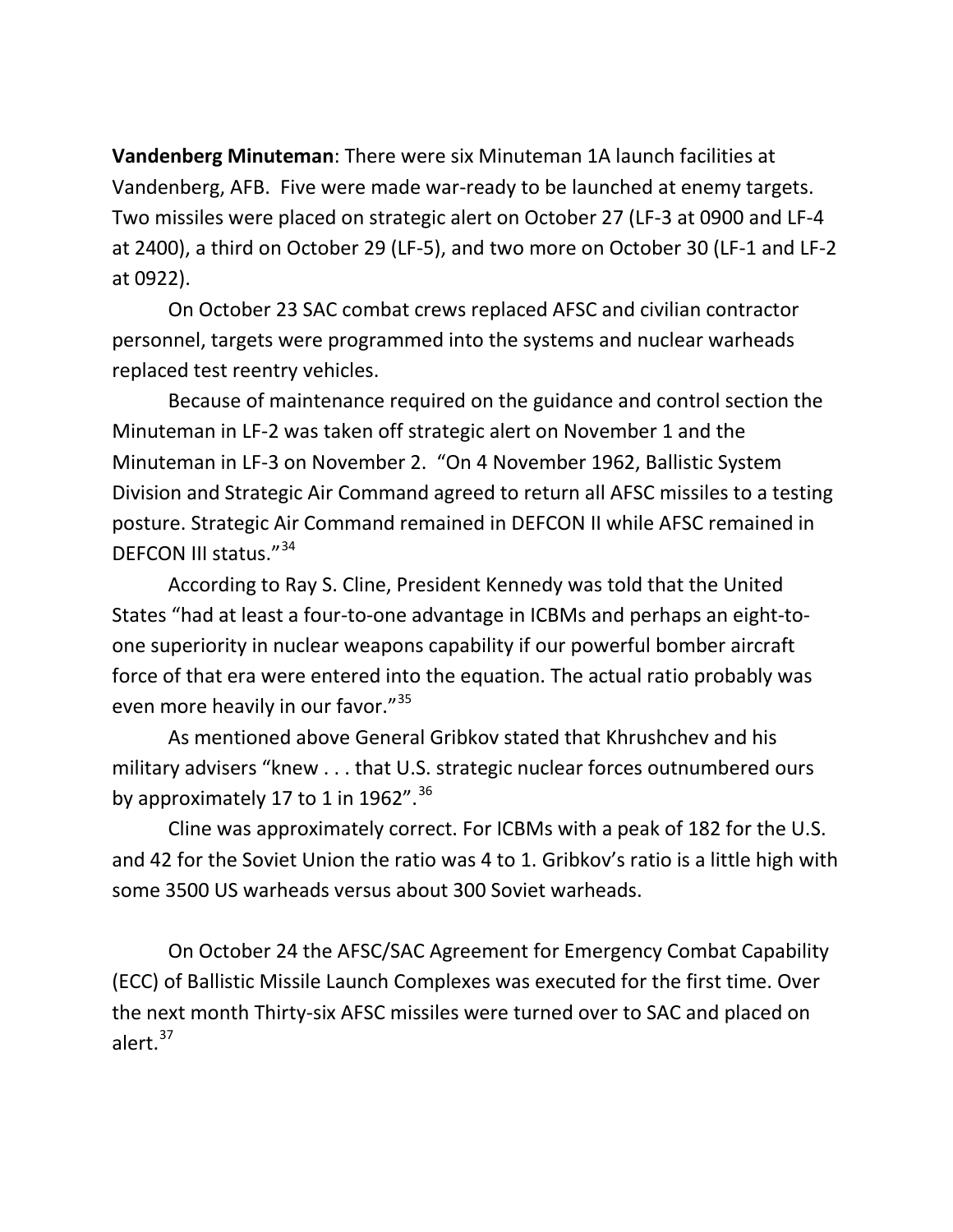#### **ii. U.S. Ballistic Missile Submarines (SSBNs/SLBMs)**

Less is known about the availability of U.S. SSBNs during the months of October and November 1962. Six SSBNs had undertaken their initial operational patrols by the time of the crisis: *George Washington*, SSBN 598: (11-15-60)/A1 *Patrick Henry*, SSBN 599: (12-30-60)/A1 *Robert E. Lee*, SSBN 601: (05-02-61)/A1 *Theodore Roosevelt*, SSBN 600: (07-19-61)/A1 *Abraham Lincoln*, SSBN 602 (08-27-61)/A1 *Ethan Allen*, SSBN 608 (06-26-62)/A2

The seventh, the *USS Sam Houston* (SSBN 609) departed Charleston, SC on October 10, 1962 to go on operational patrol with 16 Polaris A-2 missiles in the middle of the crisis. The eighth, the *USS Thomas A. Edison* (SSBN 610), departed Charleston, SC on November 7, 1962 to go on operational patrol with 16 Polaris A-2 missiles.

### **Holy Loch**

In order to be within range of the Soviet Union the United States established a submarine base in Holy Loch, Scotland for a squadron of ballistic missile submarines.<sup>[38](#page-55-10)</sup> Fleet Ballistic Missile Submarine Refit Site One, at Holy Loch, housed the 14<sup>th</sup> Submarine Squadron (SUBRON 14). The likely patrol areas were the Norwegian Sea and the eastern Mediterranean.<sup>[39](#page-55-11)</sup>

The first five *George Washington* class submarines (SSBN 598) arrived at Holy Loch between March and October 1961 and began their patrols of approximately 65 days.<sup>40</sup> Each submarine had a Blue and Gold crew that flew back and forth from Charleston, SC. Between patrols there was a 25-30 day period where repairs were made and supplies were put aboard. The first five submarines carried the Polaris A1 ballistic missile with a range of 1200 nm (1380 miles).<sup>[41](#page-55-13)</sup> The next two submarines to deploy, SSBN 608 and SSBN 609, carried the Polaris A2 ballistic missile with a range of 1500 nm (1725 miles).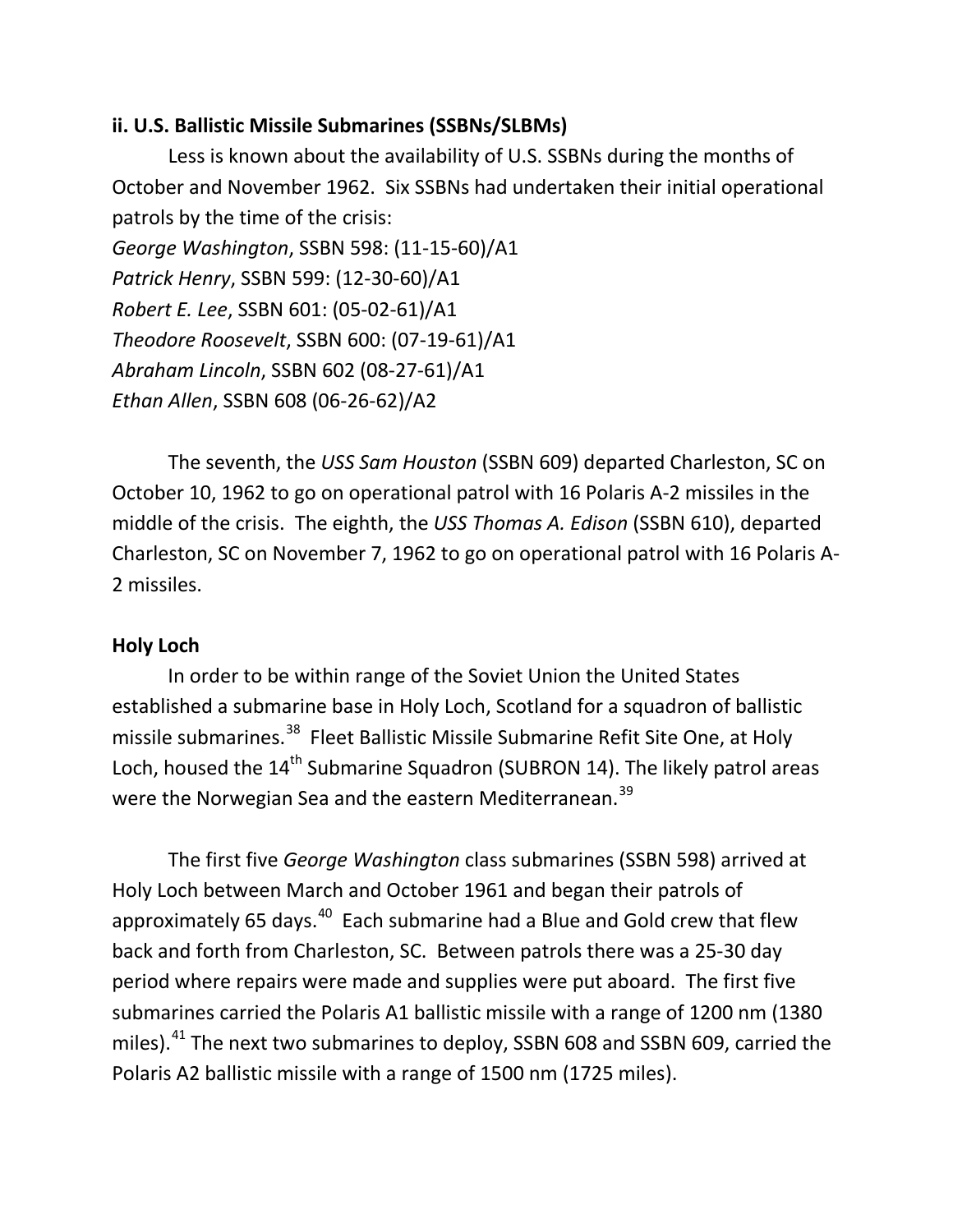According to the Commander of the *Robert E. Lee*, "The USS Robert E. Lee (SSBN 601) was one of the three SSBNs on patrol in October, 1962 at the time of the Cuban Missile Crisis and I was in Command."<sup>[42](#page-55-14)</sup>

VADM Griffiths goes on to say, "Back in the Holy Loch simultaneously with the setting of the higher DEFCON [October 22] all hands worked at a frantic pace to get the two submarines alongside to sea. Both were undergoing repairs to pumps, motors, electronics and weapons, as well as loading of supplies. In the case of USS Abraham Lincoln (SSBN 602) a load out of several torpedoes was involved. Incredible as it may seem, both ships were underway and clear of The Holy Loch within a span of 24 hours."<sup>[43](#page-55-15)</sup>

Another source, apparently with access to official records, states: "By mid-October six of the Navy's new Polaris submarines, based at Holy Loch Scotland had deployed to their battle stations deep under the sea. USS Abraham Lincoln (SSBN 602), in upkeep at Holy Loch, and two other submarines that had just completed shakedown cruises were also prepared on short notice to add their firepower to the nuclear equation.". . . " On October 22 at 1900 at DEFCON 3 "Polaris submarines moved to their launch points."[44](#page-55-16)

The normal DEFCON 5 Polaris alert level was three SSBNs (48 SLBMs). With the alert raised to DEFCON 3 on October 22, seven SSBNs with 112 Polaris SLBMs were on alert.<sup>[45](#page-55-17)</sup> Of the seven SSBNs five carried Polaris A-1 SLBMs and two carried Polaris A-2 SLBMs. Each of the 112 SLBMs had a single warhead.

**Frigate Bird**: The submarine *USS Ethan Allen* (SSBN-608) launched a Polaris A2 missile on May 8, 1962, while submerged, about 155 nautical miles east northeast of Christmas Island in the Pacific Ocean. The re-entry vehicle/warhead traveled about 1020 nm toward the island, detonating as an airburst at an altitude of about 8300 feet, 125 miles from the nominal aim point. The yield of the W47Y1 warhead on the Polaris A2 SLBM was not announced but is estimated to be 600 Kt. Shot *Frigate Bird* was the first and only operational test of a U.S. SSBN/SLBM weapon system. Clearly the Soviets took notice of this event and the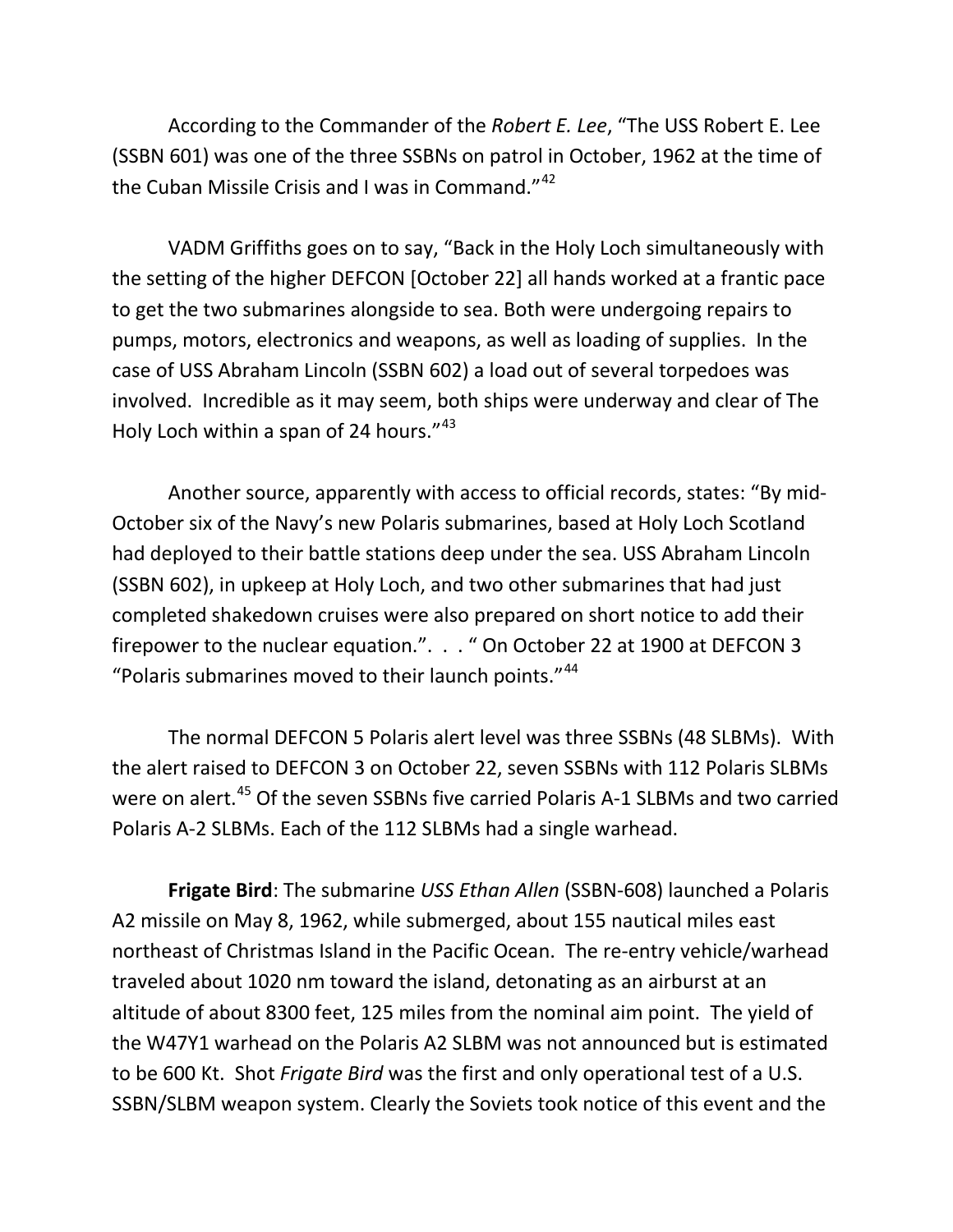flurry of tests conducted by the U.S. from April to June in the Pacific. The *Ethan Allen* returned to Charleston via the Panama Canal, and departed on patrol on June 26, 1962 with 16 Polaris A-2 missiles arriving at Holy Loch at the end of August 1962.

Once again Commander Griffiths, "The Soviets kept a trawler (AGI), equipped for electronics and communications surveillance, stationed close enough to the Holy Loch to keep track of traffic in and out of the port. Most certainly the Soviet High Command knew there were five SSBNs within range of targets in the Soviet Union with 80 nuclear weapons on board. This must have given the Soviet leadership food for thought. To add to their concerns the AGI would have reported that Holy Loch was now empty since Proteus, tender to the submarines, was also at sea."<sup>[46](#page-55-18)</sup>

#### **Regulus I sea-launched cruise missile**

Range: 300-575 miles

Warhead: 1 Mk 5 (10-45 kt) or 1 W27 (2 megaton)

Prior to introduction of Polaris ballistic missile submarines in the Pacific Fleet at the end of  $1964^{47}$  $1964^{47}$  $1964^{47}$  Regulus cruise missile submarines were the only submarines to conduct deterrent patrols in the Pacific. The submarines needed to surface to launch their missiles and thus were far more vulnerable than the ballistic missile submarines that soon replaced them. Five submarines carried the Regulus I missile from 23 October 1959 to 14 July 1964: four converted diesel submarines: *Tunny* (SSG-282), *Barbero* (SSG-317), *Grayback* (SSG-574), *Growler* (SSG-377) and one nuclear-powered submarine, *Halibut* (SSGN-587).

Normally one or two submarines were continuously on patrol in the North Pacific within range of targets in the Soviet Far East. Installations on the Kamchatka Peninsula, notably the Soviet Pacific Fleet were priority targets. Depending upon which submarines were on station between two and nine missiles were available to be fired at any given time.

During the Cuban Missile Crisis the USS *Tunny* carrying two Regulus I missiles, went to "Battle Stations Missile" and went through preliminary launch procedures. The order to "Surface" to launch her missiles never came and she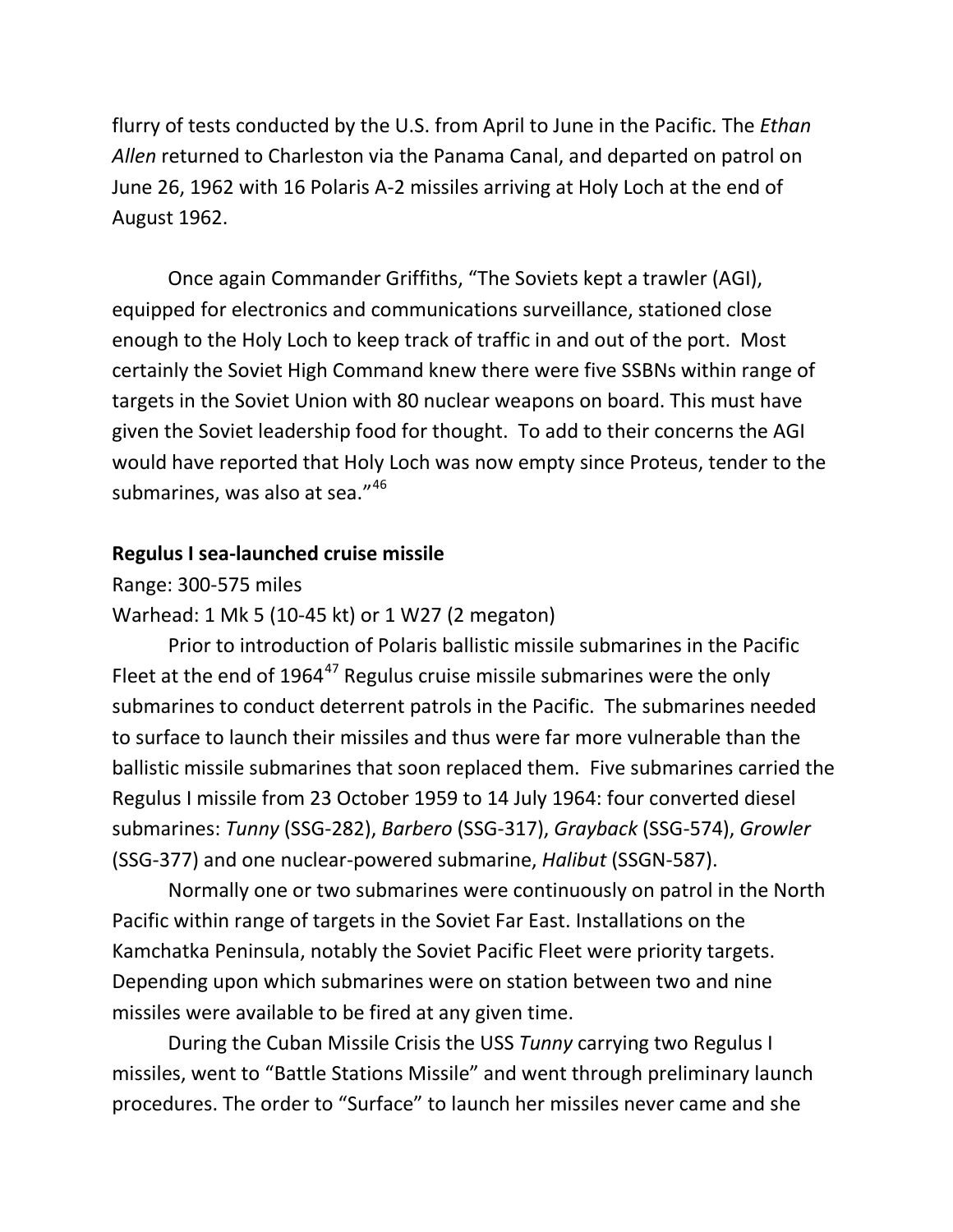returned from patrol on 29 October 1962.<sup>[48](#page-55-20)</sup> A second submarine, the USS *Barbero* was also on patrol and also carried two Regulus I missiles. Its patrol lasted from 24 August 1962 to 29 October 1962.<sup>[49](#page-55-21)</sup> The *Grayback* carrying four missiles was sent to relieve them, leaving port on October 7, on its sixth patrol, and when reaching its patrol area pre-armed the warheads. "The last action would have been to flip the arming switch and the warhead would have been ready for launch."[50](#page-55-22) That step was not taken and the *Grayback* returned to Pearl Harbor on December 22, 1962. The *Growler* remained in Pearl Harbor. The three submarines on station had a total of eight Regulus missiles within striking distance of the Soviet Union. When ordered to DEFCON 2 they prepared the nuclear warheads for arming and, if necessary, for launching the missiles. The submarines remained on alert for two weeks.

### **The Single Integrated Operational Plan: SIOP-63 and SIOP-62**

SIOP-63 came into effect on August 1, 1962. It was briefed to the President on September 14, 1962 one month before the start of the Cuban missile crisis.<sup>[51](#page-55-23)</sup> SIOP-62 had come into effect April 15, 1961 and had been briefed to the President on September 13, 1961. SIOP-62 was the first nuclear war plan under the new arrangement of coordinating all commands through the Joint Strategic Target Planning Staff to have a Single Integrated Operational Plan (SIOP) and coordinate the nuclear targeting plans of all commands so as to avoid duplicative attacks. [52](#page-55-24)

Much about the SIOP remains classified, but significant information about SIOP-62 is available. SIOP-62 has been declassified and provides details of what forces would have been employed at the time, the kinds of targets they would have destroyed, and presumably what knowledge President Kennedy had of the war plan as a result of the briefing.

Over 3500 nuclear weapons were assigned to some 1200 Designated Ground Zeroes (DGZs), some of which covered several installations ("target islands"). Because of complaints about the rigidity and overkill of SIOP-62, the successor plan included five instead of just one basic option, and there were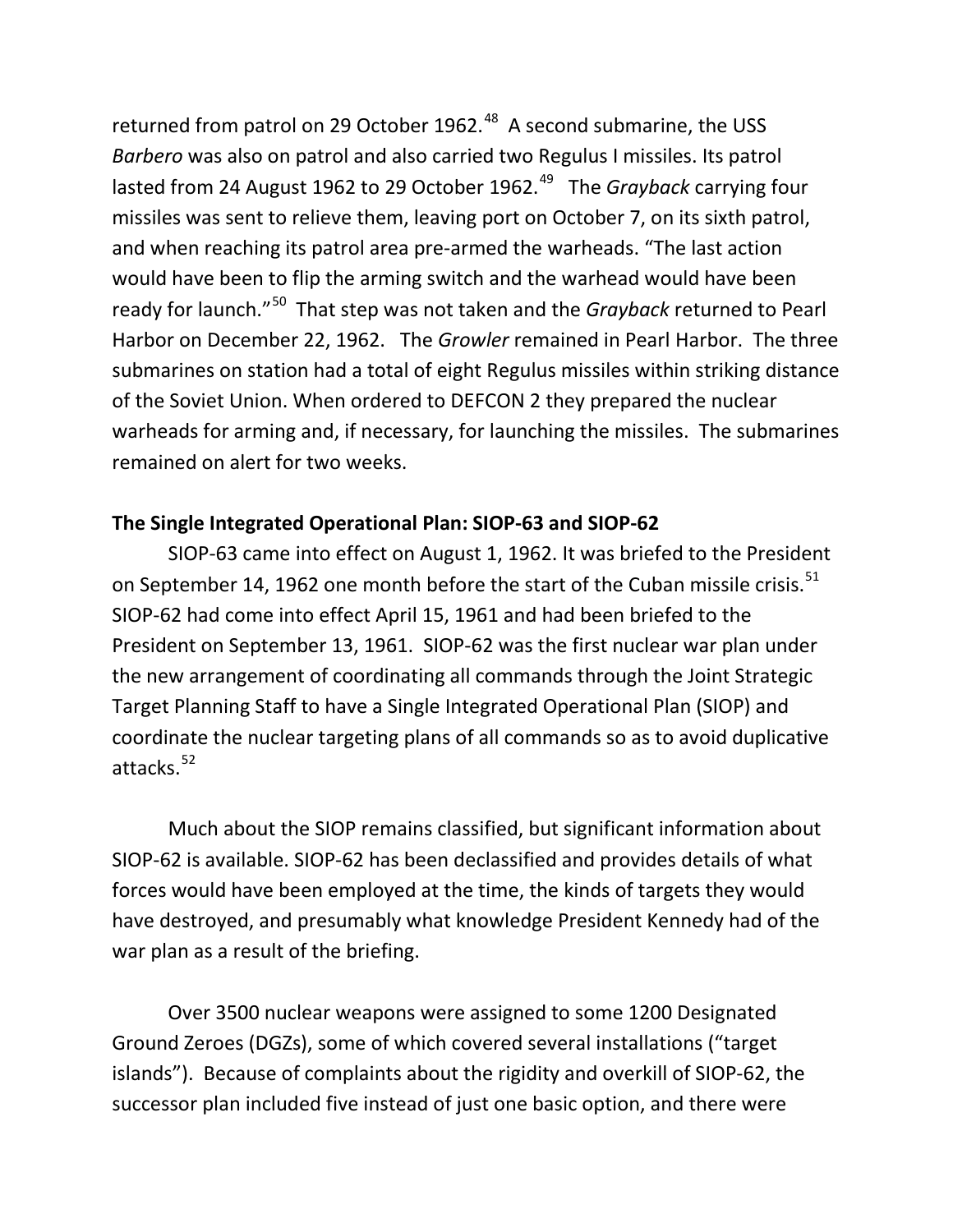attempts to distinguish between civilian and military targets. Nevertheless, if the President faced "the moment of thermonuclear truth," to use McGeorge Bundy's phase, his only options were, in effect, massive nuclear strikes. [53](#page-55-25) SIOP-63 allowed for several "withhold" options and made some attempt to distinguish between civilian and military targets. But in general SIOP-63 was quite similar to SIOP-62 in unleashing massive strikes with even more weapons available.

According to the JCS U.S. strategic nuclear forces on July 15, 1961, fully generated, numbered 3,267 weapons,<sup>[54](#page-55-26)</sup> vastly more that the fledgling Soviet strategic forces. A memo drafted for General Maxwell Taylor some seven weeks later describes SIOP-62. "In 28 hours the full force of some 2300 vehicles [missiles and bombers] carrying about 3400 weapons can be launched."<sup>[55](#page-55-27)</sup>

"The target list included 3729 individual installations, many of which were colocated so as to be included in a single Designated Ground Zero (DGZ). The plan had 14 to 16 attack options, all based on the amount of alert time available. With 15 minutes warning, 1004 delivery systems, carrying 1685 weapons yielding some 2100 megatons, were to be launched against more than 650 DGZs in the Sino-Soviet Bloc. With strategic warning of 14 hours or more, 2244 bombers and missiles, carrying 3267 weapons yielding more than 7800 megatons, would attack a total of 1060 DGZs, including those in more than 150 urban areas. Eight hundred of the DGZs were defined as "'military targets." <sup>[56](#page-55-16)</sup>

On the eve of the crisis, with 70 additional SAC bombers (mostly B-52s and additional ICBM and SLBMs) the number of fully generated weapons in SIOP-63 was probably over 3,500 weapons.

The U.S. stockpile at the time was growing rapidly. In October 1962 there were 26,400 warheads in the stockpile with some 200 warheads being added each month. The combined yield was 12,825 megatons down from the 1960 peak of over 20,000 megatons.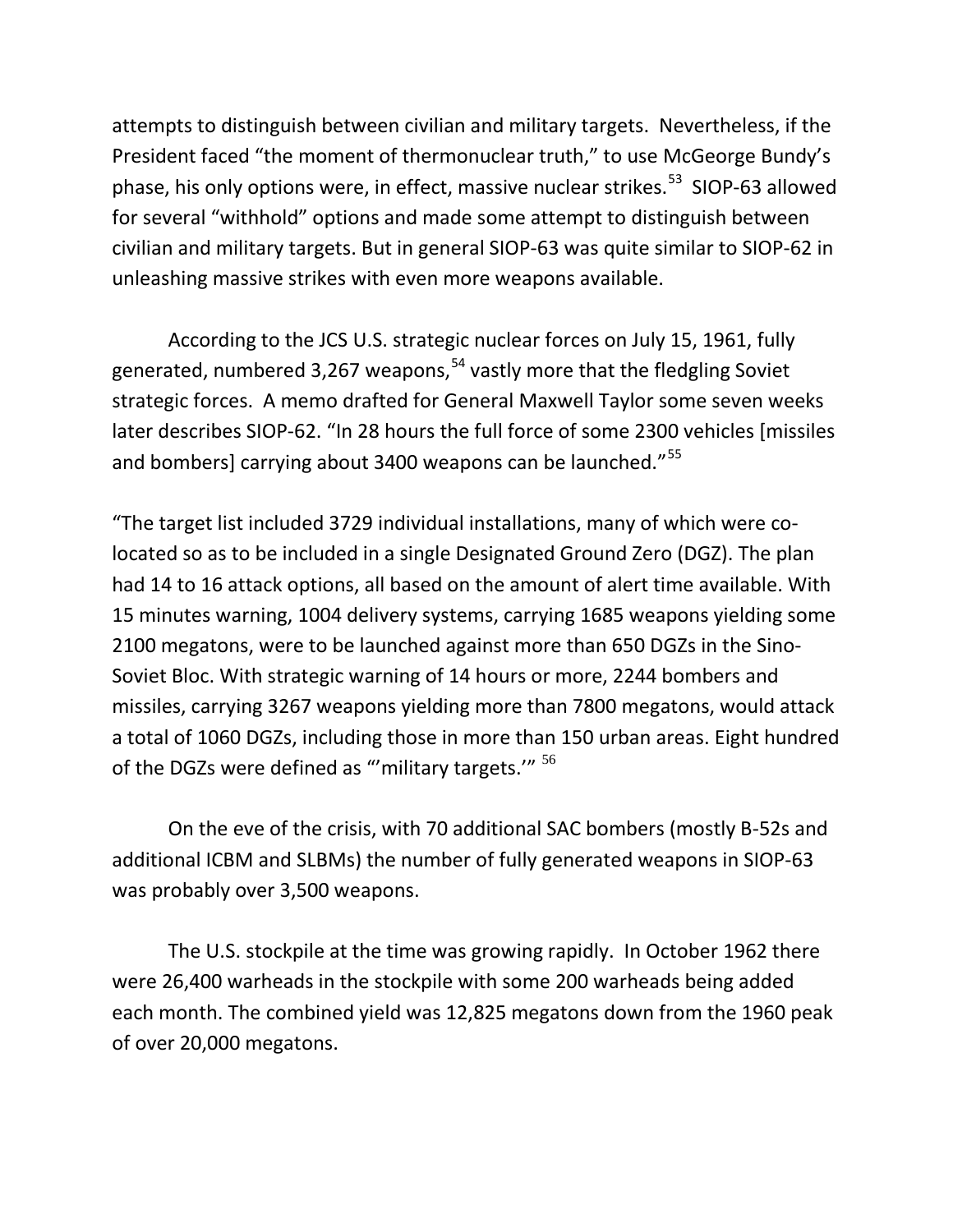#### **iii. U.S. Bombers**

On October 22, U.S. military forces worldwide went on DEFCON 3 at 7:00 pm (1900 hours EDT/1600 hours PDT/2300Z) the precise time that President Kennedy went on television and delivered a 17-minute speech announcing "unmistakable evidence" of the presence of missiles and bombers in Cuba and that a "strict quarantine on all offensive military equipment" is being put into effect.

CINCSAC General Thomas Power ordered his forces to DEFCON 2 at 10:00 am Washington time on 24 October 1962 as the Naval quarantine was coming into effect. An hour later General Power used the Primary Alerting System to address his forces on the seriousness of the situation. On his own initiative the message was sent in the clear. He felt it was important for the Soviets to know of SAC's readiness and they surely heard the message.

## **Airborne alert[57](#page-55-28)**

In the late 1950s Strategic Air Command implemented airborne alert missions with the codename, Chrome Dome. B-52s, loaded with nuclear weapons, were in the air 24 hours a day, 365 days a year.<sup>[58](#page-55-29)</sup> Normal Chrome Dome airborne alert missions numbered 12 B52 launches per day, four on the southern route, six on the northern route and two to monitor the Thule BMEWS. The Thule Ballistic Missile Early Warning System, located in Greenland, began operations in 1960 to warn of Soviet missile launches. Because the radar was vulnerable to sabotage or conventional attack SAC had one of its B-52s on airborne alert over Greenland to monitor the BMEWS. If the Thule radar went dead the B-52 could communicate with SAC that the BMEWS had been struck and a Soviet attack had begun.<sup>[59](#page-55-30)</sup>

On October 22 at 1700 EDT (two hours prior to President Kennedy's address to the nation) SAC went to a one-eighth airborne alert force. The airborne alert operation increased to sixty-six daily launches (28 southern, 36 northern and 2 Thule monitor) and by November  $5<sup>th</sup>$ , with more B-52Hs available, to seventyfive. $60$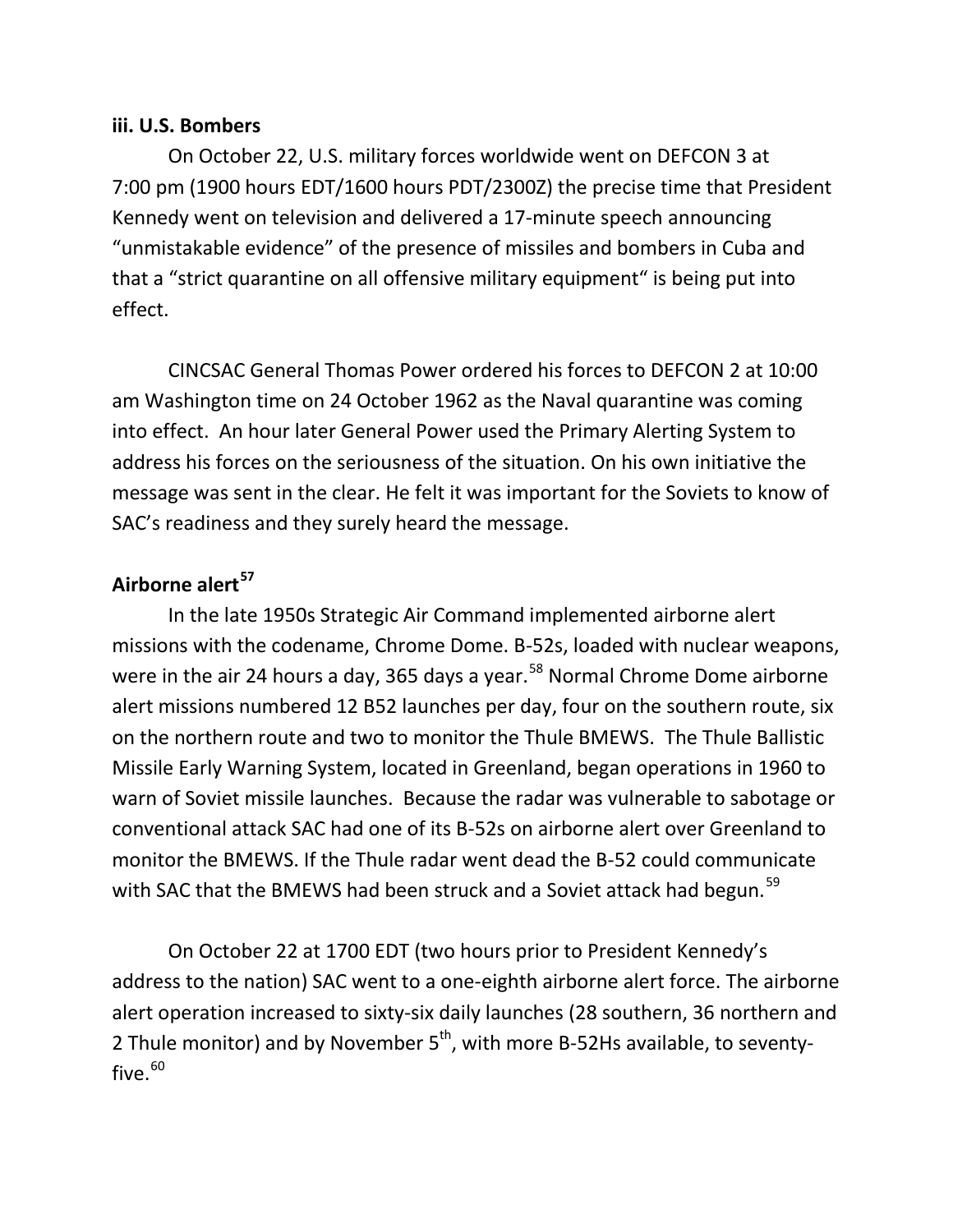According to the SAC history of the Cuban crisis, "Depending upon aircraft configuration and unit equipage, internal weapons for airborne alert bombers generally consisted of four Mk B-28s or two Mk B-15/B-39s."<sup>61</sup> The B28 came in many variations depending upon fuzing and whether it had a parachute. In the SAC history "Yield 1" is specified which was either 1.1 Mt or 1.45 Mt. The B15/39 had a yield of 3.4 Mt to 3.8 Mt. Thus each airborne alert bomber carried bombs with a combined yield of between 4.4 Megatons and 7.6 Megatons.

At the direction of the JCS General Power terminated the 1/8 airborne alert posture effective 0600Z November 21 and returned to its normal level. During the one-month operation 2,088 B-52 aircraft were launched; airborne alert flying hours totaled 47,168.<sup>[62](#page-55-22)</sup>

#### **Bomber dispersal**

Simultaneously with the increase in airborne alert the JCS directed SAC to implement dispersal plans for its B-47 force. This consisted of 183 aircraft at 15 bases. Within two hours of the order the first B-47 left its home base and within 24 hours all 183 bombers had dispersed to 32 locations, either military installations or civilian airfields. The dispersal terminated on November 24.<sup>[63](#page-55-32)</sup>

### **Force generation**

With DEFCON 2 the rest of the force was placed in a maximum state of readiness. SAC attained its greatest striking power on November 4<sup>th</sup>. Ready on that day for employment in retaliatory attacks were 1,479 bombers, 182 ballistic missiles**[64](#page-55-33)** 2952 total weapons and 1,003 tankers. In contrast the numbers available on 19 October had been 653 bombers, 112 ballistic missiles, 1422 total weapons and 358 tankers. While SAC was at DEFCON 2, 92.5 percent of its weapon systems were ready to launch within one hour.<sup>[65](#page-55-34)</sup> Between 23 October and 26 November, SAC bombers made 2,511 flights (with a total of 8,101 weapons aboard without an accident. <sup>[66](#page-55-35)</sup>

"A total of 220 'high priority Task 1 targets' in the Soviet Union had been selected for immediate destruction. The targets ranged from missile complexes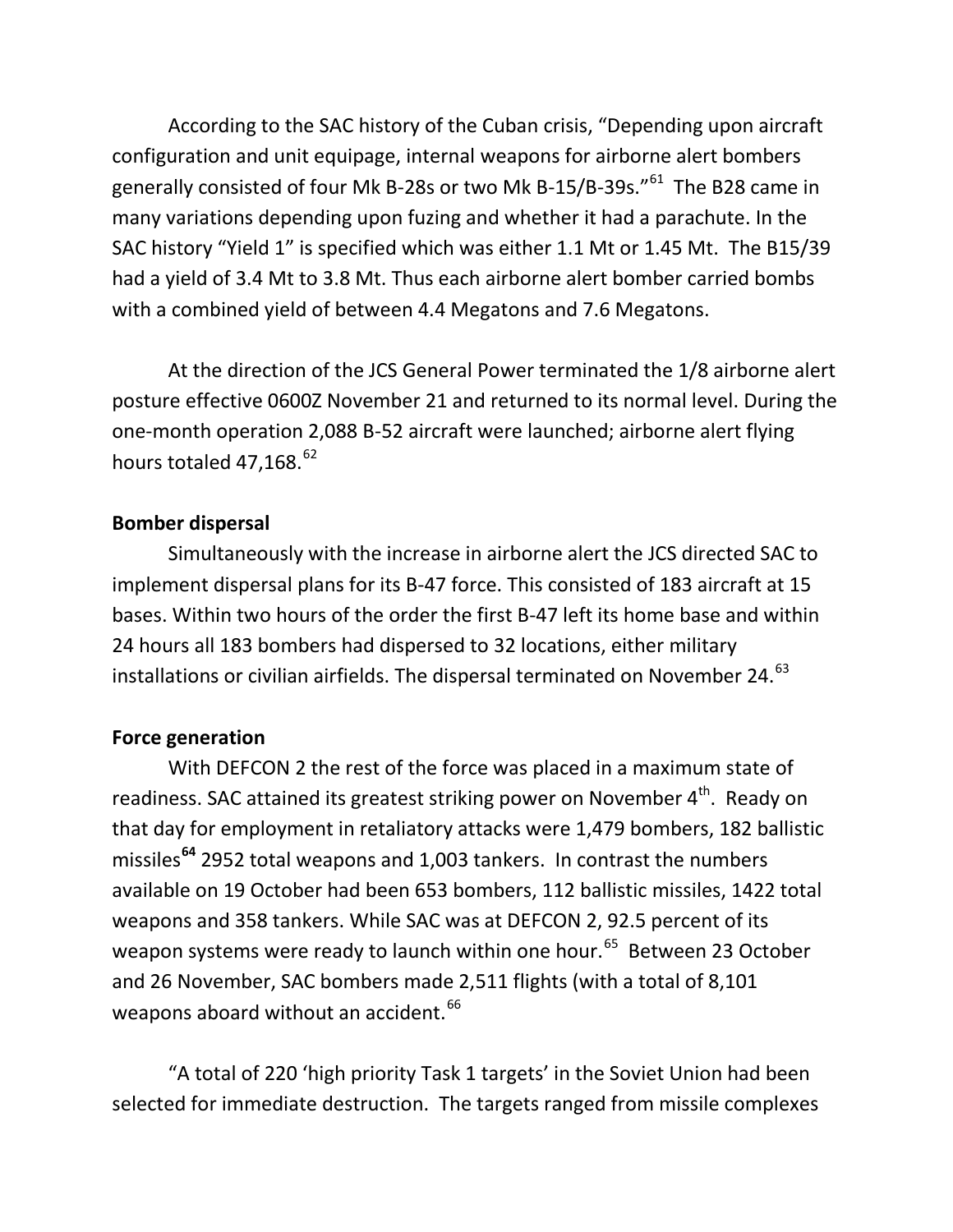and military bases to 'command and control centers' like the Kremlin, in the heart of Moscow, and 'urban industrial targets,' such as steel mills, electrical grids, and petroleum facilities. Many targets were scheduled for attack several times over, by plane and missile, just in case the first bombs failed to get through."<sup>[67](#page-55-25)</sup>

Early SIOPs included aircraft weapons, cruise missiles and ballistic missiles from Pacific Command, Atlantic Command and European Command. For SIOP-62 (July 15, 1961) these totaled 1087 of the 3267 weapons (with the balance of 2180 weapons allocated to SAC).<sup>[68](#page-55-36)</sup>

# **Pacific Command[69](#page-55-37) (c. 220 nuclear weapons)**

On October 25 11 B-57 Canberra (1 nuclear bomb) 50 F-100 Super Sabre (1 B7, B28, B43) 5 A3J Vigilante (after 1962 A-5) (1 B27, B28, B57 or 2 B43) 16 A-4D/F Skyhawk (1 nuclear bomb) 16 Mace in Okinawa 4 Regulus missiles

### **Three aircraft carriers in the Western Pacific**

*Oriskany* (CVA 34), Depart 07 June 1962, return 17 December 1962 Air Wing CVG-16 (40 bombs) *Bon Homme Richard* (CV 31), Depart 12 July 1962, Return 11 February 1963 Air Wing CVG-19 (40 bombs) *Kitty Hawk* (CVA 63), Depart 13 September 1962, Return 02 April 1963 Air Wing CVG-11 (40 bombs)

### **European Command (c. 250 nuclear weapons)**

Aircraft and missile forces on alert included:<sup>[70](#page-55-38)</sup> 27 F-100 Super Sabre (1 B7, B28, B43) 9 F-101 Voodoo (1 B7, B28, B43) 15 F-105 Thunderchief (1 B28 or B43 internal or 2 B28 or B43 external) 2 A3J Vigilante (after 1962 A-5) (1 B27, B28, B43, B57 or 2 B43) 4 A4D/FJ4 Skyhawk/Fury (1 nuclear bomb)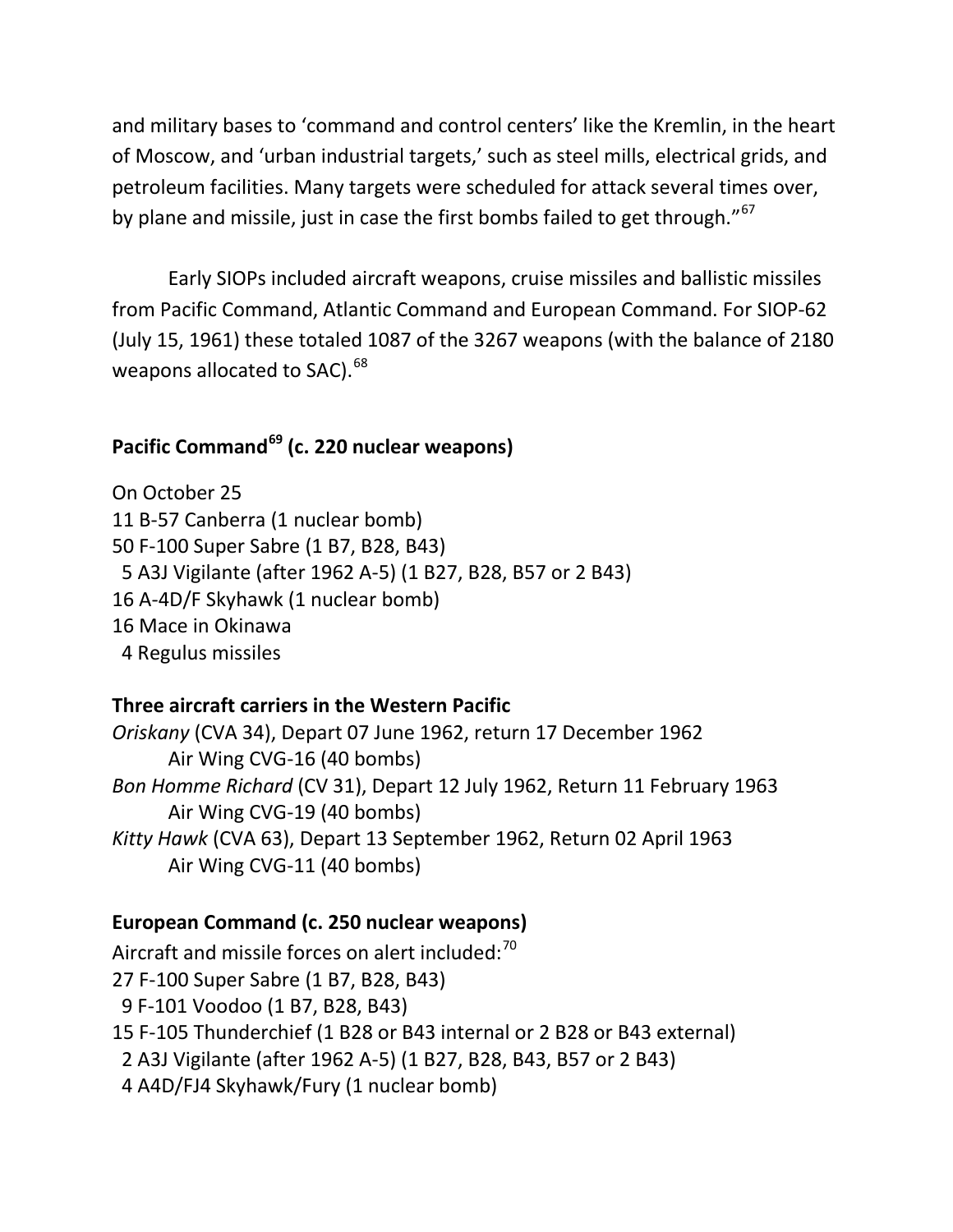4 AD Skyraider (1 nuclear bomb) 3 Valiant (2 B28) 10 F-84 F Thunderstreak (1 nuclear bomb) 4 B-57 Canberra (1 nuclear bomb) 37 Jupiter Two aircraft carriers in the Med *Franklin D. Roosevelt* (CVA 42) – depart 14 September 1962 – Return 22 April 1963 Air Wing CVG-1 (40 bombs) *Enterprise* (CVAN-65) – depart 3 August 1962 – Return 11 Oct 1962 CVG-6 Air Wing (40 bombs)

48 Mace – USAF deployed the Mace (TM-76A) in Europe in 1959, and it served alongside the Matador before the latter was phased out in 1962. Mace cruise missiles had a range of between 540 miles (low altitude) and 1288 miles (high altitude). It carried a W28 warhead (Yields 70 kt, 350 kt or 1.1 Mt). They were deployed to Germany with the  $1<sup>st</sup>$  Pilotless Bomber Squadron at the end of 1955 and were withdrawn in June 1969.

# **Appendix B**

# **Soviet Strategic Forces[71](#page-55-39)**

Over the course of the crisis there were various estimates by U.S. intelligence about the number and types of Soviet forces in Cuba, facing Europe and in the Soviet Union. One of the more authoritative estimates of what U.S. intelligence thought at the time about Soviet forces is contained in a memorandum prepared by Raymond Garthoff, for the Ex-Comm, dated 27 October 1962, "The Military Significance of the Soviet Missile Bases in Cuba."<sup>[72](#page-55-40)</sup> In later comments about the memo Garthoff included the estimate comparing the forces at the time.

|                       | U.S.  | U.S.S.R         |
|-----------------------|-------|-----------------|
| <b>ICBM</b> launchers | 229   | $44 (+6)$       |
| <b>SLBM launchers</b> | 144   | 97              |
| MR/IRBM launchers     | 105   | (20-40 in Cuba) |
| Strategic bombers     | 1,300 | $155+$          |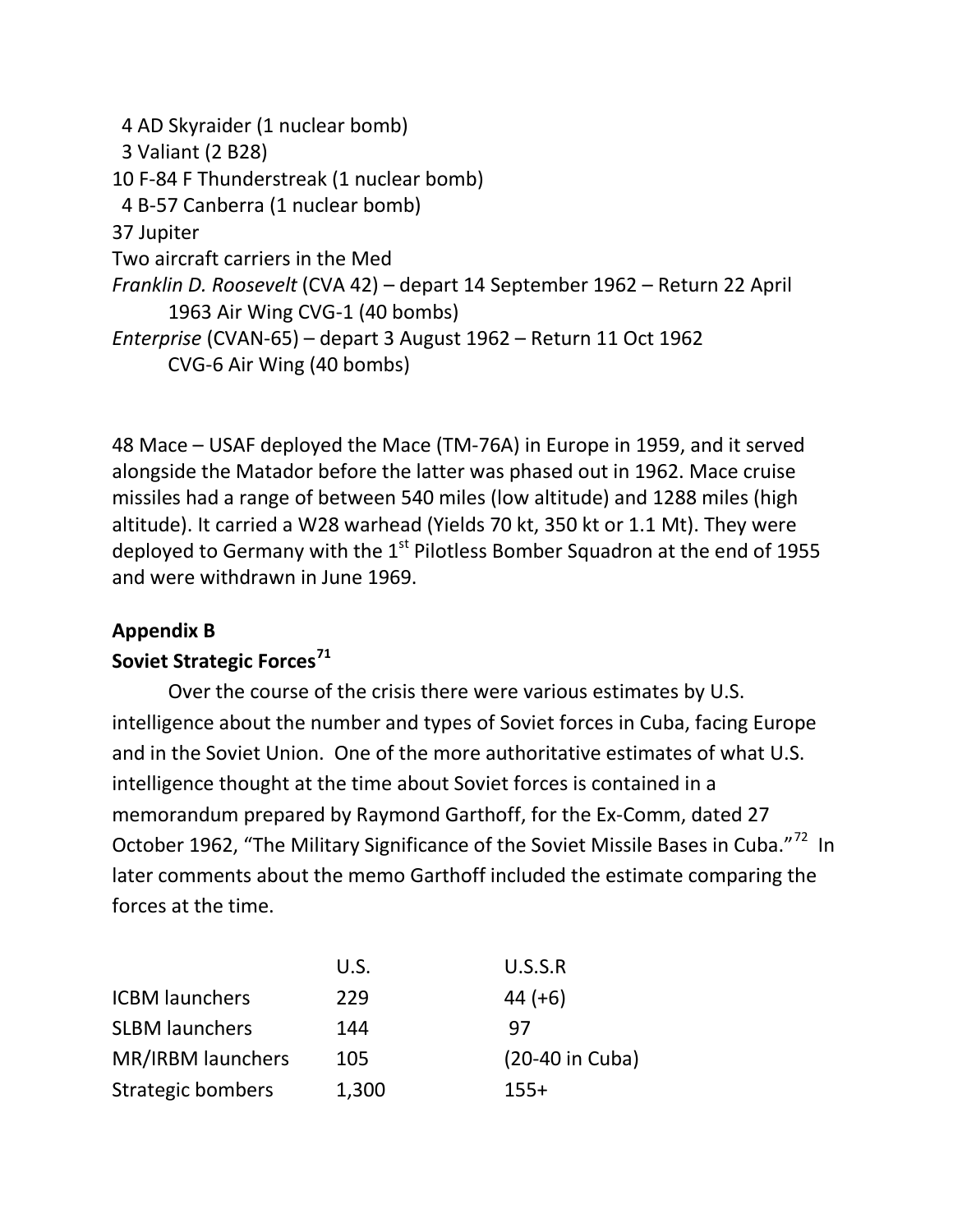"Estimates at the time gave the Soviet Union around one hundred fifty long-range bombers and between fifty and one hundred intercontinental ballistic missiles that could reach the United States in about half an hour. Later information put the number of Soviet ICBMs at only twenty."<sup>[73](#page-55-41)</sup>

# **i. Soviet ICBMs**<sup>[74](#page-55-42)</sup>

The most authoritative figures on ICBM availability come from Strategic Rocket Forces historian Lt. Col. Sergei Karlov. He concluded that there were 42 ICBMs deployed during the crisis.<sup>[75](#page-55-43)</sup> These included six SS-6s (R-7) and 36 SS-7 (R-16). Four of the SS-6s were on open launch pads at Plesetsk and two were reserve missiles at Baikonur that were not on permanent duty as they were intended for space exploration. During the crisis the two Baikonur SS-6s were made ready by being fueled and attaching a warhead.<sup>[76](#page-55-44)</sup>

A topic for further research is to understand the alert procedures of the Strategic Rocket Forces in particular the Soviet military in general. Were there Soviet counterparts to the U.S. Defense Readiness Conditions (DefCon) and were they activated during the crisis? Were the ICBMs "combat ready," able to be fired with assigned targets? $77$ 

The SS-6 was the first Soviet ICBM.**[78](#page-55-46)** It was a one and one-half stage cryogenic, liquid-propellant missile capable of delivering a 10,000 lb reentry vehicle, (with a 2.8 megaton warhead) to a range of 9000 kilometers and had a CEP of five kilometers. They were too large to fit in silos and were fired from reinforced concrete launch pads. It took twenty hours to prepare for launch and could not be kept on alert for more than a day.<sup>[79](#page-55-47)</sup> The liquid fuel for the missiles was corrosive and toxic, could leak, and was potentially dangerous.

The majority of the Soviet ICBM force during the crisis was the 36 SS-7s (R-16), 26 in silos and 10 on open launch pads. The SS-7 Saddler was a two-stage storable, liquid-propellant ICBM capable of delivering 3500 lb reentry vehicle to a range of 12,000 kilometers with a CEP of 1.0-1.25 nm. It was deployed in soft and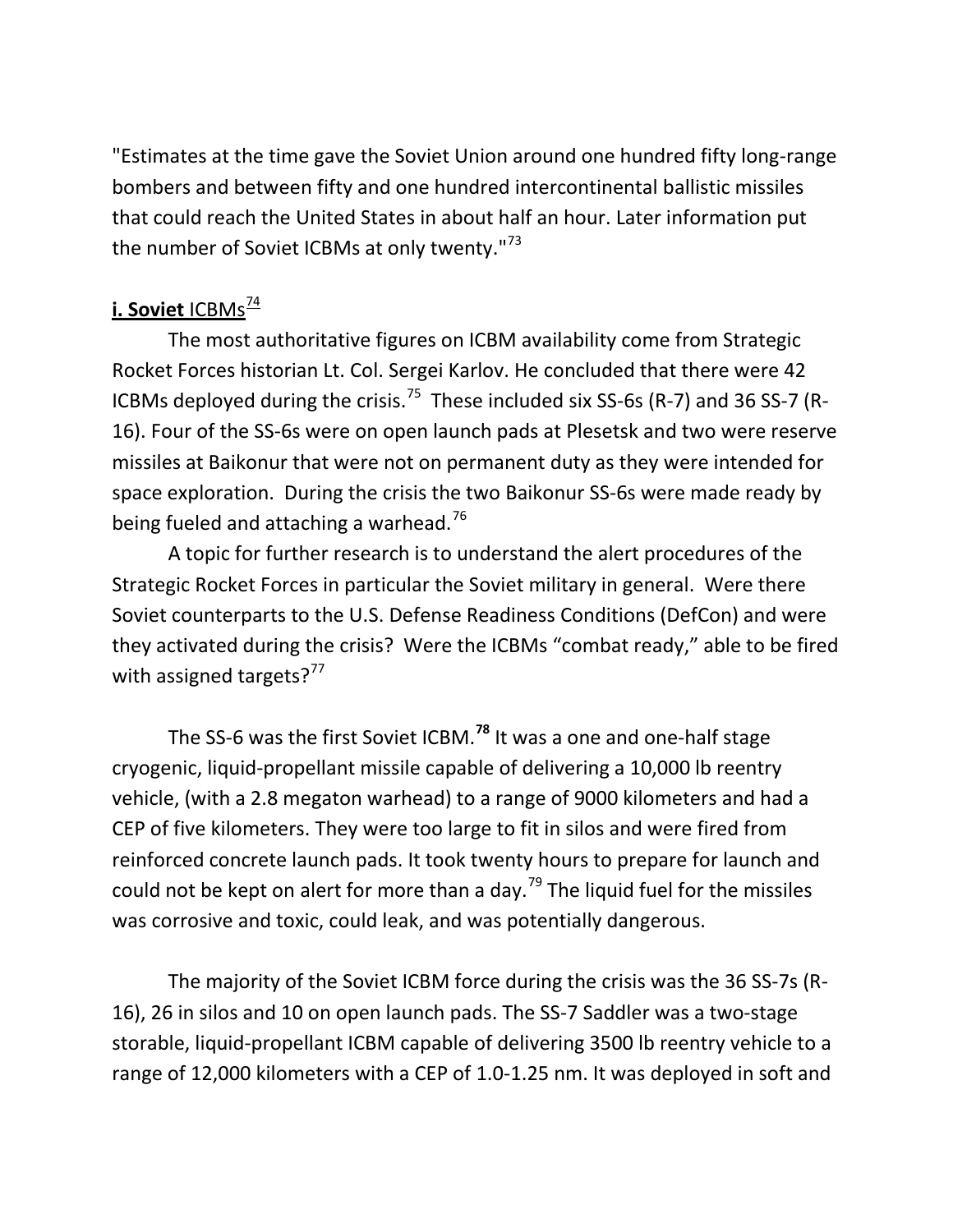hard sites. Reaction time under normal conditions was three hours for soft sites and five to fifteen minutes for hard sites.<sup>[80](#page-55-48)</sup>

American estimates at the time were slightly higher. As of 30 June 1962 the U.S. estimate was 32 at soft sites. The CIA estimated that the Soviets had 60-65 ICBMs operational. Later assessments reduced the number to 44 operational with six training launchers with some operational capability, close to Karlov's figure.

#### **ii. Soviet Ballistic Missile Submarines**

The original Soviet plan was to deploy seven Golf I (Project 629) diesel submarines to Cuba, each carrying three SS-N-4 Sark (R-13) ballistic missiles with a single 1.45 Mt warhead and nuclear torpedoes. $81$  The missile had a range of 640 km (400 miles). The plan was dropped for several reasons. There were no missile facilities in Cuba able to service the liquid fueled missiles. The fuel could only be left in the missiles for thirty days after which it became a safety concern. A diesel submarine on patrol had to change its batteries every one or two days and had to surface making it vulnerable to anti-submarine warfare systems. Furthermore the submarine had to surface for 15-20 minutes to launch all of its missiles. Finally the range and accuracy of the SLBMs was limited.

In mid-1962 according to NIE 11-8-62 (July 6, 1962) there were 161 nuclear missiles on 52 submarines. These included ten Hotel (three ballistic missiles each), four Echo (six cruise missiles each), seven Zulu (two ballistic missiles each), 25 Golf (three ballistic missiles each) and six converted Whiskey (three cruise missiles each). With SS-N-3 cruise missiles and SS-N-4 ballistic missiles the Soviet diesel and nuclear submarines would have to within 150-350 nautical miles to reach their targets and avoid U.S. Navy ASW forces.<sup>[82](#page-55-49)</sup> The cruise missile submarines probably had an anti-carrier mission rather than a land-attack mission and after 1962 were dropped from U.S. intelligence estimates.

Although the Soviets had many ballistic missile (and cruise missile) submarines none played a role in the Cuban crisis.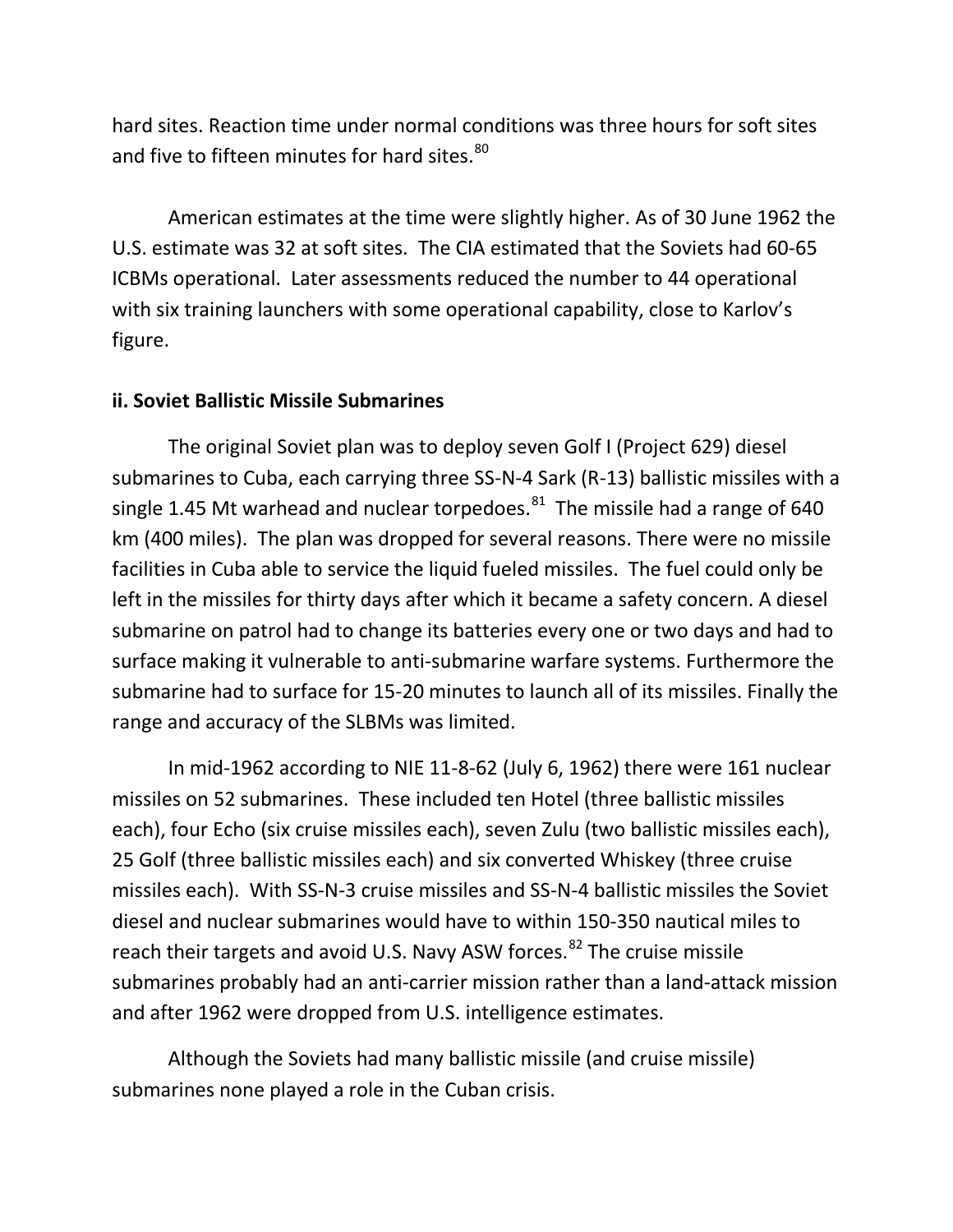#### **iii. Soviet Bombers**

Secretary of Defense McNamara testified before the Senate Foreign Relations Committees on September 5, 1962 that the Soviets had about 165 longrange bombers and tankers and about 950 medium-range bombers and tankers. "[T]hey could put about 200 bombers, we believe, over North America today." $83$ This is close to a later estimate: "By the end of 1962 Long Range Aviation had about 100 Tu-95 [Bear] and 60 3M [Bison B] bombers, which could deliver about 270 nuclear weapons to U.S. territory.<sup>1[84](#page-55-51)</sup>

It is unclear how many of these bombers were on some stage of alert, whether they were on the tarmac, with weapons loaded and crews aboard and target folders at hand. More is needed to be known about the status of these aircraft.

In conclusion, Soviet strategic forces totaled some 300-320 weapons (all but about 40 of them bomber weapons), with the potential of hitting the United States. If war had broken out and Soviet Bear and Bison bombers attempted to fly over the North Pole to attack North American targets they would have been met by formidable U.S. and Canadian air defenses. Air defense interceptor aircraft, many (or perhaps all) armed with nuclear Genie or Falcon air-to-air missiles would likely have prevented any Soviet bomber from reaching its target. (The same situation would have been the case for the any of the Beagles flying from Cuba.)

As noted above the U.S. had over 3,500 fully generated weapons at the ready to use against the Soviet Union. The Soviet Union may have had around 300 weapons ready to use against the United States. While that is a ratio of about dozen-to-one, given the difficulty of Soviet bombers to carry out their missions, the actual ratio is probably higher.

The question of whether nuclear superiority played a role in resolving the crisis has been studied at length and is not part of the purpose of this paper but it is worth reviewing the issues. One scholar summarizes: "[W]ith regard to the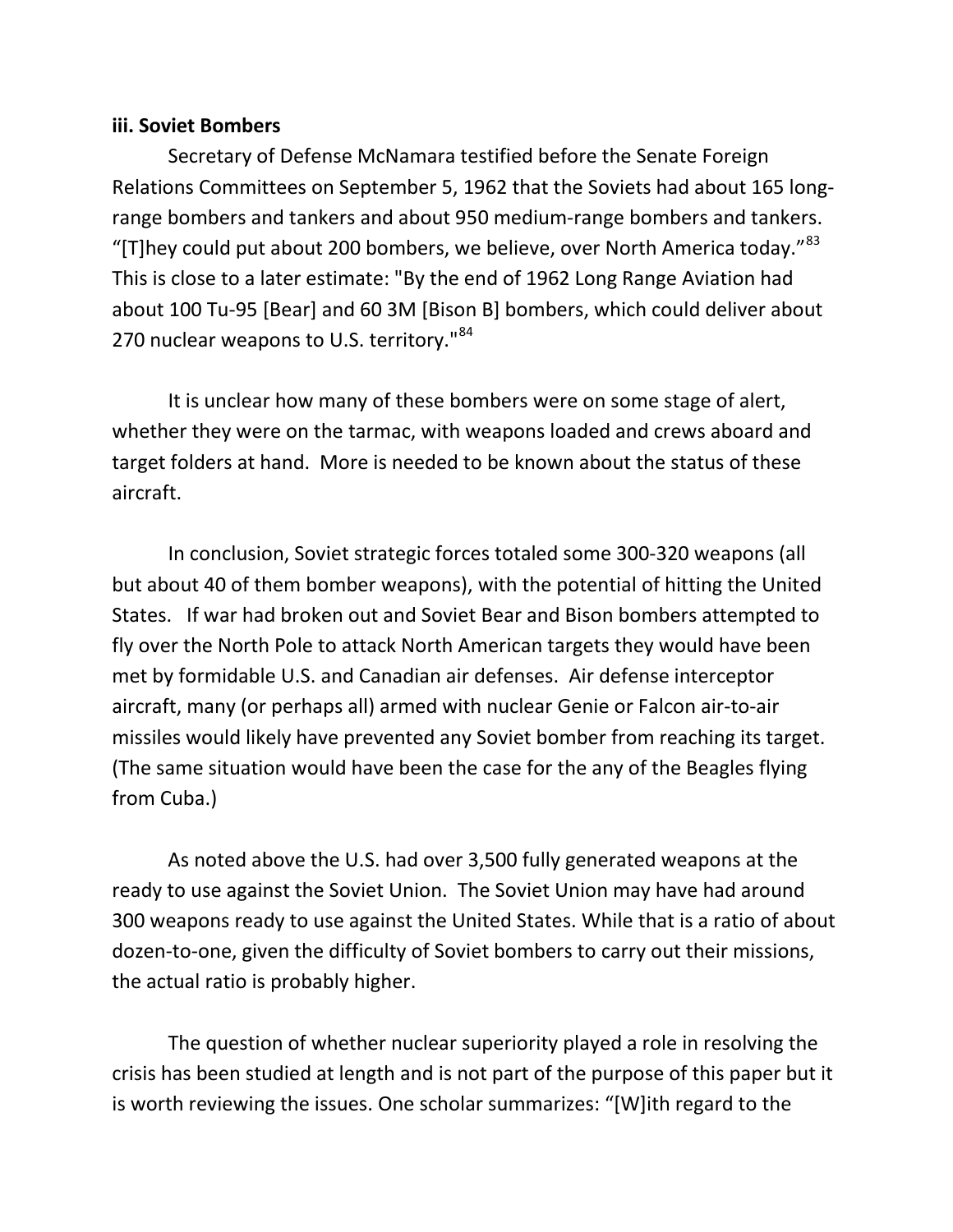political process, however, the more important question is whether it was nuclear superiority or nuclear danger that was more important for the settlement. How did U.S. nuclear superiority and Soviet nuclear inferiority affect the decision making of the two governments? Were members of the Kennedy administration prepared to take greater risks because they were more willing to face a nuclear conflict than were leaders of the Soviet Union? Did the Soviet leaders, on the other hand, feel so inhibited by their nuclear 'inferiority' as to be limited in their freedom of maneuver? Did they feel compelled to bring about a quick settlement of the crisis? Or were both sides motivated by fear of escalation?"<sup>[85](#page-55-25)</sup>

## **Appendix C.**

## **Regional Nuclear War - European Theater**

## **A. U.S./NATO Forces**

One factor in Khrushchev's decision to base missiles in Cuba was to respond to U.S. intermediate-range missiles in Italy, the United Kingdom and Turkey.<sup>[86](#page-55-52)</sup> During the crisis 105 missiles carrying 105 nuclear warheads were operational in the United Kingdom (60 Thor IRBMs), Italy (30 Jupiter IRBMs) and Turkey (15 Jupiter IRBMs).<sup>[87](#page-55-53)</sup> The missiles in Italy and the United Kingdom played no diplomatic role in the crisis though they posed a nearly similar threat as the missiles in Turkey.

### **i. Thors in the United Kingdom**

The formal agreement to deploy Thors in Great Britain was signed on February 22, 1958**.** The Thor had a range of 1,740 miles and carried one W49Y2 warhead with a yield of 1.4 Megatons.

On June 22, 1959 SAC transferred the first Thor squadron to the 77<sup>th</sup> RAF Strategic Missile Squadron. In addition SAC assigned a detachment to each Thor squadron to:

(1) retain custody and control and provide maintenance for re-entry vehicles and warheads

(2) receive and initiate U.S. warhead release order

(3) operate USAF communication facilities, and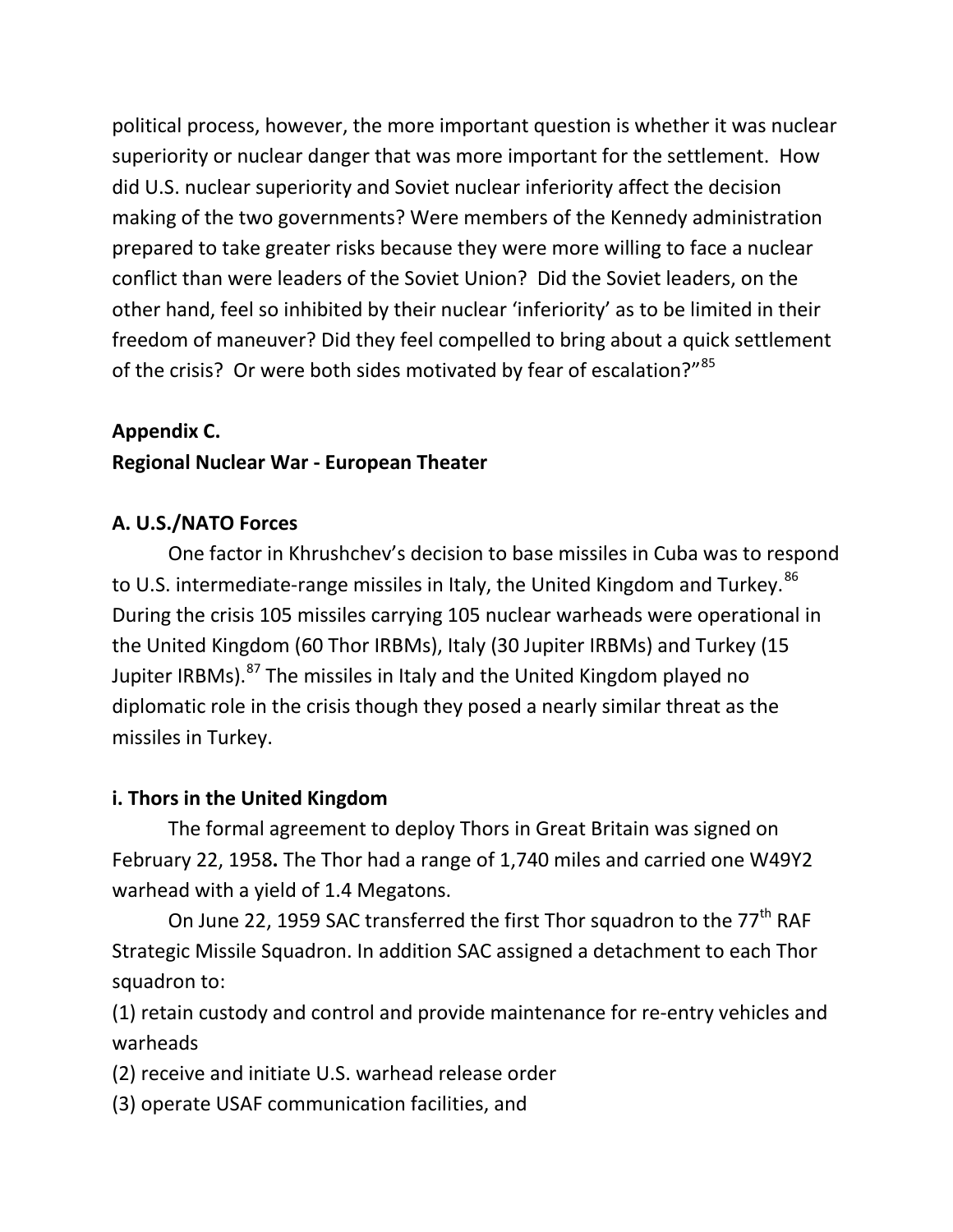(4) provide training to the RAF.

Four squadrons became operational between June 1959 and April 22, 1960 when the final Thor squadron was transferred to the RAF.<sup>[88](#page-55-54)</sup> On June 3, 1960 the first Thor missile was mated to its warhead. From June 1960 until late November 1962 there were 60 Thors deployed in Great Britain.

"As the Cuban Missile Crisis reached its climax, 59 British IRBMs, each capable of unleashing a destructive power one hundred times greater than that used over Hiroshima, were at 15 minutes readiness (or less). The USSR possessed less than half that number of ICBMs capable of targeting the USA. The United States, in contrast, had an estimated 5000 nuclear warheads able to strike at the Soviet Union."<sup>[89](#page-55-55)</sup>

On August 1, 1962 the British Defense Minister informed Parliament of the planned phase out of Thor missiles in the U.K. to be completed by December 31, 1963. On November 29, 1962 the first Thor IRBM was removed from alert under the phase out program and on August 15, 1963 the last missile came off alert.

### **ii. Jupiters in Italy and Turkey**

While President Kennedy inherited the Jupiter agreements from the previous administration, he, and not Eisenhower, would deploy the missiles to Turkey and later secretly agree to remove them as part of the settlement of the crisis. **[90](#page-55-56)**

The first Jupiter agreement was signed between the U.S. and Italy on March 26, 1959 to deploy two squadrons (30 missiles) of Jupiter IRBMs on Italian soil.<sup>[91](#page-55-57)</sup> The Jupiter was a single-stage, liquid fueled rocket with all inertial guidance. It had a range of 1,750 miles and carried a W49Y2 warhead with a yield of 1.4 MT. The Italian base was located at Gioia del Colle in the Puglia (the heal of Italy), where each squadron was organized into five flights of three missiles each. The ten launch-positions were dispersed widely over an area of roughly 800 square miles. The missiles were highly vulnerable, standing vertically in the open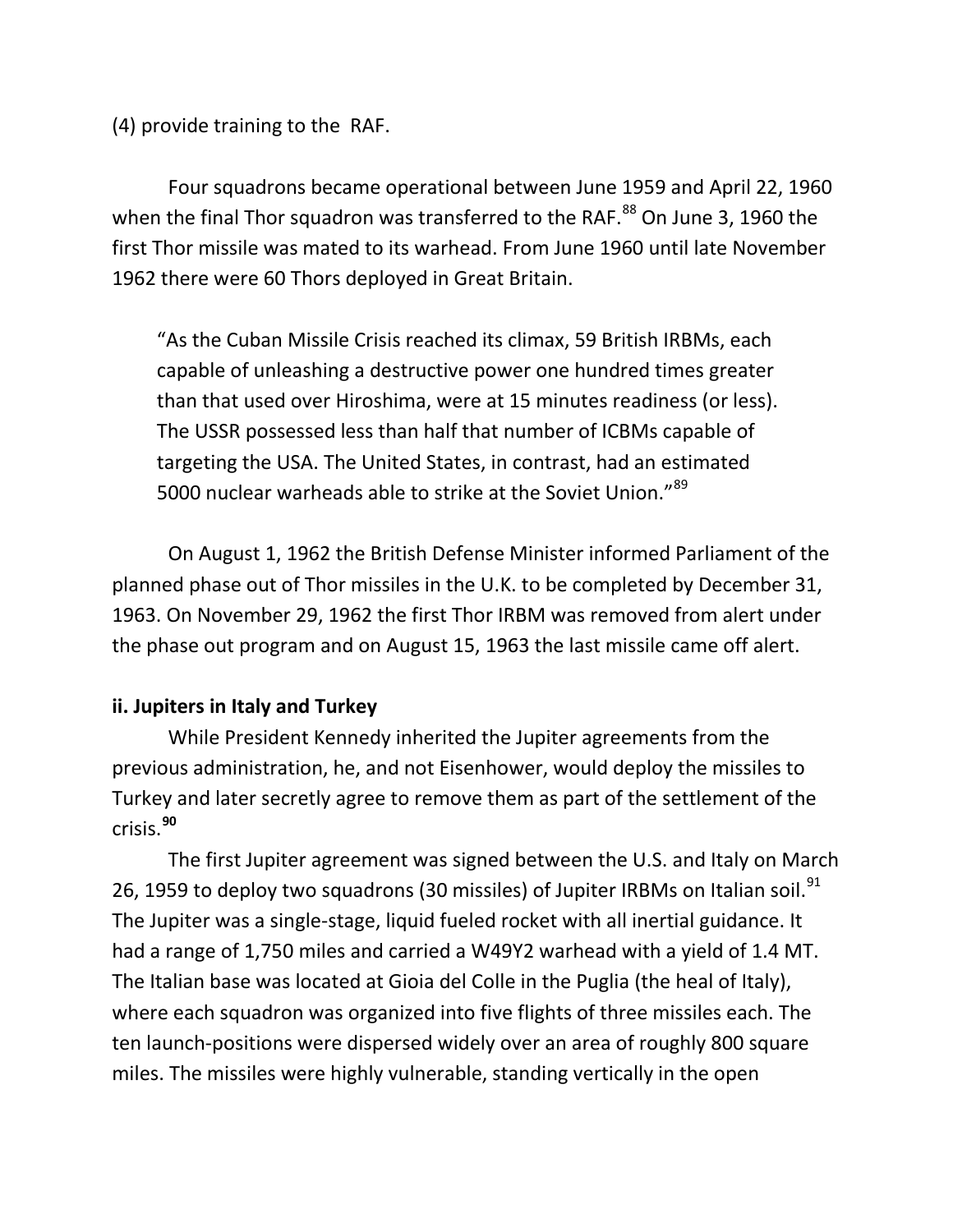countryside on launch pads; a sniper's bullet could piece their thin skin of the missile rendering them inoperable.

The two squadrons of Jupiter missiles in Italy became operational between February and July 1961.<sup>92</sup> They were not there very long. "In February 1963, the JCS designated the Air Force as executive agent for withdrawing Jupiter missiles from Europe. Nicknamed Pot Pie I and II, the withdrawals began April 1, 1963. By April 23, all of the missiles and equipment from Italy were disassembled. The Jupiters departed from Turkey on July 26 [1963]."<sup>[93](#page-55-59)</sup>

The agreement between the United States and Turkey was completed in October 1959 to deploy one squadron of 15 missiles (NATO II). The Turkish base was at Cigli Air Base near Izmir in western Turkey. By the time Kennedy became president, and for six months afterwards, the missiles had not yet been delivered.[94](#page-55-60)

When did the Jupiters in Turkey become operational? An Air Force historian says, "The first launch positions became operational as scheduled on November 6, 1961. A second position came on alert the following month, and the fifth and final position became operational on March 5, 1962."<sup>[95](#page-55-61)</sup> Finally, on October 22, 1962 SAC turned over the single Jupiter IRBM squadron in Turkey to Turkish Air Force personnel, in the middle of the Cuban missile crisis.<sup>[96](#page-55-62)</sup> The squadron's warheads, however, remained in SAC's custody and possession until such time they might be released for launch by an American warhead release order.[97](#page-55-63)

According to historian Barton Bernstein the 45 Jupiters were targeted against 45 of the 129 Soviet MRBM-IRBM sites. $98$  Zaloga adds that, the Soviet Army had responded to the American deployments in Turkey by deploying their own MRBM sites at Krasnovodsk and Kirovabad.<sup>[99](#page-55-15)</sup>

President Kennedy had asked the Pentagon to look into having the obsolete missiles removed, most recently in August, only to have the bureaucracy fail to implement his decision.<sup>[100](#page-55-64)</sup> One scholar concludes, "He certainly would have liked to remove them, for he believed that keeping them deployed entailed serious risks – but risks less serious than those he associated with removal. He thus issued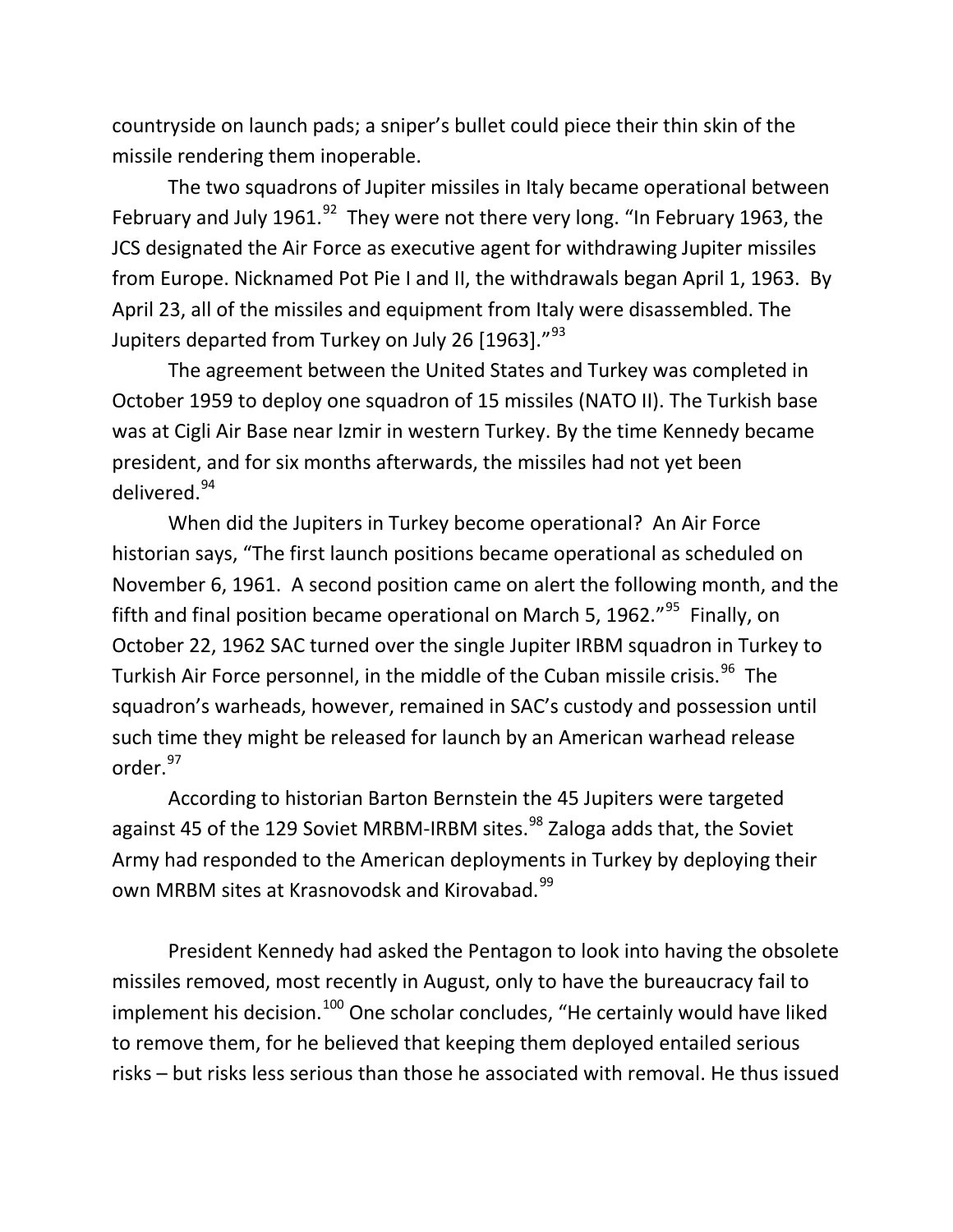no order, and made no decision, to remove the Jupiters before October 1962, despite the many works that have continued to make this claim."<sup>[101](#page-55-65)</sup>

The Cuban missile crisis was resolved in part on October 28, 1962 with Khrushchev's agreement to remove the ballistic missiles from Cuba and President Kennedy's non-public promise to remove the Jupiters in Turkey. On 17 January 1963, the U.S. announced the phase out of the one Jupiter squadron in Turkey and six days later, on 23 January, the Turkish government announced the phase out as well. The missiles were removed from alert in April 1963 and the last IRBM was shipped in July. "On April 25, 1963, six months after the Cuban missile crisis, McNamara informed President Kennedy, 'the last Jupiter came down [in Turkey] yesterday,' and it would be flown out at the end of the week."<sup>[102](#page-55-66)</sup>

To compensate and to send a message to the USSR (and to Turkey) the USS *Sam Houston*, a SSBN carrying 16 Polaris A-2 SLBMs visited Izmir Turkey on April 14, 1963.

#### **iii. U.S./NATO aircraft on QRA**

Thirty-seven U.S. aircraft on Quick Reaction Alert (QRA) in Europe and Turkey were loaded with nuclear weapons on October 25, the second day of the quarantine.<sup>[103](#page-55-67)</sup> Quick Reaction Alert was a higher state of readiness whereby planes were on the runway, fueled and armed with weapons, with their pilot or pilots nearby able to be airborne in 15 minutes or less.

The planes were likely F-100s and F-84Fs based in Germany (at 2 or 3 bases), Italy (Aviano), Netherlands (Camp New Amsterdam), Turkey (Incirlik) or the United Kingdom (at 2 or 3 bases). They were responsible for attacking thirty-seven "high priority" targets, mainly airfields in East Germany.<sup>[104](#page-55-68)</sup> Earlier that year, in April, President Kennedy had ordered that loading bombs onto the F-100s be prohibited because the weapons did not have electronic locking systems. On October 27 the Generals were successful getting Kennedy to reverse his decision.

The issue of custody and control had been raised during a December 1960 visit to NATO bases by members of the Joint Committee on Atomic Energy accompanied by Harold Agnew, Director of Los Alamos Scientific Laboratory.<sup>[105](#page-55-69)</sup> They witnessed on their visits to several NATO air bases four QRA aircraft which sat at the end of the runway, loaded with a nuclear bomb. The pilots were nearby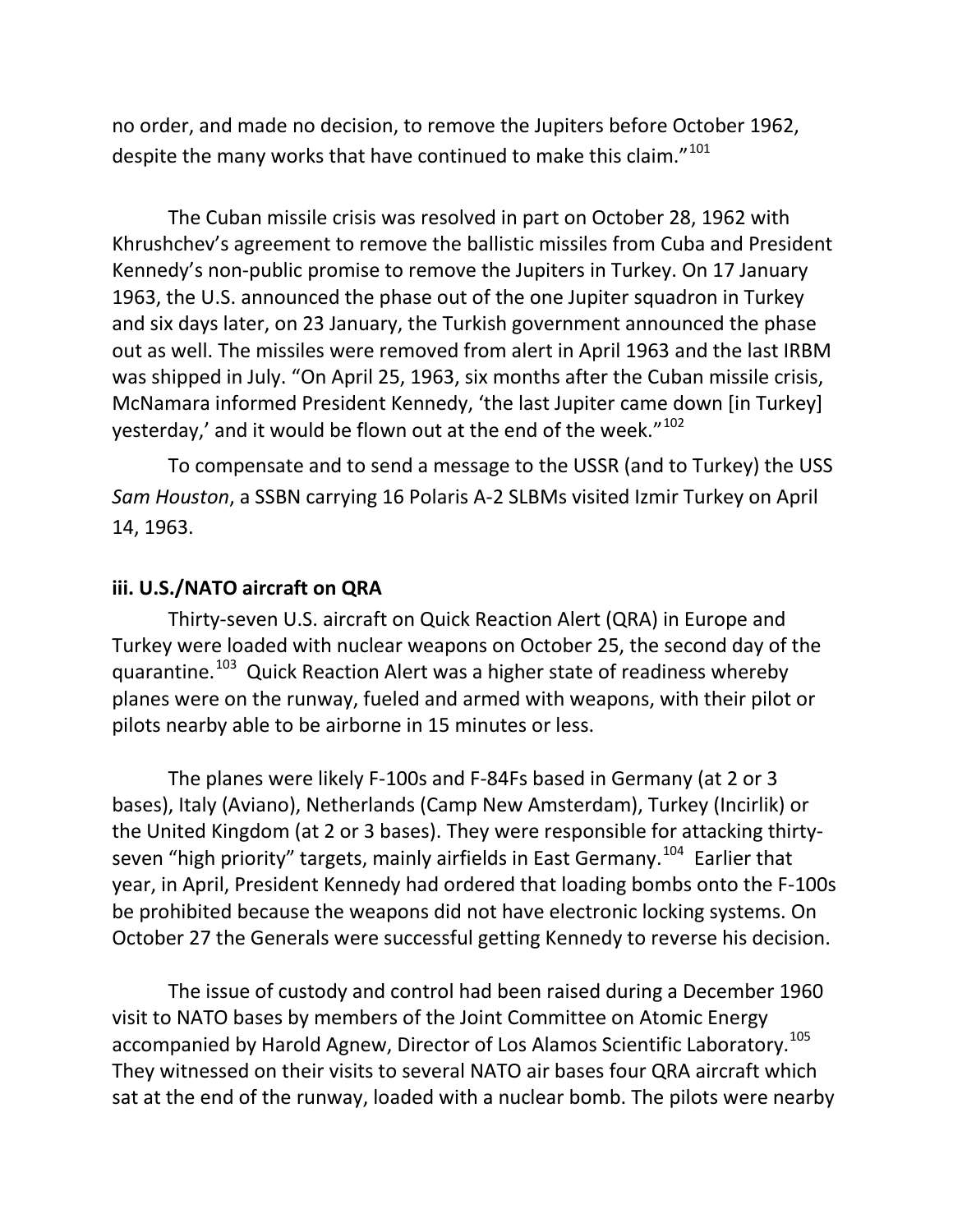ready to take off, day or night, in fifteen minutes. At a base in Germany the delegation noticed the plane was lightly guarded and there was little to stop a pilot from taking off on a bombing mission of his own. In addition safety concerns were raised about certain bombs, specifically the Mk 7 and Mk 12. This led to recommendations to use coded arming control devices that could be incorporated as part of the weapon. Upon proper authorization from the President the U.S. custodian would enter a code to arm the weapon. "Prior to this operation the device prevents receipt by the warhead of arming signals, thus preventing detonation."[106](#page-55-70)

In addition to the planes on QRA there were other U.S./NATO aircraft placed on alert, loaded with nuclear weapons.<sup>[107](#page-55-71)</sup> These included F-84, F-100 F-101, F-105 and B-57 aircraft.<sup>[108](#page-55-72)</sup>

#### **Mace cruise missiles**

Mace missiles served alongside the Matador (TM-61) before the latter was phased out in 1962. Mace cruise missiles had a range of between 540 miles (low altitude) and 1288 miles (high altitude). The missile carried a W28 warhead (Yields 70 kt, 350 kt or 1.1 Mt). They were first deployed to Hahn AB, Germany with the  $1<sup>st</sup>$  Pilotless Bomber Squadron in 1954; in 1956 the newly activated 701 $<sup>st</sup>$  Tactical</sup> Missile Wing. 71<sup>st</sup> Tactical Missile Squadron. Ninety Mace missiles were assigned in 1962. The MGM-13A variant used a mobile launcher and was phased out of USAFE by 1 September 1966. One squadron of the CGM-13B variant used a zerolength launcher at a hardened site until it was inactivated in April 1969.

### **B. Soviet Forces facing Europe (c. 500 nuclear weapons)**

In 1962 the Soviet Union had over 550 medium-range and intermediaterange ballistic missiles: 528 SS-4s, 492 at soft launch sites and 36 at hard launch sites.<sup>109</sup> The SS-4 constituted the bulk of the Soviet offensive missile threat to Europe. Initial operational capability of the SS-5 at soft sites occurred in late 1961. As of June 30, 1962 there were 28 deployed. $^{\rm 110}$  $^{\rm 110}$  $^{\rm 110}$ 

There is no public information about whether the Soviets may have had Tu-16 Badger or Tu-22 Blinder bombers, or strike fighters such as the MiG-21 Fishbed, on alert, at bases in the western USSR ready to attack European targets.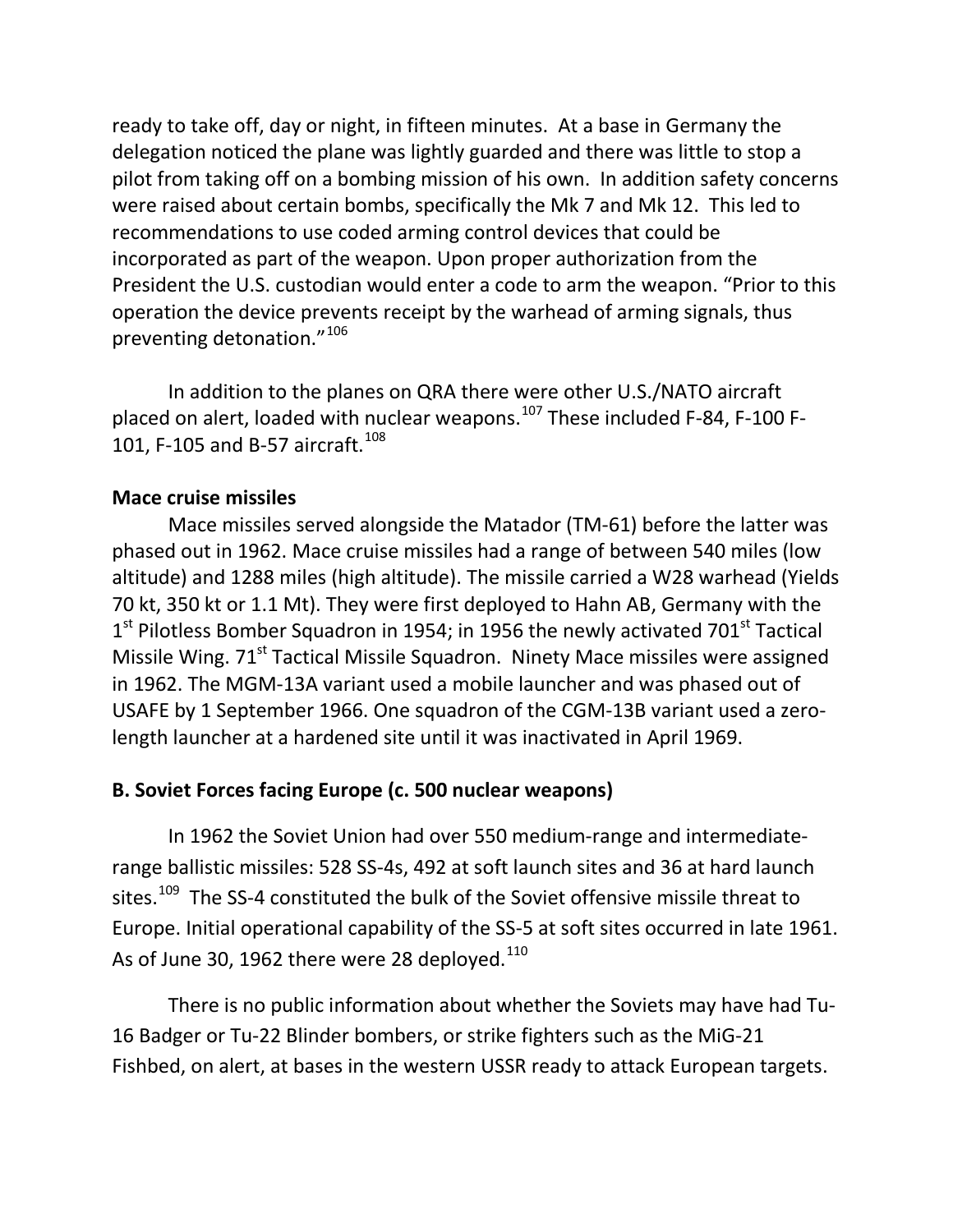# **Appendix D Local Nuclear Forces in and around Cuba[111](#page-55-75)**

The question of whether General Issa A. Pliyev ever had the authority to order the use of Luna (FROG) and/or FKR-1 missiles is contentious.<sup>[112](#page-55-76)</sup> One scholar concludes:

"Although there has been some debate over whether the local commanders were given launch authority in advance by the Soviet government, recent documents released in Russia make it clear that Moscow informed the commander of the Group of Forces in Cuba that the nuclear warheads on the FKR, Luna tactical rockets, and IL-28 jet bombers were not to be employed without specific authorization from the Kremlin. However, the evidence would suggest that Moscow did not have any actual negative technical control over the weapons, and that the local commanders could have used them without permission had war broken out, assuming the assent of the custody units."<sup>[113](#page-55-77)</sup>

### **A. Soviet Forces**

The original Soviet plan called for deploying 80 ballistic missiles (with 40 launchers) in Cuba: 48 SS-4 MRBMs (24 launchers) and 32 SS-5 IRBMs (16 launchers). By mid-October only 42 SS-4s (and 24 launchers) had arrived. These would be at the center of the crisis as the rest of the missiles, six (6 SS-4s and 32 SS-5s) and launchers (16 for SS-5 missiles) never arrived. There is a question as to why there are differences between the original Anadyr Table of Organization and what arrived in Cuba (including that which was halted at sea by the quarantine).

**First warhead shipment**: By the time of the quarantine on October 24, 158 warheads, of five types, had arrived in Cuba. Ninety warheads arrived at Mariel on October 4th aboard the *Indigirka*. These included 36 SS-4 warheads, 36 FKR-1 warheads, 12 FROG warheads, and 6 bombs for the Il-28 bombers. The SS-4 warheads were stored at Bejucal and the FROG warheads went to Managua. The six bombs for the Il-28s were stored in a mountain tunnel protected by some barbed wire and a fence.<sup>[114](#page-55-78)</sup>

**Second warhead shipment**: On October 23 sixty-eight warheads arrived at La Isabela aboard the *Alexandrovsk.* These included 24 SS-5 warheads and 44 FKR-1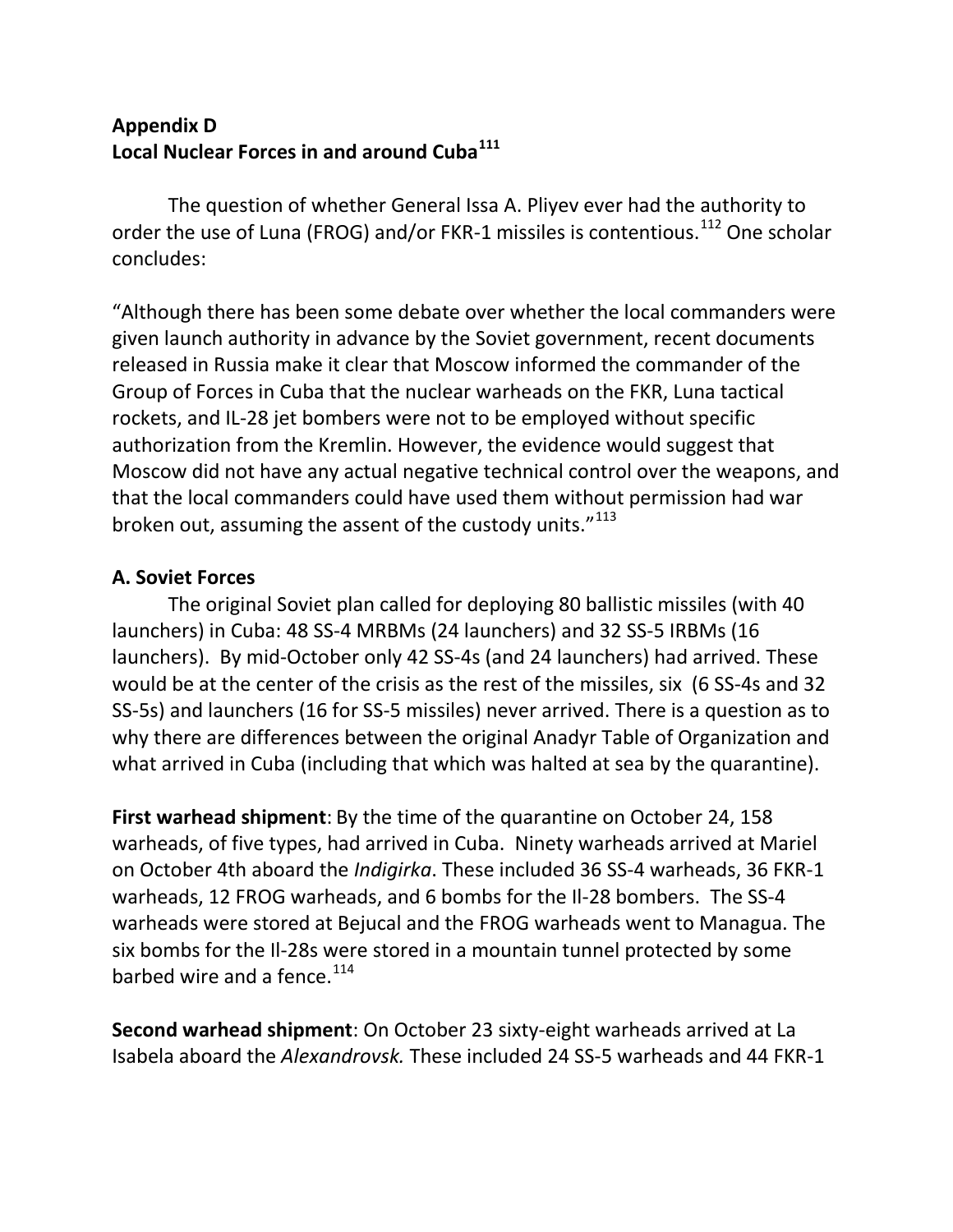warheads. As there were no SS-5 missiles in Cuba the SS-5 warheads were never unloaded.

The original plan called for four nuclear naval mines to arrive with Soviet naval forces in October (bringing the total number of nuclear warheads to 162), but these never arrived.

Soviet troop strength on Cuba on October 24 was 41,902 (of a planned 45,000), four times what the U.S. intelligence had estimated. These included the 51<sup>st</sup> Missile Division (7,956 missile troops) led by Gen. Maj. Igor D. Statsenko).

# **Soviet Nuclear Weapons in Cuba i. SS-4 Sandal (R-12)**

Thirty-six SS-4 Sandal (R-12) MRBMs plus six training missies (a total of 42 missiles), with 24 launchers and supporting equipment arrived in Cuba aboard the *Omsk* on September 7th or 8th and aboard the *Poltava* on September 15th. The original table of organization/order of battle called for 48 MRBMs, two missiles for each launcher. There is some uncertainty about whether the original number was reduced or whether six additional SS-4 missiles and twelve additional SS-4 warheads (plus eight more warheads for the SS-5s) were ever shipped but never arrived due to the quarantine which began on Wednesday, October 24. $115$  There is no record of a third ship carrying nuclear warheads to Cuba besides the *Indigirka* and the *Alexandrovsk*.

We now know that Dean Rusk's often quoted remark that, "We're eyeball to eyeball, and the other fellow just blinked", that supposedly occurred on October 24, is a myth. This dramatic moment has been included in many books about the missile crisis but careful research by Michael Dobbs proves that this showdown never happened. Soon after President Kennedy's speech on the 22<sup>nd</sup> Khrushchev ordered that certain ships turn back on the 23rd and the *Kimovsk* and the *Yuri Gargarin* were more than 500 nautical miles eastward, when Rusk's near confrontation allegedly took place. The imagery "served the political interests of the Kennedy brothers, emphasizing their courage and coolness at a decisive moment in history." [116](#page-55-80)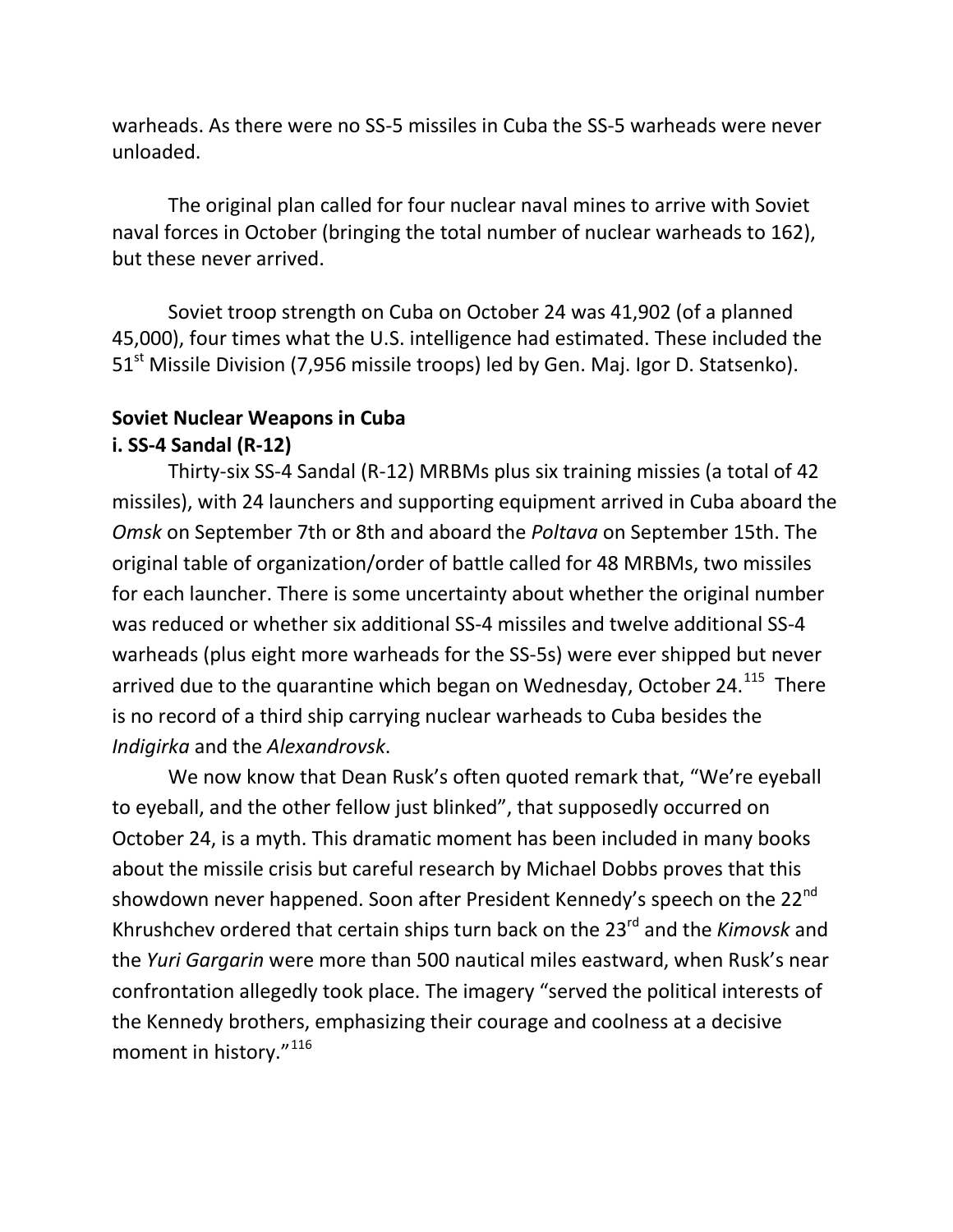The SS-4 was deployed with the 514<sup>th</sup>, 539<sup>th</sup> and 546<sup>th</sup> regiments. $^{117}$  $^{117}$  $^{117}$ Thirty-six one-megaton warheads arrived at the port of Mariel on October 4 aboard the cargo ship *Indigirka*. [118](#page-55-82) Max range: 1300 statute miles (2080 km)<sup>[119](#page-55-83)</sup> The MRBMs could reach 38 per cent of B-52 bases and eight per cent of Atlas ICBM bases.<sup>[120](#page-55-84)</sup> It would take approximately 13 minutes to travel from Cuba to Washington, DC.

On October 22, the date of President Kennedy's speech to the nation, no missile had yet been fueled, targeted or mated with a warhead. According to General Major Igor D. Statsenko only six to eight R-12 launchers reached operational status before the dismantling order arrived at 1300-1500 hours on Sunday October 28.<sup>[121](#page-55-85)</sup>

#### **ii. SS-5 Skean (R-14)**

The original plan was to deploy two regiments (the  $564^{\text{th}}$  and  $657^{\text{th}}$ ) with 32 R-14 IRBM (SS-5 Skean) missiles with 16 launchers. Neither the SS-5 launchers nor the SS-5 IRBMs arrived. The two missile regiments on two ships with 16 SS-5 launchers and 32 SS-5 missiles were ordered to turn back. But 24 warheads for the SS-5s did arrive. The *Alexandrovsk* carried 24 SS-5 one-megaton warheads (and 44 warheads for the FKR) and dropped anchor at La Isabela on October 23 hours before the quarantine went into effect in the early hours of the  $24<sup>th</sup>$ .

There is some uncertainty about whether the original number was reduced or whether eight addition warheads for the SS-5s were ever shipped and never arrived due to the quarantine which began on Wednesday, October 24. There is no record of a third ship carrying nuclear warheads to Cuba besides the *Indigirka* and the *Alexandrovsk*. With no missiles to mate with the SS-5 warheads were never unloaded (though the cruise missile warheads were). Max range: 2800 statute miles (4500 km) $^{122}$  $^{122}$  $^{122}$ The IRBM could reach all B-52 bases and all Atlas squadrons in the U.S.<sup>[123](#page-55-87)</sup> Some 92 million Americans lived within range of the missiles. $124$ Accuracy: 2.4 km CEP.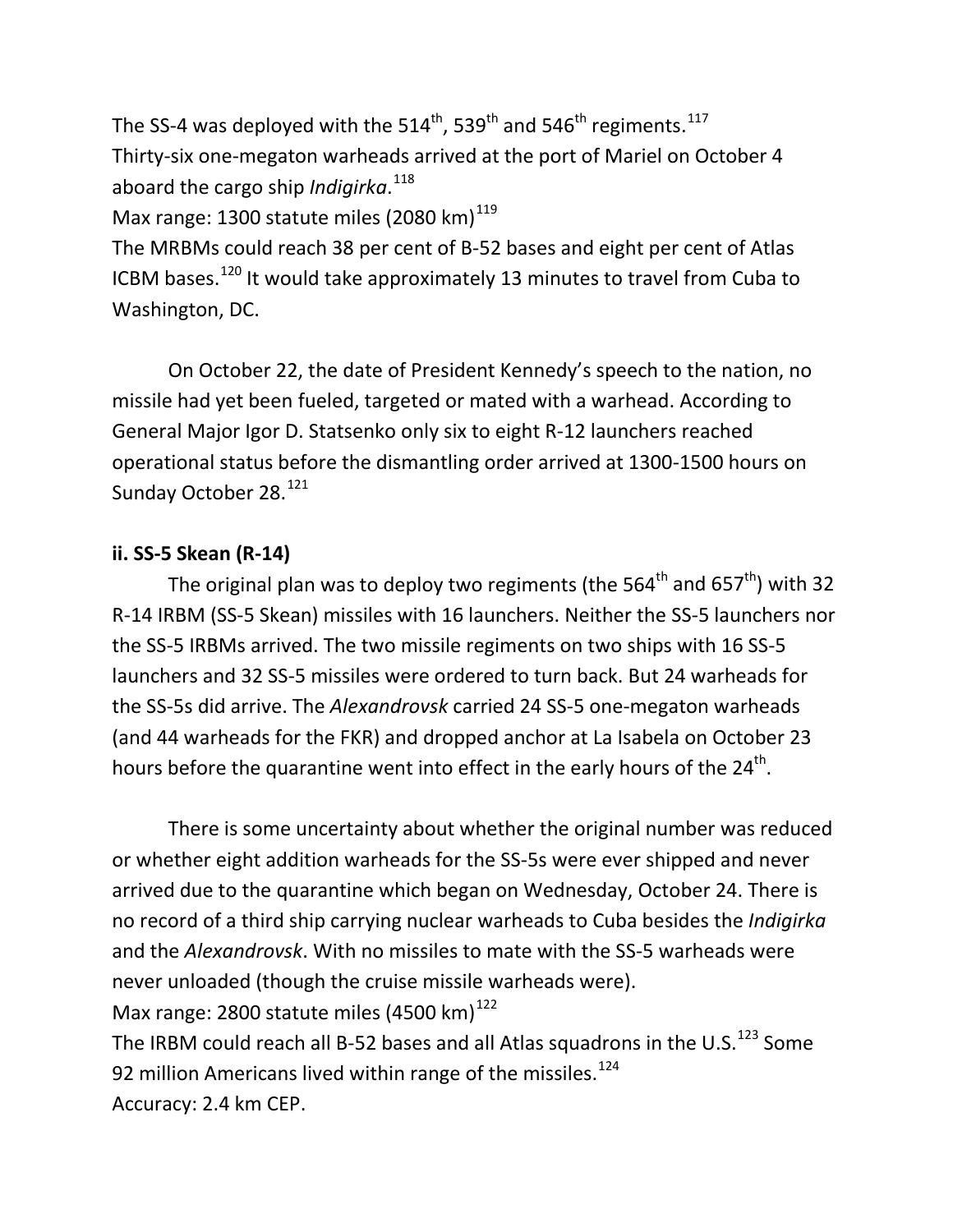# **iii. 80 FKR-1 (Meteor) (F***rontoviye Kriatiye Raketi***) land-attack cruise missile** Range; approx 50-60 miles

Deployed in Cuba with the  $561<sup>st</sup>$  and  $584<sup>th</sup>$  regiments. Each regiment had eight launchers and five rockets per launcher for a total of 80 missiles equipped with 80 fourteen-kiloton warheads. Thirty-six warheads arrived in Cuba on October 4th and forty-four on October 23.

iv. **12 Luna (FROG-3/5) missiles** with six launchers and twelve two-kiloton nuclear warheads (four warheads per battery). FROG (for Free Rocket Over Ground) had a range of approximately 20-25 miles. The Luna battalion had three batteries attached to three regiments (the  $74<sup>th</sup>$ , 134<sup>th</sup> and 146<sup>th</sup>) deployed near Artemisa, Havana and Santa Clara. Overall there were 36 FROG missiles in Cuba, 12 nuclear and 24 conventional. They were first discovered by the U.S. on October 25.

v. **Six (12-kiloton) bombs for six Ilyushin Il-28 bombers.** The Beagle's combat radius was 700 miles enough to reach southern Florida. The Il-28s became an issue and their removal was essential to a final resolution of the crisis. Forty two Il-28s were delivered to Cuba. Most had not been assembled or taken out of their crates. Some were stationed at San Julian under control of the Soviet Navy and equipped with torpedoes and mines and were intended for attacks on U.S. naval invasion forces.

The nuclear capable Il-28s were at an airfield outside the city of Holguin but remained in their crates. "The Holguin squadron consisted of nine bombers under the control of the Soviet air force. Six of them were designed to carry the Tatyana [Fat Man type] bombs; the remaining three planes would fly in front of the squadron, serving as a decoy to enemy radar systems."<sup>[125](#page-55-36)</sup>

# **Why were the tactical nuclear weapons shipped to Cuba if not to defend Soviet and Cuban forces?**

"There is no evidence that Khrushchev deployed the tactical nuclear forces for their deterrent value. There were no known plans to disclose the presence of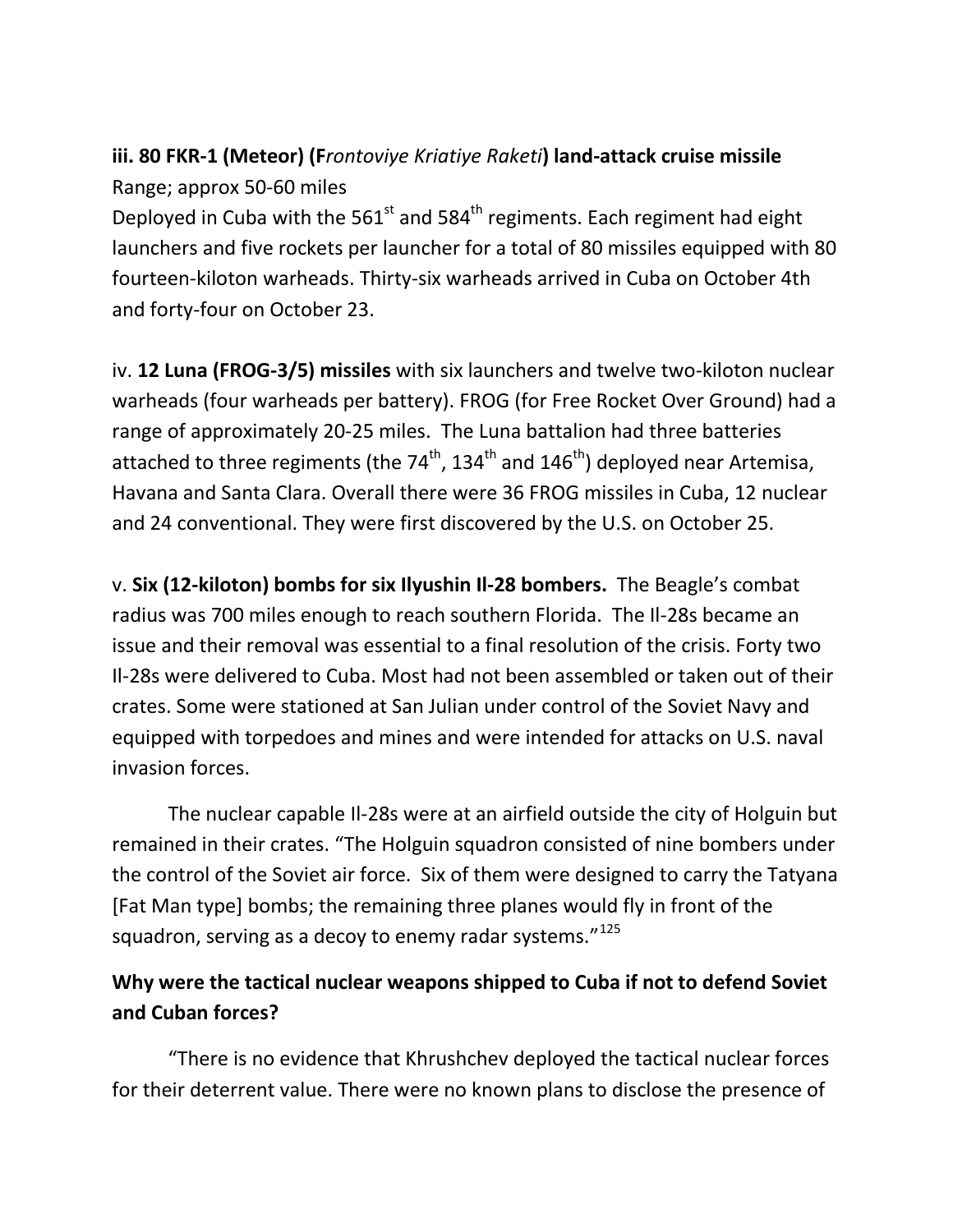these units, and their existence was not revealed until the early 1990s, after the collapse of the Soviet Union. They were deployed to fight had the United States invaded Cuba, and U.S. intelligence at the time was not aware of them."<sup>[126](#page-55-88)</sup>

"Would a desperate group of Soviet defenders, with or without an order from above, have been able to arm and fire even one Luna warhead . . . or one of the more powerful [cruise missile] charges? If such a rocket had hit U.S. troops or ships, if thousands of Americans had died in the atomic blast, would that have been the last shot of the Cuban crisis or the first of a global nuclear war?"<sup>[127](#page-55-89)</sup>

An enormous number of men and huge amounts of materiel had to be transported to Cuba. Shipping by air was ruled out and an armada of naval vessels would have drawn too much attention; thus merchant ships were chosen. The first ship to arrive in Cuba, the *Maria Ulyanova*, was on July 26, 1962. In all some 85 marine passenger and freight ships made 150 round trips between the Soviet Union and Cuba originating from three ports in the Baltic area, two ports in the Arctic area and four ports on the Black Sea, $^{128}$  $^{128}$  $^{128}$  delivering men and materiel to 11 Cuban ports selected to receive Soviet ships. The last ship to remove the strategic missile warheads left on November 7. The last tactical nuclear weapons were not shipped from Cuba until December 1st.

#### **B. U.S. Nuclear Forces facing Cuba**

#### i. Guantanamo

Little is known about the U.S. nuclear weapons deployed on Cuba during the missile crisis. From December 1961 until July-September 1963 there were a number of "non-nuclear depth bombs" deployed at Guantanamo Naval Base in Cuba. "Non-nuclear" meant that all but the fission cores were deployed. The fission cores for the Guantanamo weapons were stored elsewhere, either aboard ships or at naval bases, most likely in Florida. In either event the cores could have been rushed to Cuba, inserted into the bomb casings and put aboard antisubmarine aircraft. The weapon type was probably the Betty nuclear depth bomb using a B7/Mk7 warhead, deployed from 1955-1963, later replaced by the B57 depth bomb. Another possibility is the Mk 101 Lulu depth bomb using a W34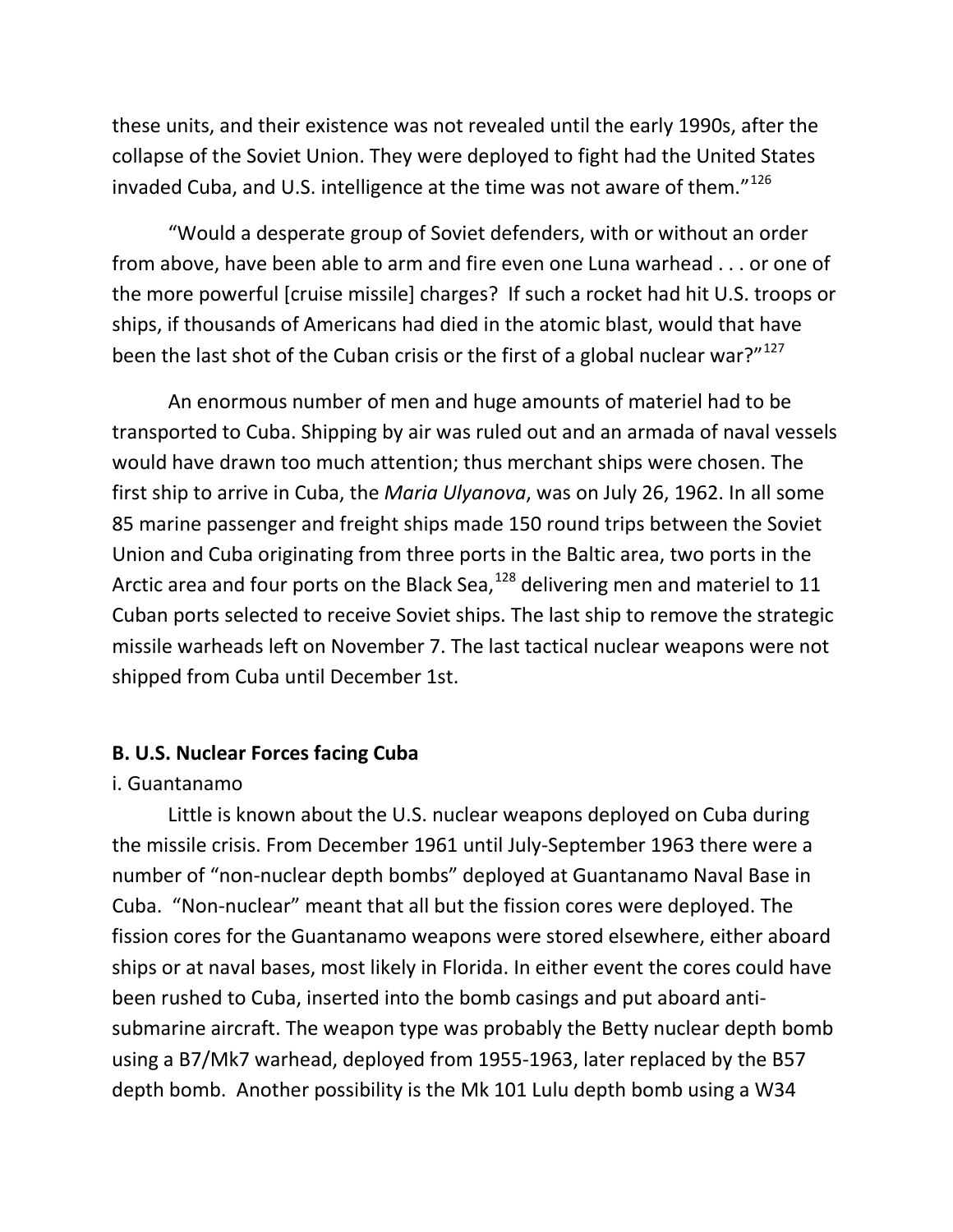warhead that entered the inventory in 1958. Both depth bombs could be carried by all contemporary Navy ASW aircraft. These included the P2V-3C Neptune (land-based), the S2F/S-2 Tracker (carrier-based) aircraft, and the SH-34G/J Seabat carrier-based helicopter. None of the accounts of the crisis have mentioned these weapons and whether there were any contingency plans to use them.

Over 2800 dependents of Navy and Marine Corps families were evacuated from Guantanamo on October 22d. It is unclear how many Navy and Marine Corps personnel may have remained and what their role was in the crisis. While dependents were leaving the garrison was reinforced with three Marine Battalion Landing teams numbering 5000 Marines and two naval construction battalions.

We now know that the FKR cruise missiles were targeted at the U.S. base at Guantanamo Bay. One regiment, near Mariel was intended to defeat an amphibious landing. A second regiment, located in the Sierra de Micaro hills, overlooked Guantanamo Bay. Its purpose was to defeat any amphibious landing and destroy any U.S. forces operating from Guantanamo Bay. According to Michael Dobbs, around October 24 the Russians moved a convoy of FKR cruise missiles to a pre-launch position at the village of Vilorio and two days later moved to the village of Filipinas, 15 miles from Guantanamo. They remained there until November 12. Navy intelligence misidentified them as "unidentified artillery equipment."<sup>[129](#page-55-90)</sup>

#### **ii. Air Defense**

Soon after the Soviet missile sites were discovered U.S. air defense forces were mobilized.<sup>[130](#page-55-41)</sup> On October 22 Air Defense Command dispersed 161 aircraft to 16 bases in nine hours, eventually 173 at 17 bases. All dispersed ADC aircraft were armed with nuclear weapons for the first time.

Six early warning RC-121s were based at McCoy AFB, FL. Four USAF interceptors operated from Homestead AFB, FL, two from Tyndall AFB, FL and eight Navy planes from Key West Naval Air Station. On October 19 Air Defense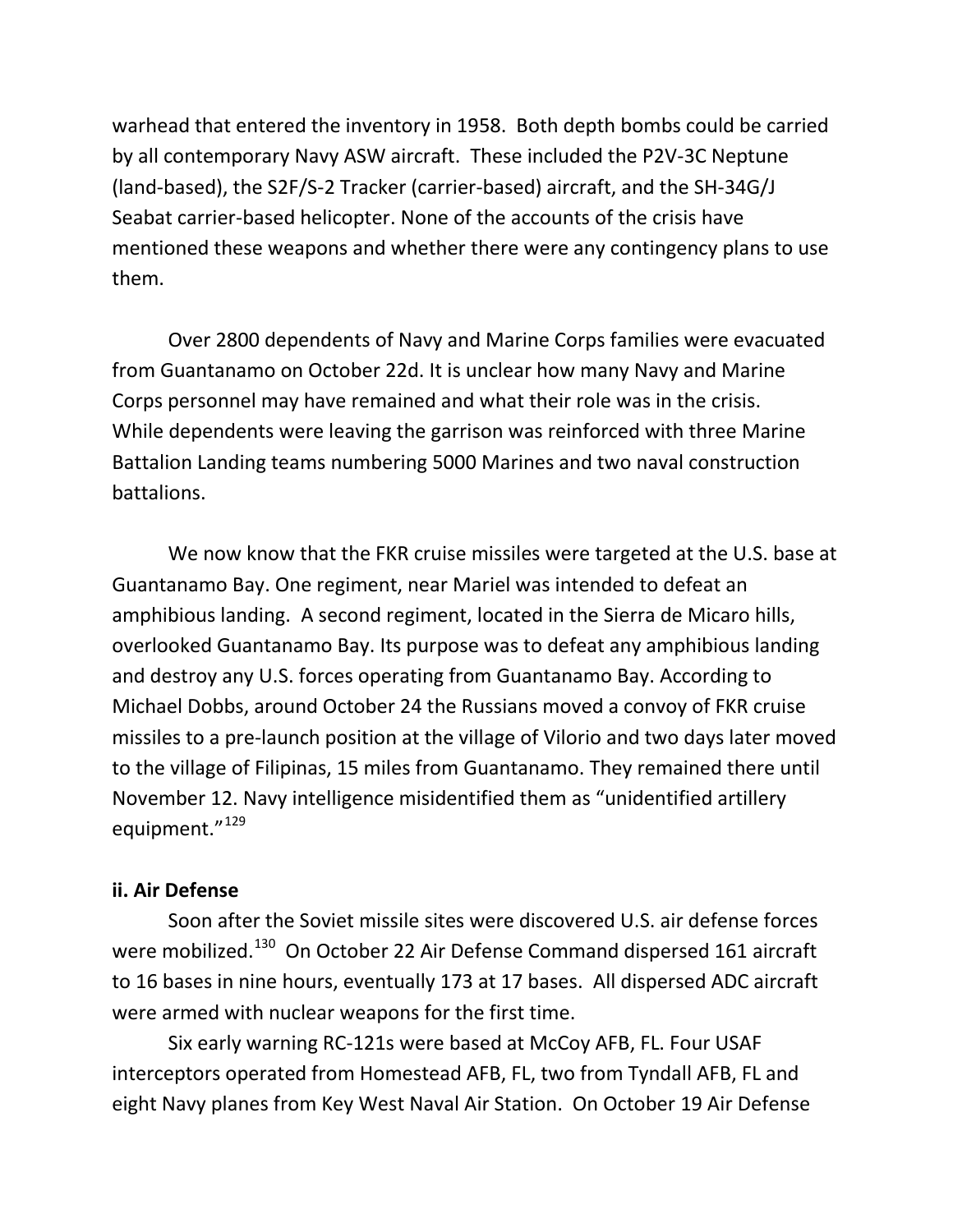Command increased the number of interceptors standing alert and by October 22 the Air Force had 12 RC-121s and some 82 interceptors, for which nuclear weapons were available, on guard in Florida. That evening when President Kennedy informed the nation and the world about the missiles in Cuba "22 interceptors were aloft over Florida as a precautionary measure in the event Premier Castro attempted to launch a surprise attack."<sup>[131](#page-55-91)</sup>

By October 25 there were over 1000 air defense aircraft on alert; 598 on five to fifteen minute ground alert, and 446 on one to three -hour alert.<sup>132</sup> Florida CONAD forces of 154 aircraft were broken down as follows:

26 on 5 minute alert 35 on 15 minute alert

55 on 1-3 hour alert

4 to 11 aircraft were continuously airborne around the Florida Peninsula.

On October 31 the JCS approved a reduction of CONAD's dispersed air defence force from 173 to 143. On November 18 CONAD returned its dispersed aircraft to their home bases and re-established the normal one-third alert.

During the period October 22 to November 26, ADC flew a total of 13,047 sorties, 2,800 of them from Florida bases.<sup>[133](#page-55-93)</sup> The planes were F-102A Delta Daggers armed with the nuclear AIM-26A Falcon air-to-air missile and F-106A/B Delta Darts armed with one nuclear AIR-2A Genie air-to-air missile. In 1962 there were 42 U.S. Interceptor squadrons. In terms of number of planes the Air Force accepted 889 F-102As and some 340 F-106s (275 F-106 As and 63 F-106Bs).

If war had broken out and Soviet Beagle bombers had attempted to fly to attack the United States they would have been met by formidable U.S. air defenses. Many (perhaps all) air defense interceptor aircraft were probably armed with nuclear Genie or Falcon air-to-air missiles and would have likely prevented any Beagle bombers from reaching their targets in the U.S.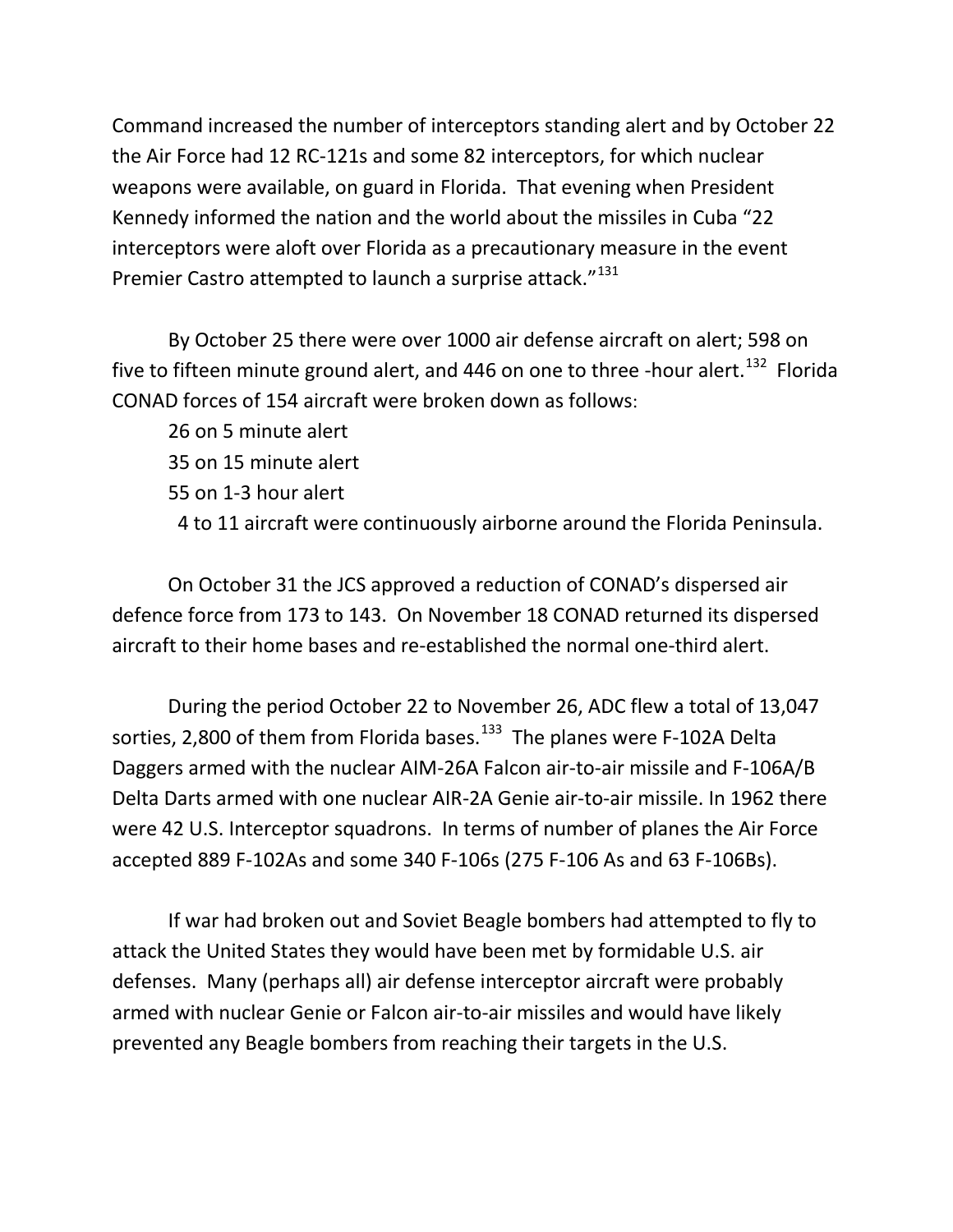Other components of U.S. air defense at the time included:

\* 68 Distant Early Warning (DEW) line radars stretching from Alaska to Greenland;

\* two squadrons of Radar Picket Ships (eight ships on the East coast and eight ships on the West coast):

\* two Texas Towers in the Atlantic off the coast of Cape Cod;

\* 132 Nike Hercules batteries, and:

\* eight BOMARC surface-to-air missile squadrons in the U.S.

# **iii. Tactical Air Forces**

On October 19 Tactical Air Command (TAC) began a major deployment into the Florida area. Some 623 aircraft – 511 fighter-bombers (F-100's and F-105's), 72 reconnaissance aircraft (RF-101's and RB-66's) and 40 tankers (KB-50's) converged on the southeastern corner of the country, with 460 in Florida two days later.<sup>[134](#page-55-94)</sup> Many of these planes were equipped with nuclear bombs and they were in invasion plans until the JCS rescinded the decision to use tactical nuclear weapons on October 31.

# **iv. U.S. Naval Forces**

One hundred and eighty-three ships took an active part in Cuban operations during the quarantine. Plans for invading Cuba were prepared and briefed to the President. Two aircraft carriers, the *Independence* and *Enterprise*, were within 150 miles of Cuba. Each carrier had some forty nuclear bombs available for its aircraft. $135$ 

# **v. Invasion plans**

By the morning of 23 October, the Oplan 312 tactical strike force was on one-hour alert and capable of going immediately to a higher stage of readiness. On the 26<sup>th</sup> TAC began low-level reconnaissance over Cuba which disclosed additional targets and resulted in air offensive planning for three massive airstrikes a day until Cuban air capability was destroyed. The first of these strikes, including Naval forces, was to involve 576 sorties; the second and third strikes scheduled for the first day of operations would bring the total sorties to 1,190.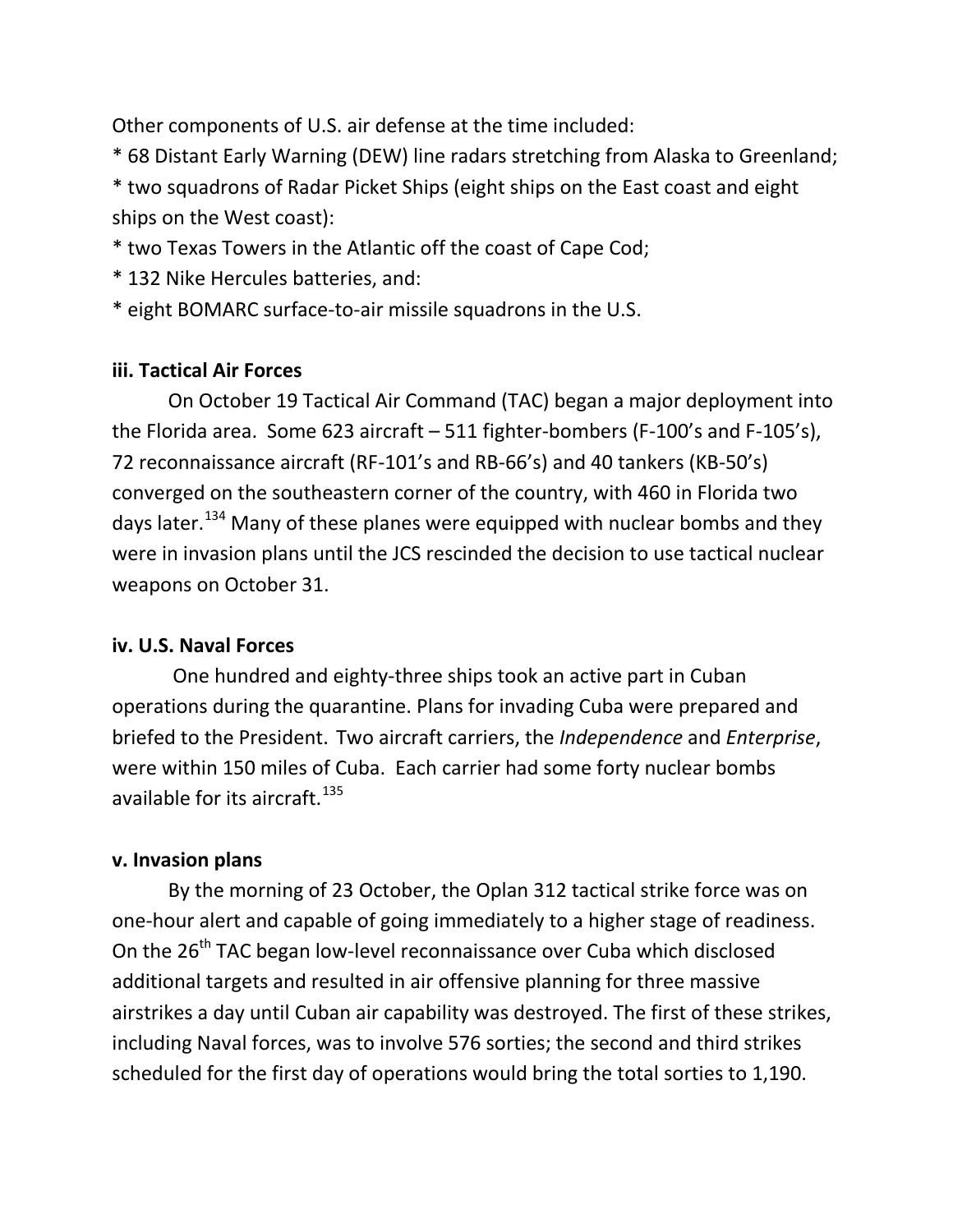As of October 26 CINCAFLANT had 579 aircraft in his attack force. On October 28 all alert crews were on standby status in the operations ready rooms, and external power plants were connected to the aircraft.

From October 29 through the end of November, Air Force contingency actions were devoted primarily to maintaining the alert force, and preserving simultaneously the overall capability of USAF's combat commands. Continual reevaluation of the Oplans, in anticipation of a possible invasion of Cuba, led to a JCS decision on October 31 against the earlier planned use of tactical nuclear weapons in invasion operations.<sup>[136](#page-55-96)</sup>

After the discovery of Ilyushin bombers and FROG missiles (on October 25) U.S. invasion plans were revised to include use of tactical nuclear weapons such as Honest John missiles.

#### **III. Wild Cards and Business as Usual**

#### **A. Atmospheric Testing**

While the crisis unfolded according to its own timetable the U.S. atmospheric test program continued unabated, with business as usual. Three tests were conducted near Johnston Island in the Pacific during the days of the crisis.

- \* Shot *Checkmate* (10-20-62) was a high-altitude (91.5 miles) effects test using XW-50X1 warhead atop a STRYPI Rocket (XM-33).
- \* Shot *Bluegill Triple Prime* (10-26-62) used a W50 sub-megaton warhead atop a Thor Rocket detonating at 30 miles altitude.
- \* Shot *Calamity* (10-27-62) involved a B-52 airdrop of a 800 KT bomb, detonating at 11.780 feet. $^{137}$  $^{137}$  $^{137}$

For its own part the Soviet Union reciprocated and carried out seven tests between October 20 and 28, 1962. The one on October 22 was a 8.2 megaton detonation at Novaya Zemyla.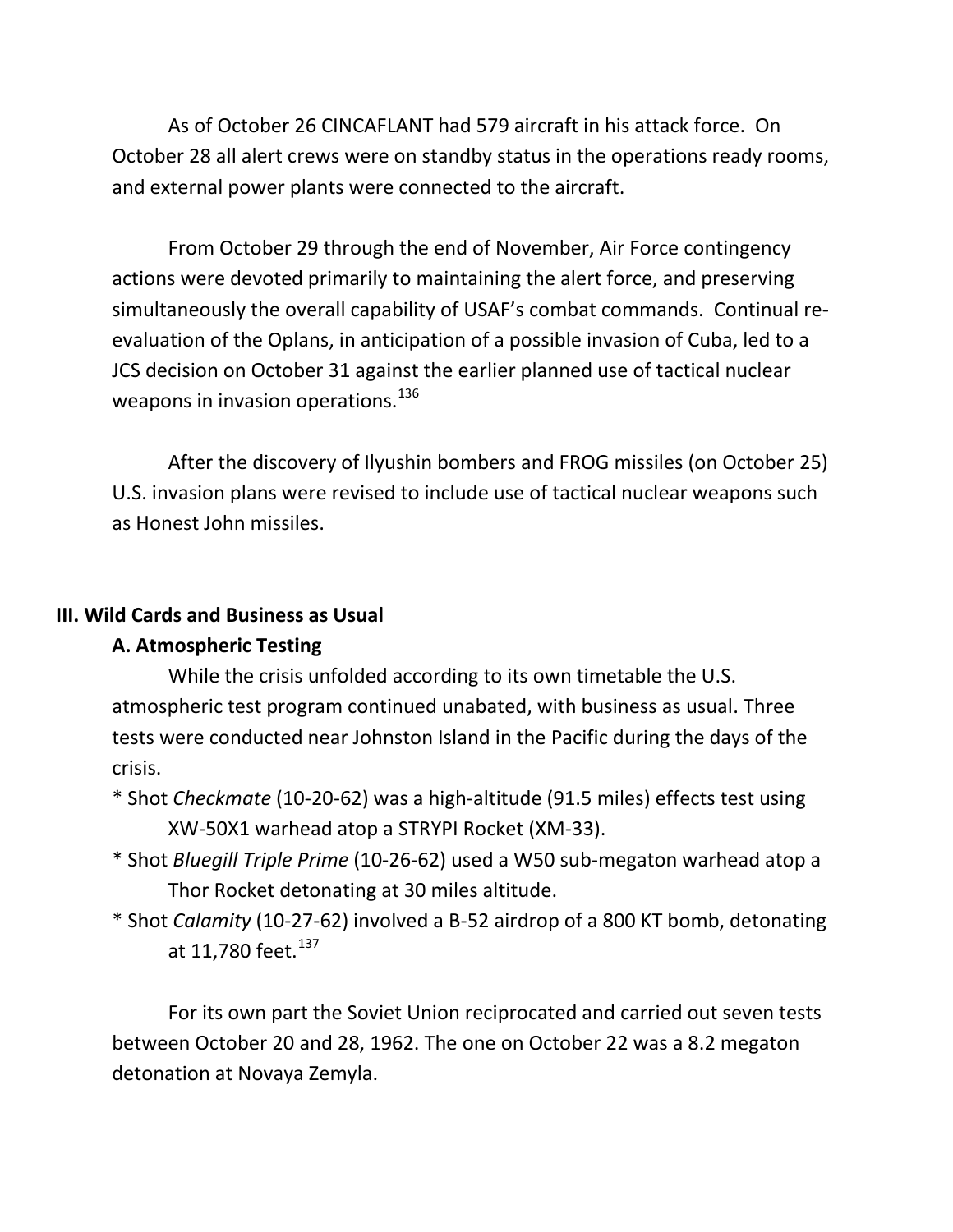Just prior to the crisis, "As training for the Cuban deployment RVSN troops conducted an exercise code-named Tyulpan on 1-8 September 1962 firing two R-14 missiles from the Aginsky proving ground toward nuclear impact sites on Novaya Zemlya, one armed with a normal nuclear warhead, and the other with a new experimental warhead."<sup>[138](#page-55-98)</sup> According to the official Soviet list there were tests on September 2, 1962 at Novaya Zemlya (80 kt) and on September 8, (1.9 Mt).

## **B. The Vandenberg Missile Launch**

"When DEFCON 3 was declared at the beginning of the crisis, one Atlas ICBM was ready for a test launch that had been previously scheduled for later that week. Although nuclear warheads were being placed on the ICBMs in surrounding launch facilities, the test reentry vehicle was maintained on this single missile. Despite the severity of the crisis and the emergency alert operations taking place, *this Atlas ICBM was actually launched, without further orders from Washington political authorities, at 4:00 A.M. on October 26th.* Ironically, while senior leaders in Washington were carefully monitoring the operational alert status of the Soviet missiles in Cuba, a U.S. missile was actually being launched, without their knowledge, in California."<sup>[139](#page-55-7)</sup>

# C. **Foxtrot submarines[140](#page-55-99)**

While the Soviet surface vessels carrying additional missiles to Cuba had turned around on the morning of October 23 the Foxtrot submarines kept sailing westward. The four submarines had left their base on the Kola Peninsula on October 1. They had been tracked by various means as they crossed the Atlantic. Their diesel engines were easy to detect and their daily communication with Moscow was intercepted. It was the first time Soviet submarines had sailed so close to the East Coast of the United States and it alarmed CINCLANT Admiral Robert L. Dennison. Dennison compared it to the land-based missiles in Cuba and believed, "it demonstrates a clear cut Soviet intent to position a major offensive threat off our shores."<sup>[141](#page-55-100)</sup>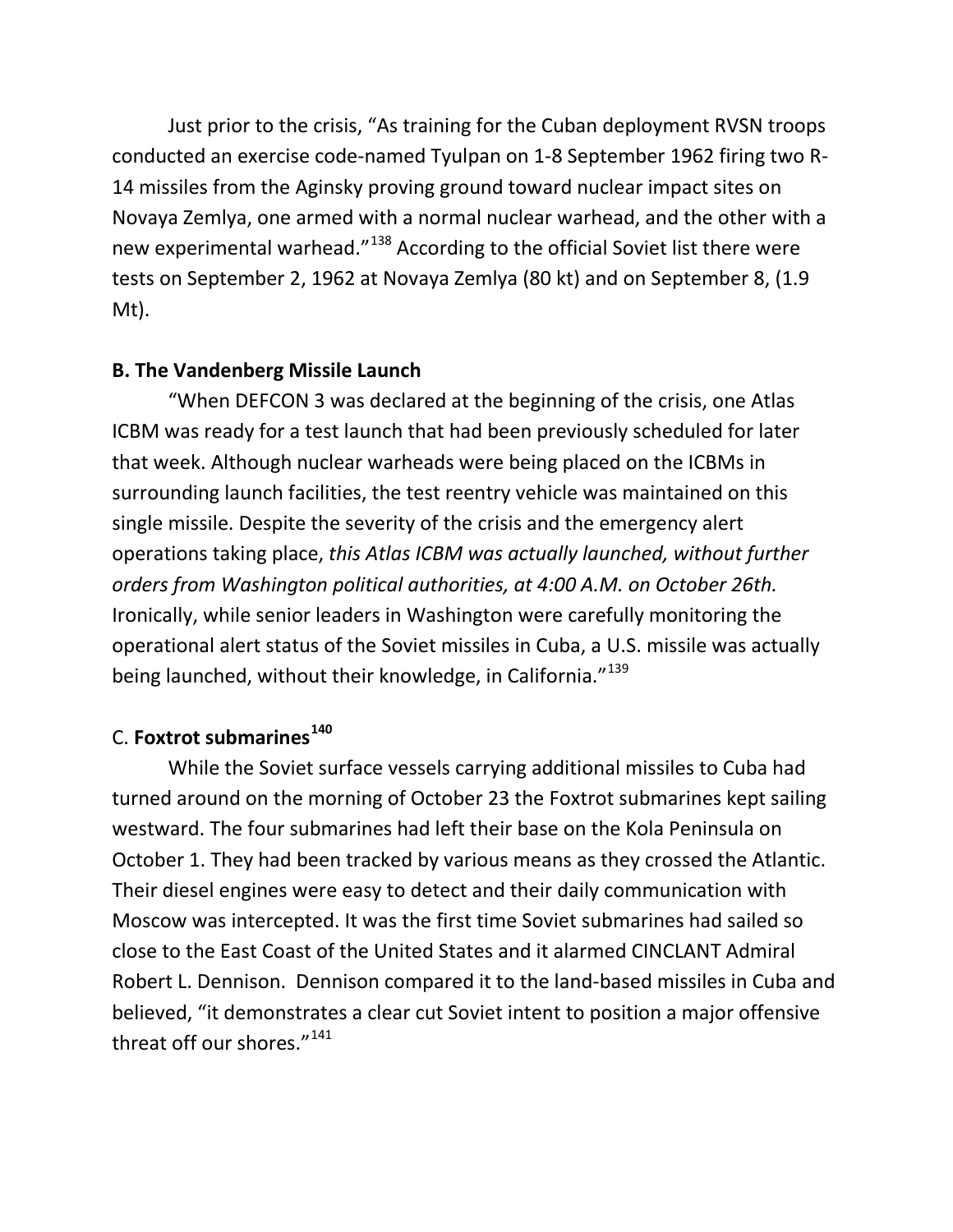Originally in May 1962 the Soviets planned for a naval base at Mariel in Cuba that included cruisers, destroyers, a submarine squadron and other smaller and supporting vessels. The squadron would be comprised of seven Golf 1 dieselelectric submarines (Project 629), each carrying three R-13 (SS-N-4 Sark) ballistic missiles, and four Foxtrot submarines (Project 641) with a compliment of torpedoes. Plans to send the cruisers, destroyers and Golf 1s were cancelled but the B-4, B-36, B-59 and B-130 Foxtrot submarines left their Northern Fleet base on October 1st. Each submarine carried 22 torpedoes, one of which was nuclear tipped.

The U.S. Navy tracked the submarines but were ordered not to attack them. Rather the Navy was instructed to signal the submarines to surface first by dropping grenades and then practice depth charges. The communication, "Submarine Surfacing and Identification Procedures" was sent by the Pentagon to Moscow so that they could inform the submarines that they were not under attack. The messages to the submarines never got through and the captains and crew, under great stress and physical discomfort from weeks under sea, believed that perhaps war had broken out.

On October 27, probably the most dangerous day of the crisis, the firing of a nuclear torpedo almost occurred. According to the communication intelligence officer, Vadim Orlov, Captain Valetin Savitsky, unable to communicate with Moscow, "'became furious' and ordered the nuclear torpedo to be assembled for battle readiness," roaring 'We're going to blast them now! We will die, but we will sink them all -- we will not disgrace our Navy. $^{142}$  $^{142}$  $^{142}$  Fellow officers eventually calmed Captain Savitskiy down and the submarine surfaced. The incident is one more example of a nuclear weapon almost being used that would likely have led to a far different outcome.

#### **A U.S. U-2 and Soviet Air Space**

On October 27, a U-2 on an air sampling mission to the North Pole inadvertently crossed the Soviet border as the pilot lost track of his location. At least six Soviet interceptors took off with orders to shoot down the intruder. After finally overcoming his disorientation the pilot turned the U-2 to the east. SAC asked Alaskan Air Command to scramble a pair of F-102 interceptors to provide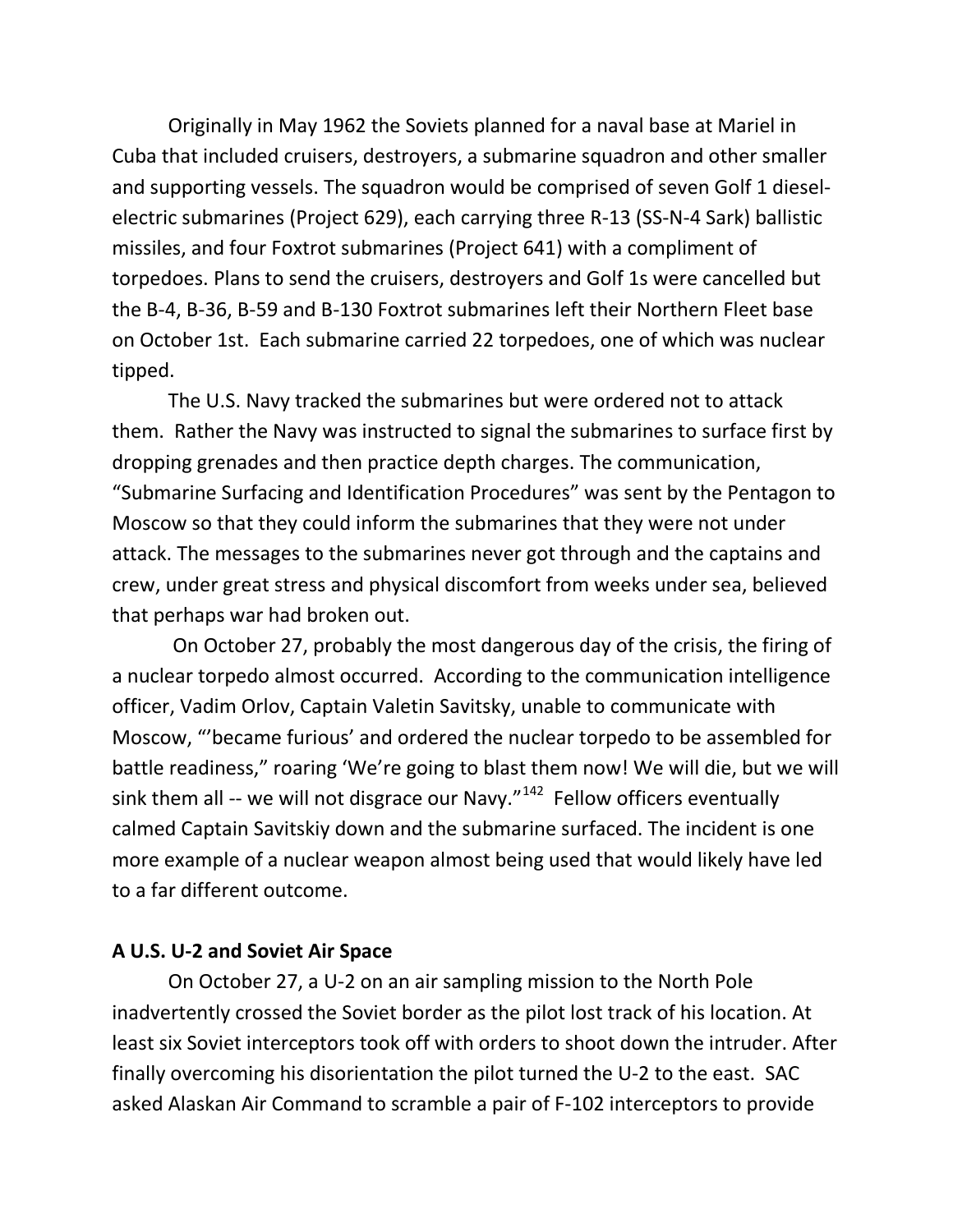protection for the U-2.<sup>[143](#page-55-101)</sup> The F-102s at Galena AFB were armed with nuclear Falcon air-to-air missiles. Fortunately they never encountered the MiGs and escorted the U-2 back to an Alaskan airstrip. Had the F-102s come within range and fired their Falcons to protect the U-2 the nuclear threshold was crossed and a different scenario would have unfolded.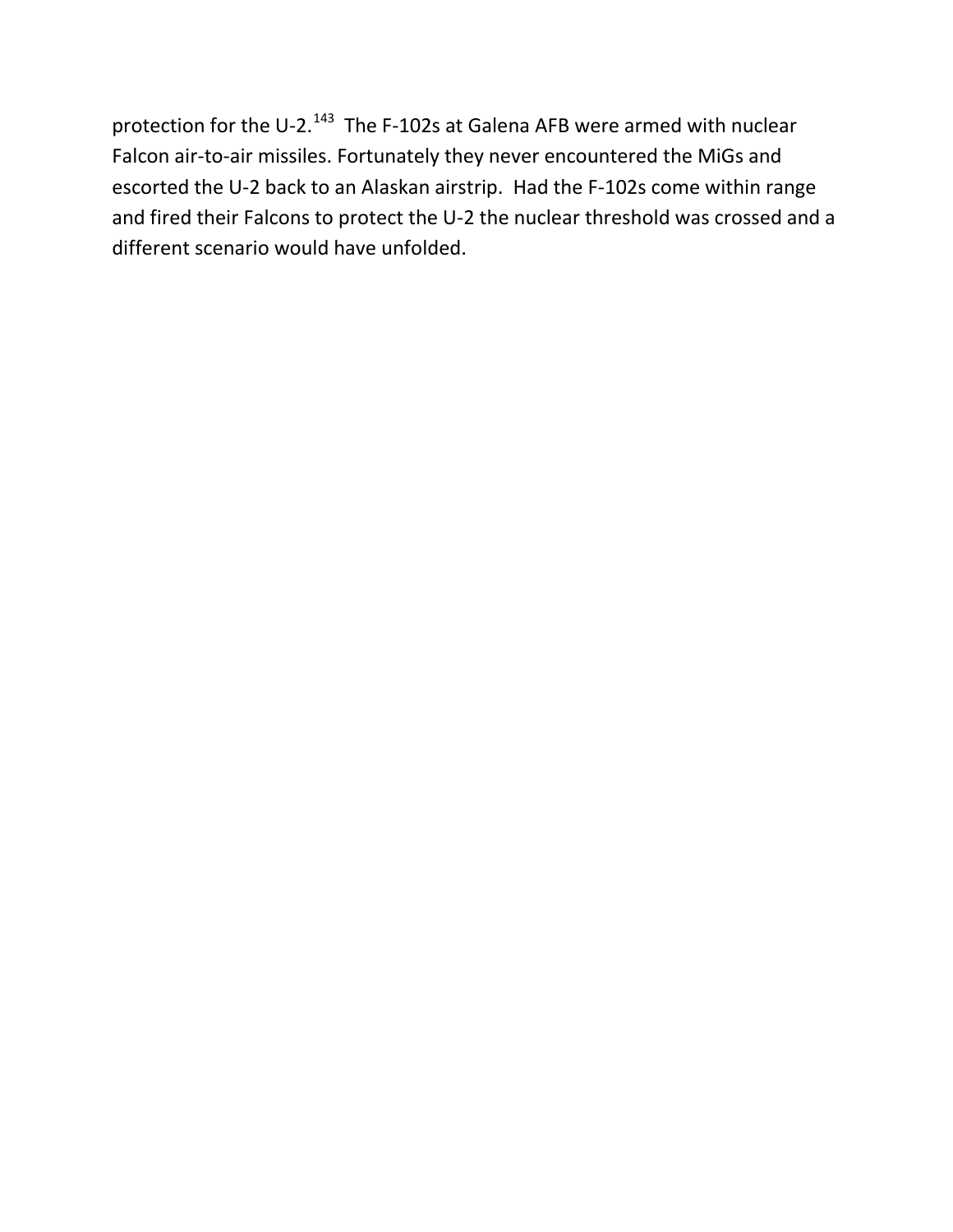#### **Endnotes**

\* I would like to thank Timothy McDonnell, William Burr and Michael Dobbs for reading earlier drafts of this report. The report should be considered a work in progress and I welcome corrections.

<sup>2</sup> Scott D. Sagan, *The Limits of Safety: Organizations, Accidents, and Nuclear Weapons* (Princeton, NJ: Princeton University Press, 1993), pp. 62-63. Raymond Garthoff, *Reflections on the Cuban Missile Crisis,* revised edition (Washington, DC: Brookings Institution Press, 1989).

<sup>3</sup> The aftermath has received some scholarly attention. David G. Coleman, *The Fourteenth Day: JFK and the Aftermath of the Cuban Missile Crisis* (New York: W.W. Norton & Company, 2012); David G. Coleman, The Missiles of November, December, January, February: The Problem of Acceptable Risk in the Cuban Missile Crisis Settlement, *Journal of Cold War Studies*, Vol., 9, No. 3, 2007, pp. 5-48; Sheldon M. Stern, *The Week the World Stood Still: Inside the Secret Cuban Missile Crisis* (Stanford, CA: Stanford University Press, 2005), pp. 205-211.

<sup>4</sup> *The Soviet Bloc Armed Forces and the Cuban Crisis, A Chronology: July - November 1962* (Washington DC: National Indications Center, June 18, 1963), p. 113.

<sup>5</sup> Sergo Mikoyan, *The Soviet Cuban Missile Crisis,* ed. Svetlana Savranskaya (Washington, DC: Woodrow Wilson Center Press; Stanford, CA: Stanford University Press, 2012).

<sup>6</sup> Sergo Mikoyan, *The Soviet Cuban Missile Crisis*, ed. Svetlana Savranskaya (Washington, DC: Woodrow Wilson Center Press; Stanford, CA: Stanford University Press, 2012).

 $7$  "Gribkov appears, however, to be in error in identifying the ship that withdrew the tactical nuclear warheads as *Okhotsk*, which left Cuba on 4 Dec., and Beloborodov is more likely to be correct that it was the *Arkangel'sk* departing Cuba on 1 December and arriving in the Soviet Union on December 25." Raymond L. Garthoff, "US Intelligence in the Cuban Missile Crisis," in James G. Blight and David A. Welch, *Intelligence and the Cuban Missile Crisis* (London: Frank Cass, 1998), p. 61; General Anatoli I. Gribkov, oral presentation, Woodrow Wilson Center, April 4, 1994.

<sup>8</sup> DIA Estimate, *Assessment of Increased Conventional Military Capabilities of Cuban and Soviet Units in Cuba*, 14 November 1962.

 $9$  Four of many examples: 1) The Soviet Union and Cuba believed the U.S, intended to invade Cuba and overthrow Fidel Castro. According to Robert McNamara there was no such intention. 2) The U.S. believed that the Soviets would not move nuclear warheads outside the Soviet Union; they did. 3) The Soviets believed they could secretly introduce their missiles and when their presence was disclosed the U.S. would not respond. They were wrong. 4) Some advisers who urged JFK to destroy the missiles by an

 $1$  How close is an ongoing research topic. One reviewer concludes, "the crisis, while inherently dangerous, did not bring the world to the brink of nuclear war. . . . Recent information on both American and Soviet behavior during the crisis suggests that the danger of nuclear war was not as great as once thought." Robert A. Devine, "Alive and Well: The Continuing Cuban Missile Crisis Controversy," Review Essay, *Diplomatic History*, (Fall 1994), p. 557. A more persuasive argument is Michael Dobbs, *One Minute to Midnight: Kennedy, Khrushchev, and Castro on the Brink of Nuclear War* (New York: Alfred A. Knopf, 2008). See also Marc Trachtenberg, "The Influence of Nuclear Weapons in the Cuban Missile Crisis," *International Security*, Vol. 10, No. 1 (Summer 1985), pp. 137-163.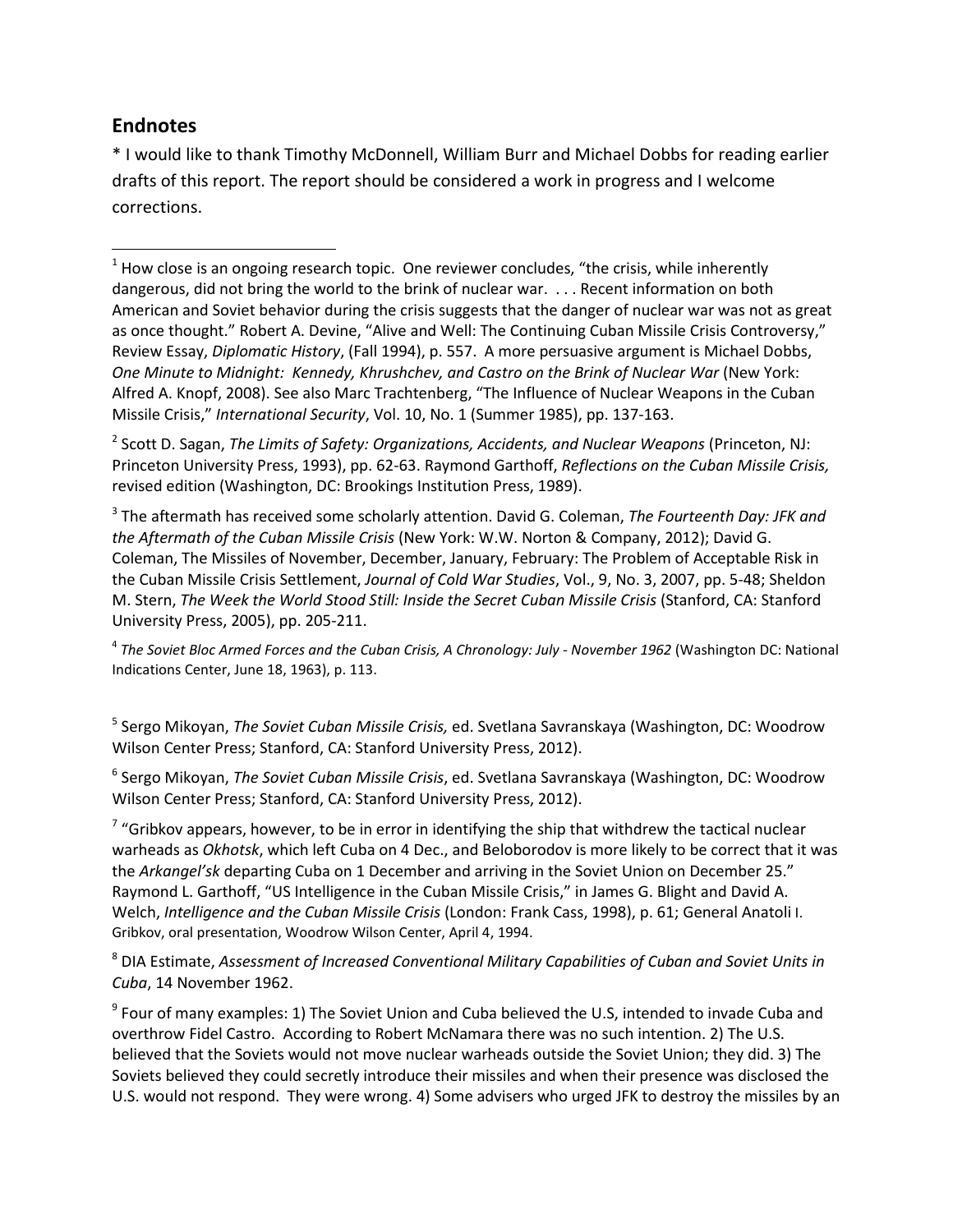air attack and follow up with an invasion thought the Soviets would not respond with military action. At the time the U.S. thought there were 10,000 Soviet troops in Cuba. In fact there were 43,000 plus 270,000 well-armed Cuban troops who their commanders said, would "fight to the death." Robert S. McNamara, "One Minute to Doomsday," *New York Times*, October 14, 1992, A25.

There have been half-dozen major conferences devoted to the Cuban Missile Crisis.

 $\overline{\phantom{a}}$ 

<span id="page-45-0"></span>1. March 5-8, 1987 – Hawks Cay, Florida, Hosted by Harvard University's Nuclear Crisis Project at the Center for Science and International Affairs. Participants included U.S. scholars and surviving members of the ExComm

2. October 11-13, 1987-Cambridge, MA. Participants were former ExComm members, scholars and three Soviets. Proceedings from the first two conferences were published in Blight and Welch, *On the Brink*.

<span id="page-45-1"></span>3. January 27-29, 1989 – Moscow – sponsored by USSR Academy of Sciences – Cubans attended. The proceedings published in Back to the Brink, Bruce J. Allyn, James G. Blight and David A. Welch, eds., *Back to the Brink* (CSIA Occasional Paper No. 9: December 1990).

4. January 3-7, 1991 – on Antigua, attended by American, Soviet, and Cuban officials.

- 5. January 9-12, 1992- Havana, Castro attended all four days.
- 6. October 11-12, 2002 Havana see [http://www.gwu.edu/~nsarchiv/nsa/cuba\\_mis\\_cri/](http://www.gwu.edu/~nsarchiv/nsa/cuba_mis_cri/)

 $11$  Mark Kramer argues that strict control from Moscow was always maintained and that no predelegation was ever provided to General Issa Pliyev, commander of Soviet forces in Cuba, to use tactical nuclear weapons independently. "Tactical Nuclear Weapons, Soviet Command Authority, and the Cuban Missile Crisis," *Cold War International History Project Bulletin*, (Fall 1993), pp. 40, 42-46. James G. Blight, Bruce J. Allyn, and David A. Welch, "Kramer vs. Kramer: Or, How can you Have Revisionism in the Absence of Orthodoxy?" *Cold War International History Project Bulletin*, (Fall 1993), pp. 41, 47-50.

<sup>12</sup> Scott D. Sagan, *The Limits of Safety: Organizations, Accidents, and Nuclear Weapons* (Princeton, NJ: Princeton University Press, 1993).

<sup>13</sup> Paul Bracken, *The Command and Control of Nuclear Forces* (New Haven: Yale University Press, 1983).

<sup>14</sup> *The Soviet Bloc Armed Forces and the Cuban Crisis, A Chronology: July - November 1962* (Washington DC: National Indications Center, June 18, 1963), p. 52.

<sup>15</sup> *The Soviet Bloc Armed Forces and the Cuban Crisis, A Chronology: July - November 1962* (Washington DC: National Indications Center, June 18, 1963), pp. 63, 120.

<sup>16</sup> Quoted in Fred Kaplan, *The Wizards of Armageddon* (New York: Simon & Schuster, Inc., 1983), p. 305 and in Dobbs, *One Minute*, p. 250.

<sup>17</sup> Andres Wenger, *Living with Peril: Eisenhower, Kennedy, and Nuclear Weapons* (Lanham, MD: Rowman & Littlefield Publishers, Inc., 1997), p. 303.

<sup>18</sup> Robert S. Norris and Hans M. Kristensen, Global Nuclear Weapons Inventories, 1945-2010, *Bulletin of the Atomic Scientists,* July/August 2010, pp. 77-83; NRDC, Archive of Nuclear Data at <http://www.nrdc.org/nuclear/nudb/datab9.asp> and<http://www.nrdc.org/nuclear/nudb/datab10.asp>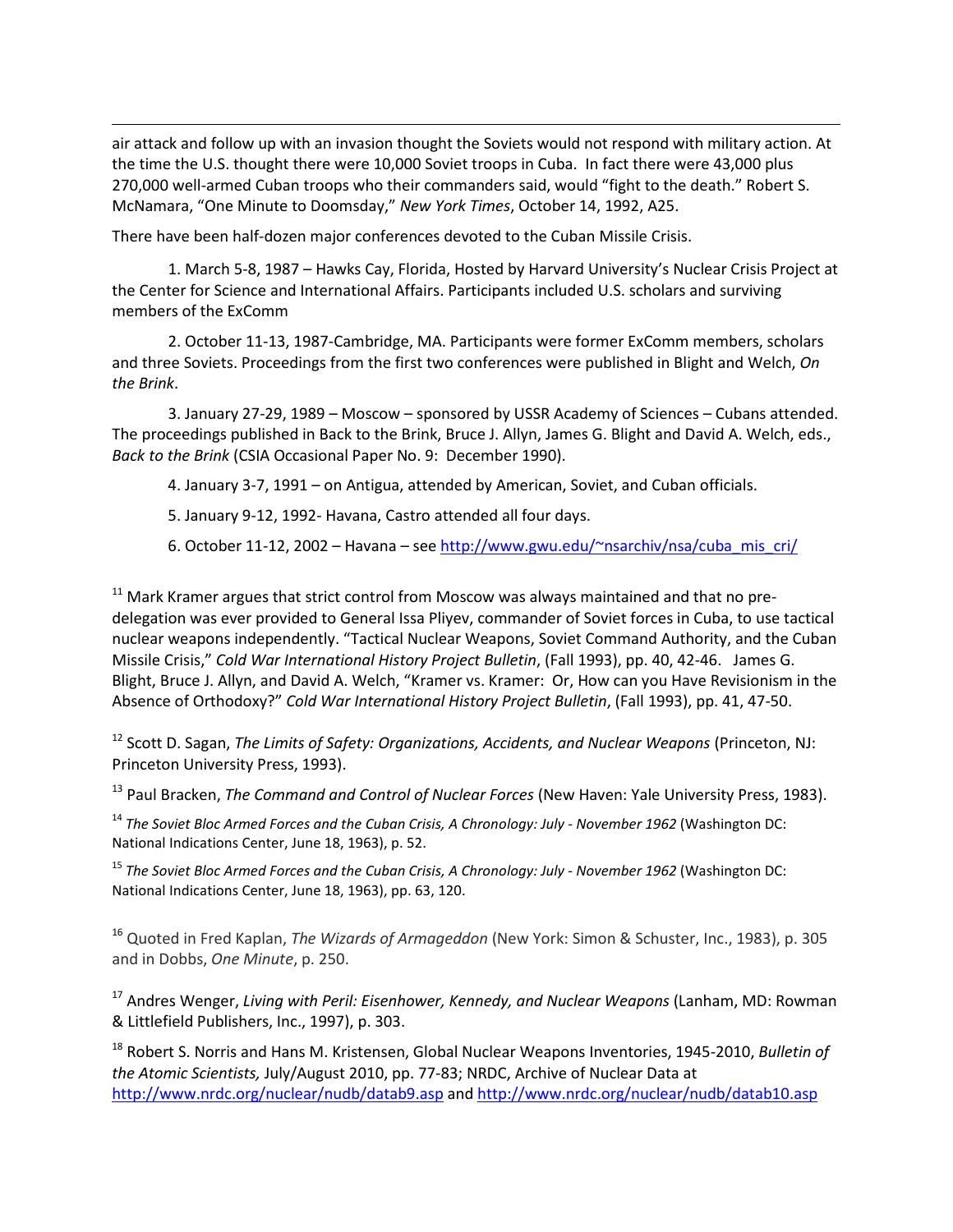<sup>19</sup> General Anatoli I. Gribkov and General William Y. Smith, *Operation Anadyr: U.S. and Soviet Generals Recount the Cuban Missile Crisis* (Chicago: edition q, inc.: 1994), pp. 10-11.

 $\overline{\phantom{a}}$ 

20 Scott D. Sagan, "SIOP-62: The Nuclear War Plan Briefing to President Kennedy," *International Security* (Summer 1987), p. 25.

<sup>21</sup> David Alan Rosenberg, "'A Smoking Radiating Ruin at the End of Two Hours:' Documents on American Plans for Nuclear War with the Soviet Union, 1954-56," *International Security*, Vol. 6, No. 3 (Winter 1981-82), p. 11. The phrase was used in a March 1954 briefing at SAC Headquarters.

<sup>22</sup> Robert Standish Norris, *United States Nuclear Weapons Deployments Abroad, 1950-1977*, History of the Nuclear Age Dinner Series, (Washington, DC: Carnegie Endowment for International Peace, November 30, 1999).

<sup>23</sup> The *Forrestal* and *Franklin D. Roosevelt* were in the Mediterranean. Norman Polmar and John D. Gresham, *DEFCON-2: Standing on the Brink of Nuclear War during the Cuban Missile Crisis* (Hoboken, NJ: John Wiley & Sons, 2006), p. 16.

<span id="page-46-0"></span><sup>24</sup> A Pentagon study later estimated that for 1962 these included 528 SS-4s (492 at soft sites and 36 at hard sites) and 28 SS-5s at soft sites. *A History of Strategic Arms Competition, 1945-1972* (Washington, DC: USAF, June 1976), Volume 3, Chapter 3, pp. 111 and 122. Zaloga estimates 458 SS-4s and 28 SS-5s for 1962. Steven J. Zaloga, *The Kremlin's Nuclear Sword: The Rise and Fall of Russia's Strategic Nuclear Forces, 1945-2000* (Washington and London: Smithsonian Institution Press, 2002), p. 243.

<span id="page-46-1"></span><sup>25</sup> "US contingency plans with respect to Cuba have been reviewed by the Joint Staff and CINCLANT in light of the military buildup and recent intelligence. It has been concluded that, despite the very substantial increase in Cuban combat capability, CINCLANT OPLAN 316-62, in a non-nuclear environment and when preceded by CINCLANT 312-62, is considered a workable plan." DIA Estimate: *Assessment of increased Conventional Military Capabilities of Cuban and Soviet Units in Cuba*, 14 November 1962, p. 1.

<sup>26</sup> Strategic Air Command, *Strategic Air Command Operations in the Cuban Missile Crisis of 1962*, Historical Study No. 90, Volume 1, p. 66; Office of the Historian, *SAC Missile Chronology, 1939-1988* (Headquarters, Strategic Air Command, Offutt AFB, Nebraska, 1 May 1990); Office of the Historian, *Alert Operations and the Strategic Air Command, 1957-1991* (Headquarters, Strategic Air Command, Offutt AFB, Nebraska, 1991); Office of the Historian, *From Snark to Peacekeeper: A Pictorial History of Strategic Air Command Missiles* (Headquarters, Strategic Air Command, Offutt AFB, Nebraska, 1 May 1990).

<sup>27</sup> The first American ICBM equipped with a nuclear warhead was an Atlas D that went on alert on October 31, 1959 at Vandenberg, AFB, CA. The first ICBM squadron to achieve operational status was the 564 SMS at F.E. Warren AFB, WY with 6 Atlas Ds in September 1960. Operational dates from Jacob Neufeld, *The Development of Ballistic Missiles in the United States Air Force, 1945-1960* (Washington, DC: Office of Air Force History, 1990), pp. 233-34. See also Bernard C. Nalty, *USAF Ballistic Missile Programs, 1962-1964* (USAF Historical Division Liaison Office, April 1966), p. 2.

*<sup>28</sup>* "As a result of the Cuban missile crisis during the latter part of the month, the Series F Atlas squadrons at Schilling (550<sup>th</sup>), Lincoln ((551<sup>st</sup>), Altus (577<sup>th</sup>), and Dyess (578<sup>th</sup>) were for the first time required to place all twelve missiles on alert. The first few Series F Atlas ICBMs at the 556<sup>th</sup> SMS at Plattsburg AFB, New York, were also put on alert at this time." Office of the Historian, *SAC Missile Chronology, 1939- 1988* (Headquarters, Strategic Air Command, Offutt AFB, Nebraska, 1 May 1990). The status of the 12 Atlas Fs at Walker AFB, NM during the October period is unclear. On 20 December SAC declared the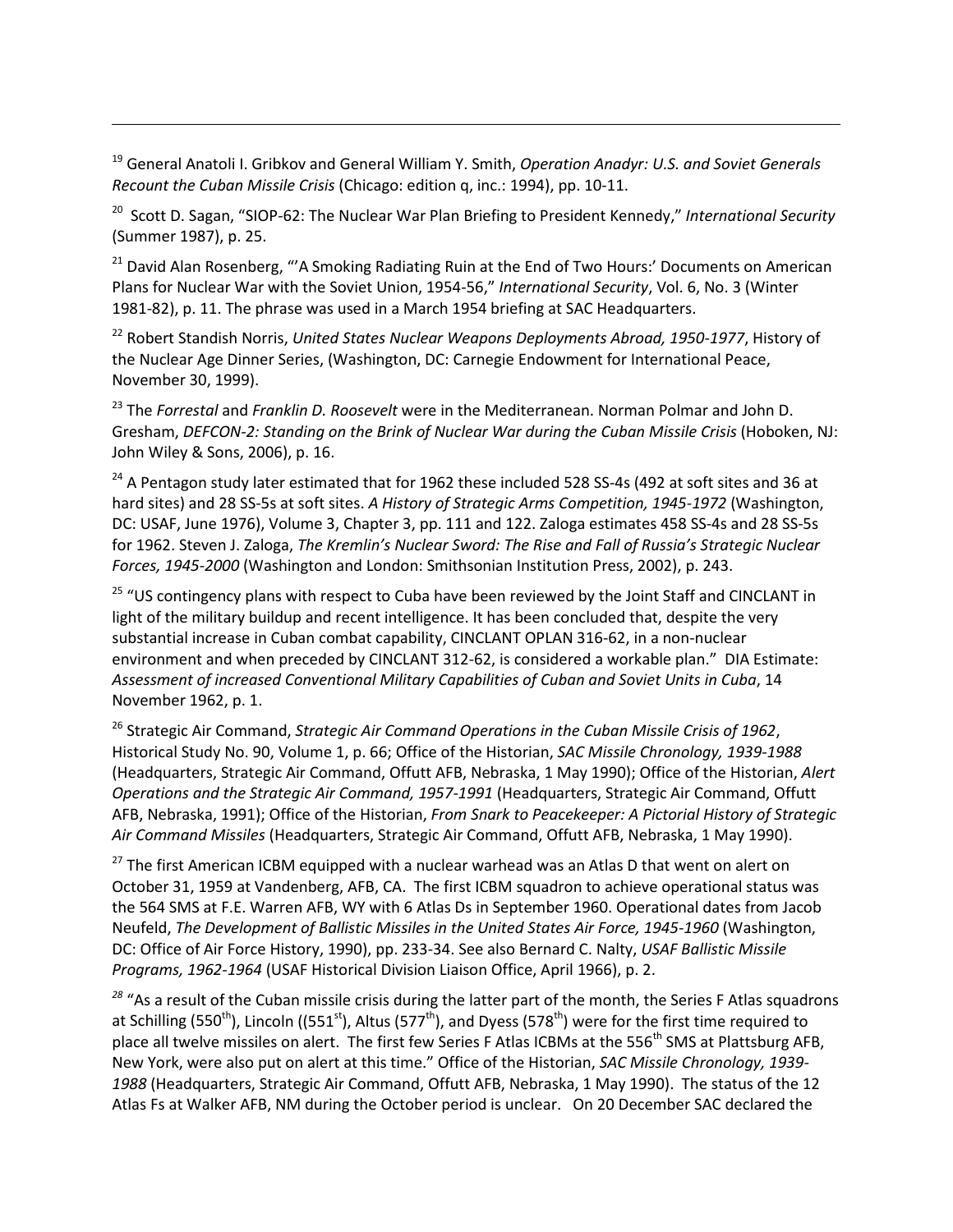556<sup>th</sup> SMS at Plattsburgh operational competing deployment of the Atlas ICBM force. There were also eleven Atlas launchers at Vandenberg, AFB, CA: 6 Atlas D (576 A and B), 2 Atlas E (576-C and F) and 3 Atlas F (576-D, E and G).

 $\overline{\phantom{a}}$ 

 $29$  "On October 22, 1962, when DEFCON 3 was ordered, some of the test silos and gantries contained research and development missiles, and others were in various states of repair, but immediately AFSC and contractor personnel began to prepare the sites for Emergency Combat Capability status. Operational Atlas, Titan, and Minuteman test flight missiles were quickly prepared to permit launches against 'the Sino-Soviet Bloc': SIOP war plan targets were assigned and programmed into the systems, and munitions maintenance personnel replaced the test reentry vehicles with nuclear warheads. The first missile, an Atlas F ICBM, was placed on full alert on October 23 and the AFSC and civilian contractor personnel working in the launch control facility were replaced by a SAC combat crew. By October 30, crews had placed nuclear warheads onto nine missiles at Vandenberg." Scott D. Sagan, *The Limits of Safety: Organizations, Accidents, and Nuclear Weapons* (Princeton, NJ: Princeton University Press, 1993), p. 79.

 $30$  History of 6595<sup>th</sup> Aerospace Test Wing, 22 October 1962 – 20 November 1962, p. 2. See also the Vandenberg AFB Launch History at http:www.spacearchive.info/vafblog.htm

31Jacob Neufeld, *The Development of Ballistic Missiles in the United States Air Force, 1945-1960* (Washington, DC: Office of Air Force History, 1990), p. 236. No Titan II ICBMs were available by October 1962. The three squadrons (54 Titan II ICBMs) achieved operational status between June and December 1963 in six squadrons at three Air Force bases. Eighteen ICBMs were emplaced in vertical silos at Davis-Monthan AFB, AZ, at McConnell AFB, KS, and at Little Rock AFB, AK.

 $32$  Kennedy's use of the phrase "ace in the hole" is apocryphal. To correct the record see Major (Ret) Greg Ogletree, "The 'Hole' Story," *Association of Air Force Missileers Newsletter*, Vol. 18, No. 2 (June 2010), pp. 7-10.

<span id="page-47-0"></span><sup>33</sup> On December 11, 1963 SAC declared the first two flights of the model A Minuteman I (i.e., 20 missiles) operational.

<span id="page-47-2"></span><span id="page-47-1"></span> $34$  History of 6595<sup>th</sup> Aerospace Test Wing, 22 October 1962 – 20 November 1962, p. 10.

<sup>35</sup> Ray S. Cline, "Nuclear War Seemed Remote, *Washington Post*, February 5, 1989, p. D7.

<sup>36</sup> General Anatoli I. Gribkov and General William Y. Smith, *Operation Anadyr: U.S. and Soviet Generals Recount the Cuban Missile Crisis* (Chicago: edition q, inc.: 1994), pp. 10-11.

<span id="page-47-3"></span><sup>37</sup> Strategic Air Command, *Strategic Air Command Operations in the Cuban Missile Crisis of 1962*, Historical Study No. 90, Volume 1, p. 65.

<sup>38</sup> Duncan Campbell, *The Unsinkable Aircraft Carrier: American Military Power in Britain* (London: Michael Joseph, 1984), pp. 205-231

<sup>39</sup> A second SSBN base was later located at Rota, Spain (1964-1979) and a third established at Guam (1964-1981) to cover Soviet targets in the Pacific region. The USS Sam Houston (SSBN 609), first Polaris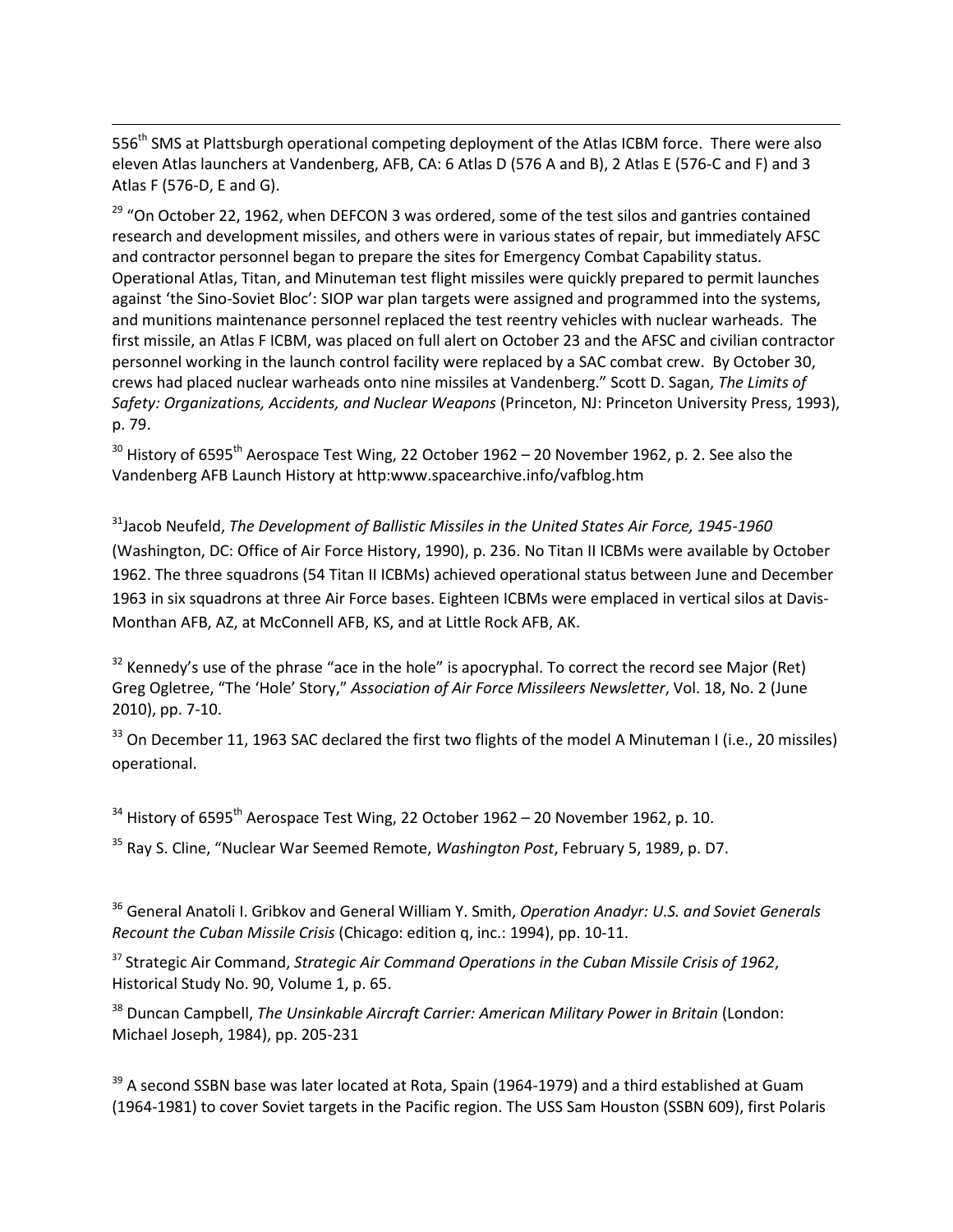submarine assigned to Mediterranean patrol, visited Izmir, Turkey on 14 April 1963. This was the first foreign port, other than Holy Loch, visited by an SSBN and was surely sent to fill the void of the withdrawn Jupiters.

 $\overline{\phantom{a}}$ 

<span id="page-48-1"></span> $40$  The arrival dates of the first five submarines to Holy Loch were: SSBN 599 (March 8, 1961), SSBN 598 (April 25, 1961), SSBN 601 (July 9, 1961), SSBN 600 (September 23, 1961), SSBN 602 (October 1961).

<sup>41</sup> R.A. Fuhrman, *The Fleet Ballistic Missile System Polaris to Trident* (von Karman Lecture for 1978).

<sup>42</sup> VADM Charles H. Griffiths, "Role of Polaris Submarines in the Cuban Missile Crisis," U.S. Naval Academy Alumni Association and Foundation,<https://www.usna.com/SSLPage.aspx?pid+2861>

<sup>43</sup> VADM Charles H. Griffiths, "Role of Polaris Submarines in the Cuban Missile Crisis," U.S. Naval Academy Alumni Association and Foundation,<https://www.usna.com/SSLPage.aspx?pid+2861>

<sup>44</sup> Curtis A. Utz*, Cordon of Steel: The U.S. Navy and the Cuban Missile Crisis,* No. 1 in The U.S. Navy in the Modern World Series (Washington, DC: Naval Historical Center, 1993), p. 22, p. 28.

<sup>45</sup> JCS message to the Secretary of State, No.6968, October 25, 1962 in [http://www.alternatewars.com/WW3/Cuba/Cuba\\_1962\\_OOB.htm.](http://www.alternatewars.com/WW3/Cuba/Cuba_1962_OOB.htm) Hereafter, JCS message 6968.

Scott D. Sagan, *The Limits of Safety: Organizations, Accidents, and Nuclear Weapons* (Princeton, NJ: Princeton University Press, 1993), p. 62, fn 22.

<span id="page-48-2"></span><sup>46</sup> VADM Charles H. Griffiths, "Role of Polaris Submarines in the Cuban Missile Crisis," U.S. Naval Academy Alumni Association and Foundation,<https://www.usna.com/SSLPage.aspx?pid+2861>

<sup>47</sup> The USS Daniel Boone (SSBN 629) departed Apra Harbor, Guam on December 25, 1964, with 16 Polaris A-3 missiles to begin the first operational patrol in the Pacific.

<sup>48</sup> David K. Stumpf, *Regulus: The Forgotten Weapon* (Paducah, Turner Publishing Company, 1996), p. 121.

<sup>49</sup> David K. Stumpf, *Regulus: The Forgotten Weapon* (Paducah, Turner Publishing Company, 1996), p. 132.

<sup>50</sup> David K. Stumpf, *Regulus: The Forgotten Weapon* (Paducah, Turner Publishing Company, 1996), pp. 138-139.

<sup>51</sup> Scott D. Sagan, "SIOP-62: The Nuclear War Plan Briefing to President Kennedy," *International Security* (Summer 1987), p. 39.

<span id="page-48-0"></span><sup>52</sup> For background on SIOP-62 and its origins see David A. Rosenberg, "The Origins of Overkill: Nuclear Weapons and American Strategy, 1945-1960," *International Security* 7 (1983); Scott D. Sagan, "SIOP-62: The Nuclear War Plan Briefing to President Kennedy," *International Security* (Summer 1987), p. 39; Desmond Ball, "The Development of the SIOP, 1960-1983" in Desmond Ball and Jeffrey Richelson, eds., *Strategic Nuclear Targeting* (Ithaca: Cornell University Press, 1986), pp. 57-83. See also JSTPS/JSMH, *Unclassified History of the Joint Strategic Target Planning Staff (JSTPS)*, Prepared by Charles K. Hopkins (15 March 1989).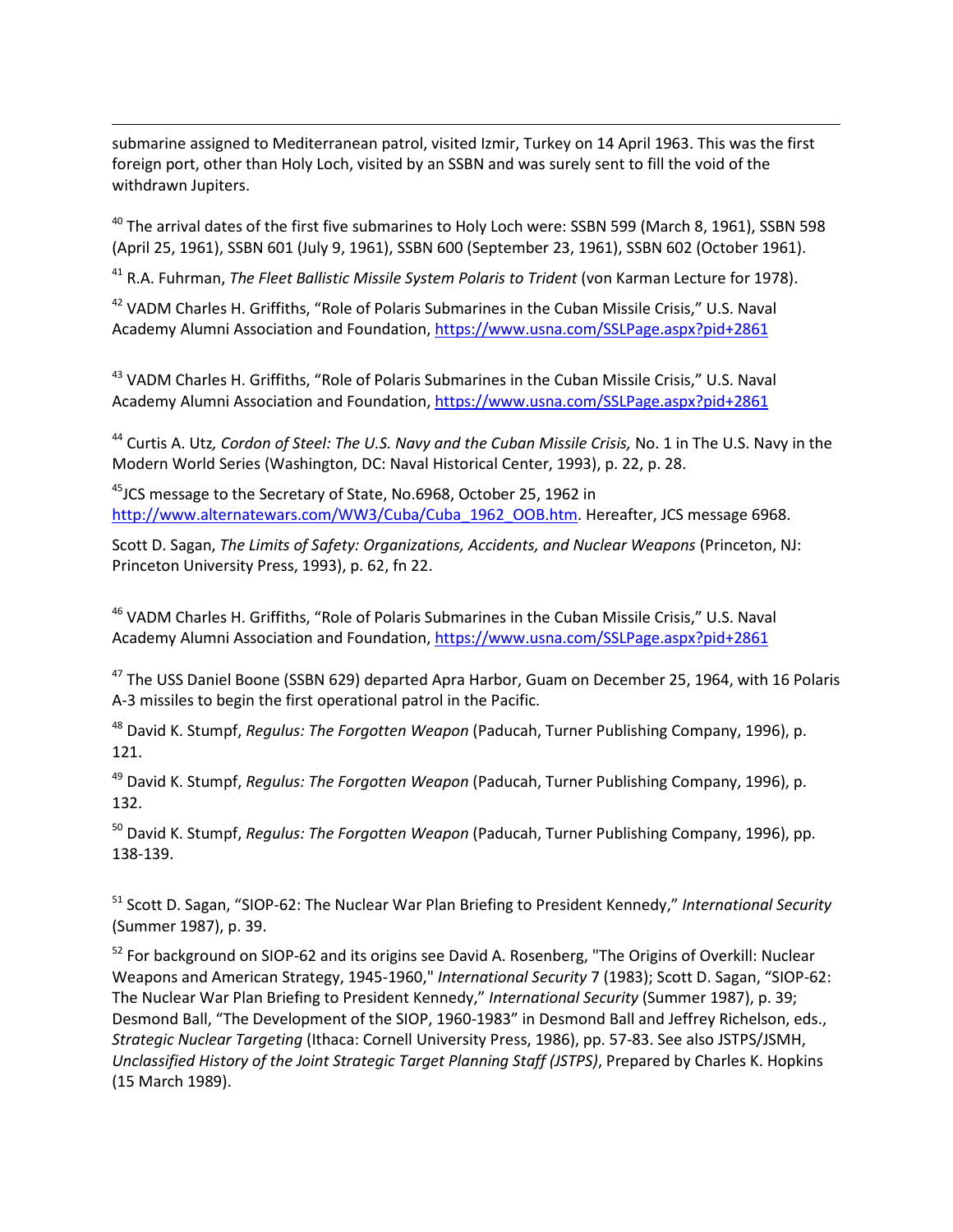<sup>53</sup> For basic information on SIOP-63, see National Security Archive Electronic Briefing Book No. 236, William Burr, ed., "New Evidence on the Origins of Overkill,"

http://www.gwu.edu/~nsarchiv/nukevault/ebb236/index.htm. In January 1963, 4100 weapons were assigned 1250 DGZs. Tabs A and B, Nuclear Forces of the Alliance and SACEUR Threat List, 28 January 1963, National Archives, RG 59, Policy Planning Council Records, 1963-1964, box 281, Europe1963- 1964. The Bundy quote is cited in Fred Kaplan, "JFK's First-Strike Plan," *The Atlantic Monthly* (October 2001), pp. 81-86.

54Scott D. Sagan, "SIOP-62: The Nuclear War Plan Briefing to President Kennedy," *International Security* (Summer 1987), p. 25.

<sup>55</sup> Memo, Carl Kaysen to General Maxwell Taylor, Strategic Air Planning and Berlin, September 5, 1961. Available at the National Security Archive Website. <http://www.gwu.edu/~nsarchiv/NSAEBB/NSAEBB56/>

<sup>56</sup> David Rosenberg, "Constraining Overkill, Contending Approaches to Nuclear Strategy, 1955-1965" (Naval Historical Center, Colloquium on Contemporary History No. 9, "More Bang for the Buck: U.S. Nuclear Strategy and Missile Development, 1945-1965," January 12, 1994), <http://www.history.navy.mil/colloquia/cch9b.html>

<sup>57</sup> *Alert Operations and the Strategic Air Command, 1957-1991* (Office of the Historian, Headquarters SAC, Offutt AFB, NE, 7 December 1991); Strategic Air Command, *Strategic Air Command Operations in the Cuban Missile Crisis of 1962*, Historical Study No. 90, Volume 1, pp. 43-48.

<sup>58</sup> *Alert Operations and the Strategic Air Command, 1957-1991* (Office of the Historian, Headquarters SAC, Offutt AFB, NE, 7 December 1991.

<sup>59</sup> Scott D. Sagan, *The Limits of Safety: Organizations, Accidents, and Nuclear Weapons* (Princeton, NJ: Princeton University Press, 1993), pp. 170-173.

<span id="page-49-0"></span><sup>60</sup> Strategic Air Command, *Strategic Air Command Operations in the Cuban Missile Crisis of 1962*, Historical Study No. 90, Volume 1, p. 39; Scott D. Sagan, *The Limits of Safety: Organizations, Accidents, and Nuclear Weapons* (Princeton, NJ: Princeton University Press, 1993), pp. 63-65.

<span id="page-49-1"></span><sup>61</sup> Strategic Air Command, *Strategic Air Command Operations in the Cuban Missile Crisis of 1962*, Historical Study No. 90, Volume 1, p. 43.

<span id="page-49-2"></span><sup>62</sup> Strategic Air Command, *Strategic Air Command Operations in the Cuban Missile Crisis of 1962*, Historical Study No. 90, Volume 1, p. 48.

<sup>63</sup> USAF Historical Division Liaison Office, *The Air Force Role in Five Crises*,

 $64$  On October 27 the first model A Minuteman I ICBMs were placed on alert at the 10<sup>th</sup> Strategic Missile Squadron (10 SMS), 341st Strategic Missile Wing (341 SMW), Malmstrom AFB, Montana. Over the next seven weeks they continued to be emplaced and made operational. On December 11, 1962 SAC headquarters declared two flights (20 ICBMs) to be operational. Office of the Historian, *SAC Missile Chronology, 1939-1988* (Headquarters, Strategic Air Command, Offutt AFB, Nebraska, 1 May 1990).

<sup>65</sup> Strategic Air Command, *Strategic Air Command Operations in the Cuban Missile Crisis of 1962*, Historical Study No. 90, Volume 1, p. 58.

<sup>66</sup> USAF Historical Division Liaison Office, *The Air Force Response to the Cuban Crisis, p. 11;* USAF Historical Division, The Air Force Role in Five Crises: 1958-1965, p. 43.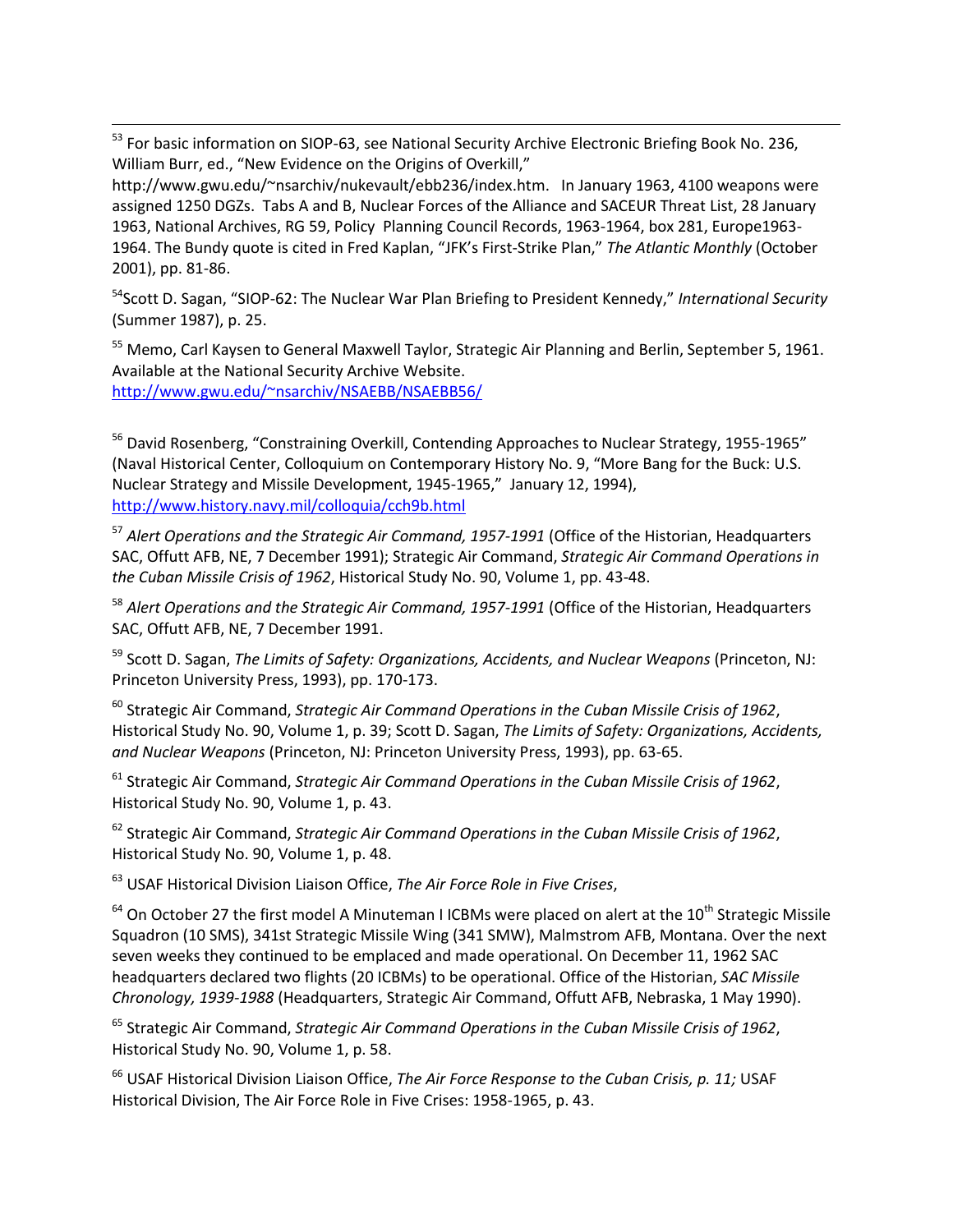67 Dobbs, *One Minute*, pp. 95-96.

<sup>68</sup> Aircraft carriers were removed from the SIOP in 1976. VADM Gerald E Miller, USN (Ret), *Nuclear Weapons and Aircraft Carriers* (Washington, DC: Smithsonian Institution Press, 2001), p. ?

<sup>69</sup> JCS message No. 6968. Scott D. Sagan, *The Limits of Safety: Organizations, Accidents, and Nuclear Weapons* (Princeton, NJ: Princeton University Press, 1993), fn 23, p. 63.

<sup>70</sup> JCS Message 6968.

<sup>71</sup> Pavel Podvig, ed., *Russian Strategic Nuclear Forces* (Cambridge, MA: The MIT Press, 2001); Thomas B. Cochran, William M. Arkin, Robert S. Norris, Jeffrey I. Sands, *Nuclear Weapons Databook*, Volume IV *Soviet Nuclear Weapons* (New York: Harper & Row, Ballinger Division, 1989).

<sup>72</sup> Raymond Garthoff, The Meaning of the Missiles," *Washington Quarterly*, Vol. 5, No. 4 (Autumn 1982), pp. 76-82. It was declassified 20 November 1981.

<sup>73</sup> Bill Keller, "Warheads Were Deployed in Cuba in '62, Soviets Say, "*New York Times*, January 29, 1989, p. 1.

<sup>74</sup> Steven J. Zaloga, *The Kremlin's Nuclear Sword: The Rise and Fall of Russia's Strategic Nuclear Forces, 1945-2000* (Washington and London: Smithsonian Institution Press, 2002), esp. pp. 82-87.

 $75$  I would like to thank Michael Dobbs for sharing with me Lt. Col. Sergei Karlov's notes on ICBM deployments. See also Dobbs, *One Minute*, p. 190 and footnote 189 on p. 386.

<sup>76</sup> Dobbs, *One Minute*, p. 188.

 $77$  An assessment by the Pentagon done soon afterwards concluded, "There is virtually no available evidence as to whether the rocket troops were or were not brought to the level of readiness claimed by the USSR." *The Soviet Bloc Armed Forces and the Cuban Crisis: A Discussion of Readiness Measures* (Washington, DC: National Indications Center, July 15, 1963), p. 21.

<sup>78</sup> Pavel Podvig, ed., *Russian Strategic Nuclear Forces* (Cambridge, MA:, The MIT Press, 2001), pp. 179- 182.

<sup>79</sup> Dobbs, *One Minute*, p. 189; Steven J. Zaloga, *The Kremlin's Nuclear Sword: The Rise and Fall of Russia's Strategic Nuclear Forces, 1945-2000* (Washington and London: Smithsonian Institution Press, 2002), esp. pp. 60-66, 232.

<sup>80</sup> Pavel Podvig, ed., *Russian Strategic Nuclear Forces* (Cambridge, MA:, The MIT Press, 2001), pp. 189- 192; Steven J. Zaloga, *The Kremlin's Nuclear Sword: The Rise and Fall of Russia's Strategic Nuclear Forces, 1945-2000* (Washington and London: Smithsonian Institution Press, 2002), esp. pp. 61-70, 232.

<span id="page-50-1"></span><span id="page-50-0"></span><sup>81</sup> Norman Polmar, The Soviet Navy's Caribbean Outpost," *Naval History Magazine* (October 2012). The first test of the R-13 missile with a nuclear warhead was conducted on 20 October 1961 at the Novaya Zemlya test range with an estimated yield of 1.45 Mt. Pavel Podvig, ed., *Russian Strategic Nuclear Forces* (Cambridge, MA: 2001), p. 238.

<span id="page-50-2"></span><sup>82</sup> Scott D. Sagan, "SIOP-62: The Nuclear War Plan Briefing to President Kennedy," *International Security* (Summer 1987), pp. 27-28.

<span id="page-50-3"></span><sup>83</sup> Scott D. Sagan, "SIOP-62: The Nuclear War Plan Briefing to President Kennedy," *International Security* (Summer 1987), fn 16, p. 27.

<sup>84</sup> Pavel Podvig, *Russian Strategic Weapons*, p. 4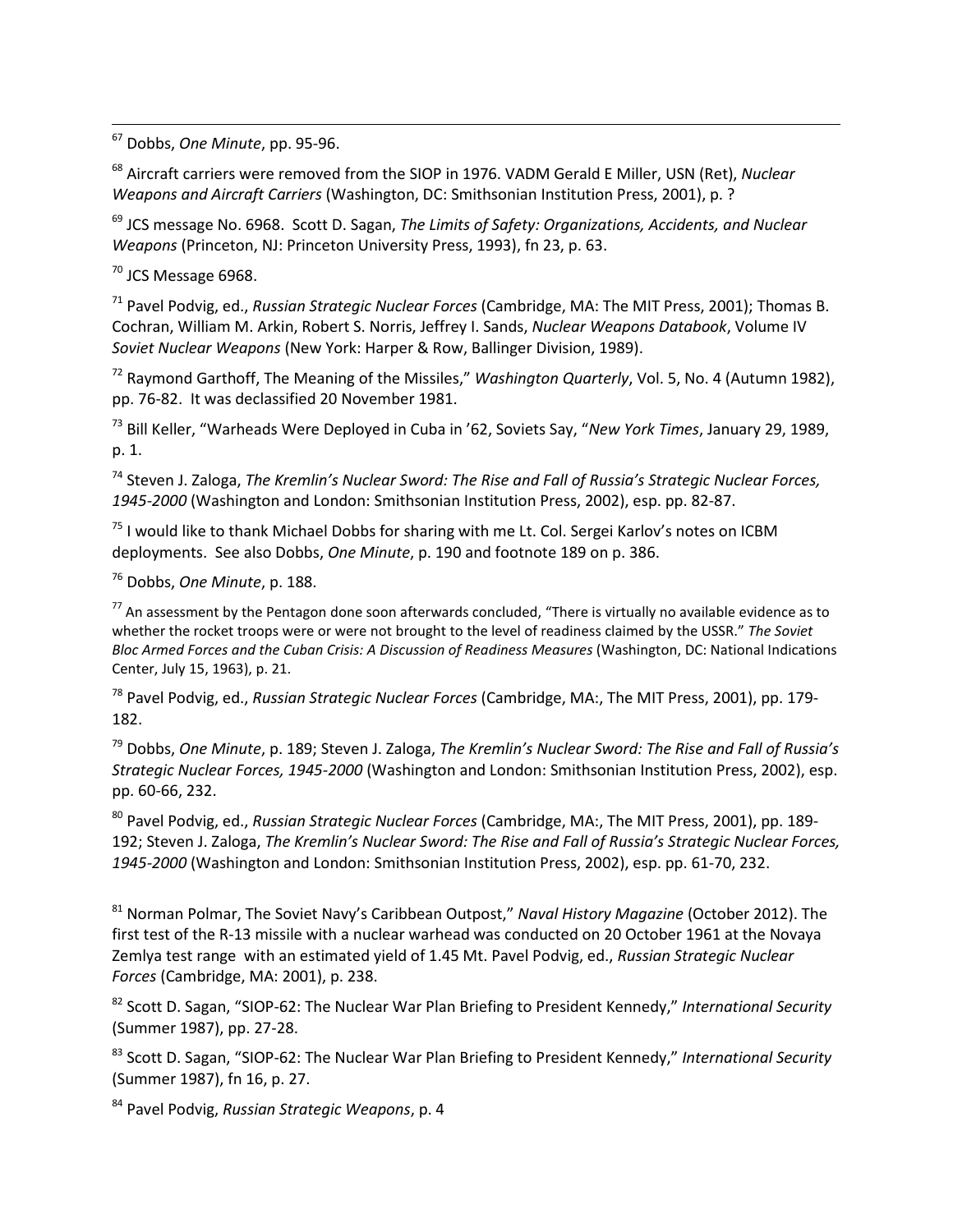<span id="page-51-0"></span> 85 Andres Wenger, *Living with Peril: Eisenhower, Kennedy, and Nuclear Weapons* (Lanham, MD: Rowman & Littlefield Publishers, Inc., 1997), p. 295.

<span id="page-51-1"></span><sup>86</sup> Two other reasons are generally mentioned as to why Khrushchev decided to deploy ballistic missile to Cuba: to redress an imbalance in strategic weapons and, to deter a U.S. invasion and prevent the loss of Cuba. Andres Wenger, *Living with Peril: Eisenhower, Kennedy, and Nuclear Weapons* (Lanham, MD: Rowman & Littlefield Publishers, Inc., 1997), pp. 279-83.

<span id="page-51-2"></span><sup>87</sup> Philip Nash, *The Other Missiles of October: Eisenhower, Kennedy, and the Jupiters, 1957-1963* (Chapel Hill: The University of North Carolina Press, 1997).

<sup>88</sup> Earlier plans called for five additional Thor squadrons tentatively earmarked for Italy, Turkey, Okinawa, and Alaska. Jacob Neufeld, *The Development of Ballistic Missiles in the United States Air Force, 1945-1960* (Washington, DC: Office of Air Force History, 1990), p. 223.

<sup>89</sup> Stephen Twigge and Len Scott, "The Other Missiles of October: The Thor IRBMs and the Cuban Missile Crisis," *Electronic Journal of International History*, Article 3. Online at

<http://www.history.ac.uk/resources/e-journal-international-history/twigge-paper#top>

<sup>90</sup> Barton J. Bernstein, "Reconsidering the Missile Crisis: Dealing with the Problems of the American Jupiters in Turkey," in James A. Nathan, ed., *The Cuban Missile Crisis Revisited* (New York: St. Martin's Press, 1992), pp. 55-129.

 $91$  Earlier plans called for deployment of three squadrons of Jupiter missiles to France. When Gen. Charles DeGaulle assumed power in June 1958 he refused to accept the Jupiters. The Eisenhower administration and the Air Force considered sites in Greece, Spain, West Germany, Okinawa and Alaska with the number of squadrons fluctuating. Jacob Neufeld, *The Development of Ballistic Missiles in the United States Air Force, 1945-1960* (Washington, DC: Office of Air Force History, 1990), p. 223; Nash, *Other Missiles*, pp. 34-75. Eventually Italy and Turkey were chosen.

 $92$  Nash has the first Launch Position/Squadron (1/1) operational in February 1961 (eight months behind schedule, after JFK was sworn in) and the 10<sup>th</sup> and last Launch Position/Squadron operational in July 1961. *Other Missiles*, p. 79. See also Jacob Neufeld, *The Development of Ballistic Missiles in the United States Air Force, 1945-1960* (Washington, DC: Office of Air Force History, 1990), p. 186.

<sup>93</sup> Jacob Neufeld, *The Development of Ballistic Missiles in the United States Air Force, 1945-1960* (Washington, DC: Office of Air Force History, 1990), p. 233.

<sup>94</sup> "The first surface shipment of Jupiter equipment did not leave for Turkey until 23 January (arriving 11 February), and on 10 February the USAF reported that the deployment was 'in the preliminary construction phase.'" Nash, *Other Missiles*, p. 80.

<sup>95</sup> Jacob Neufeld, *The Development of Ballistic Missiles in the United States Air Force, 1945-1960* (Washington, DC: Office of Air Force History, 1990), p. 227.

<sup>96</sup> Nash, *Other Missiles*, p. 103.

97 Bernstein believes the date cited in the SAC Missile Chronology 1939-1988 (Office of the Historian, Headquarters Strategic Air Command, Offutt AFB, NE: 1 May 1990) of May 25, 1962 is a mistake and thinks the correct date is either October 19 or 22, 1962 when the first Jupiter missiles were turned over to the Turkish Air Force. Bernstein, "Reconsidering the Missile Crisis," p. 117, fn 84. A USAFE history confirms Bernstein's suspicion. "SM-78 Jupiter Intermediate Range Ballistic Missile launch position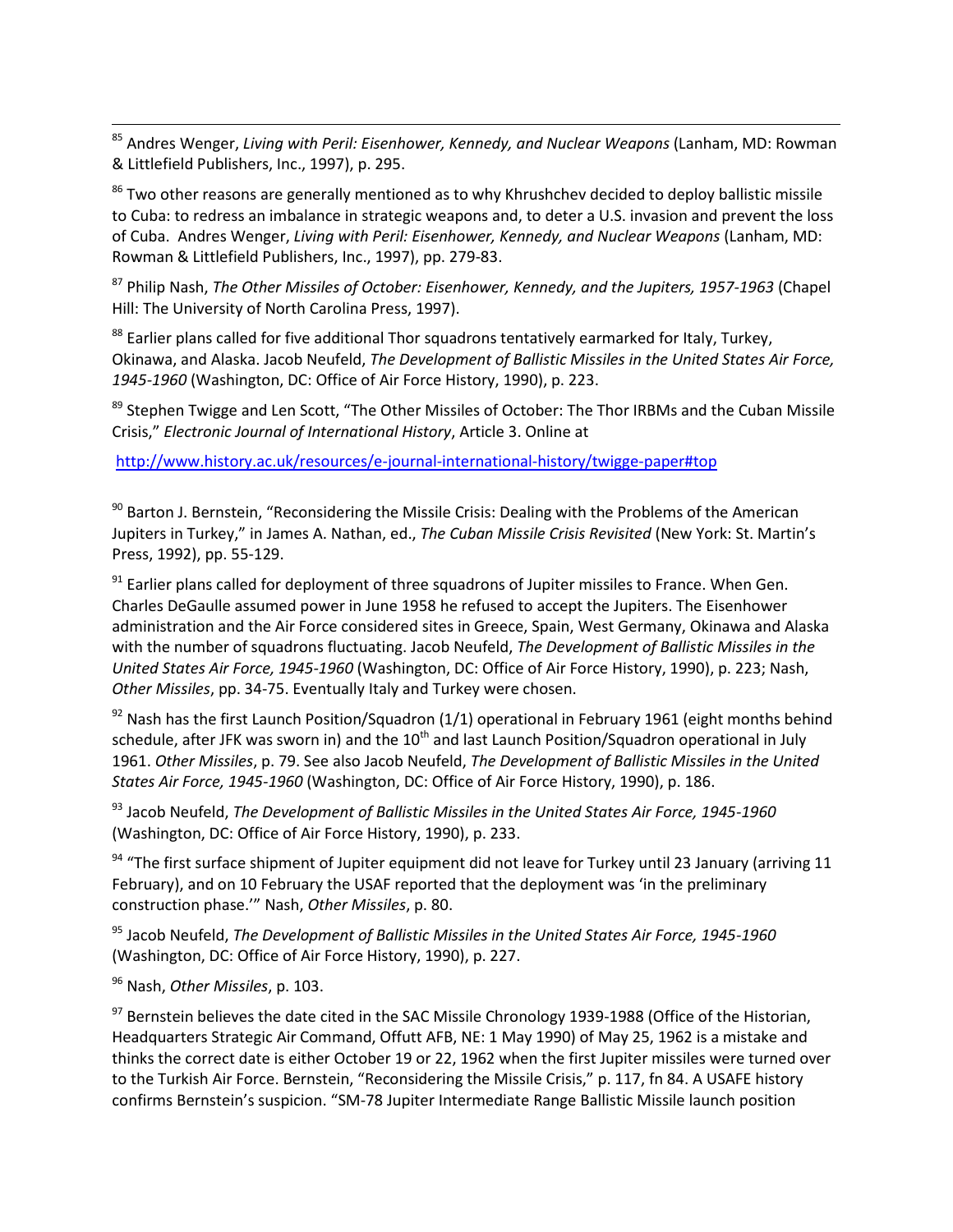number 4 was turned over by USAFE to the Turkish Air Force on 22 October [1962] for maintenance and operation. This was the first Jupiter launch position to be assigned to the Turks." R. Bruce Harley, *Historical Highlights: United States Air Forces in Europe, 1945-1973* (Office of History, USAFE, 10 May 1974), p. 55. Dobbs agrees on the date. "U.S. Air Force officers retained control over the warheads, but the missiles themselves were transferred to Turkish custody on October 22, the very day that Kennedy went on television to announce the blockade of Cuba." *One Minute*, p. 234.

98 Barton J. Bernstein, "Reconsidering the Missile Crisis: Dealing with the Problems of the American Jupiters in Turkey," in James A. Nathan, ed., *The Cuban Missile Crisis Revisited* (New York: St. Martin's Press, 1992), p. 98.

<span id="page-52-0"></span>99Steven Zaloga, "The Missiles of October: Soviet Ballistic Missile Forces During the Cuban Crisis," *Journal of Soviet Military Studies*, June 1990, p. 321, citing Penkovskiy.

<span id="page-52-1"></span><sup>100</sup> Dobbs, *One Minute*, p. 270.

 $\overline{\phantom{a}}$ 

<sup>101</sup> Nash, *Other Missiles*, pp. 111-112.

<span id="page-52-2"></span><sup>102</sup> Barton J. Bernstein, "Reconsidering the Missile Crisis: Dealing with the Problems of the American Jupiters in Turkey," in James A. Nathan, ed., *The Cuban Missile Crisis Revisited* (New York: St. Martin's Press, 1992), p.99.

<sup>103</sup> USAF Historical Division, Liaison Office, *The Air Force Role in Five Crises*, p. 40.

<sup>104</sup> Dobbs, *One Minute*, p. 251.

<sup>105</sup> Letter, Harold M. Agnew to Major General A.D. Starbird, January 5, 1961, with Attachment I, The NATO Custody Control Problem.

<sup>106</sup> Agnew, The NATO Custody Control Problem.

<sup>107</sup> There were British planes on QRA. On October 28 orders were given to increase the number from nine to twenty-one. L.V. Scott, Macmillan, *Kennedy, and the Cuban Missile Crisis: Political, Military and Intelligence Aspects* (New York: Palgrave, 1999, p. 144).

<sup>108</sup> JCS Message 6968 lists the following for Europe:

27 F-100 Super Sabre (1 B7, B28, B43) 9 F-101 Voodoo (1 B7, B28, B43) 15 F-105 Thunderchief (1 B28 or B43 internal or 2 B28 or B43 external) 2 A3J Vigilante (1 B27, B28, B43, B57 or 2 B43) 4 A4D/FJ4 Skyhawk/Fury (1 nuclear bomb) 4 AD Skyraider (1 nuclear bomb) 3 Valiant (2 B28) 10 F-84 F Thunderstreak (1 nuclear bomb) 4 B-57 Canberra (1 nuclear bomb) 37 Jupiter 48 Mace

<sup>109</sup> Steven Zaloga, The Missiles of October: Soviet Ballistic Missile Forces During the Cuban Crisis," *Journal of Soviet Military Studies*, Vol. 3, No. 2 (June 1990), p. 309. "The Soviets have deployed over 500 MRBMs and IRBMs on their own territory . . ." Raymond Garthoff, "The Meaning of the Missiles,"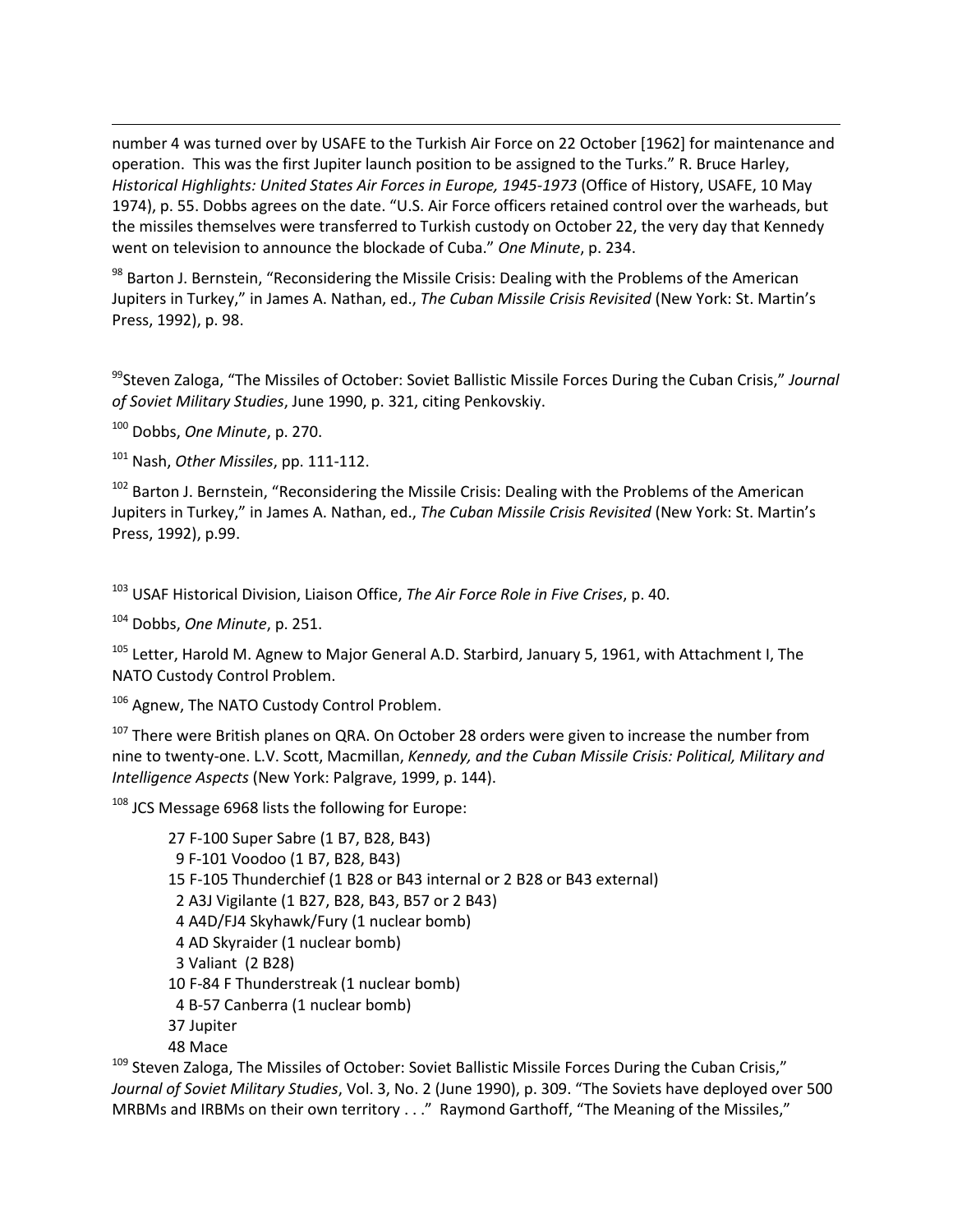*Washington Quarterly*, Vol. 5, No. 4 (Autumn 1982), p. 79; A History of Strategic Arms Competition, 1945-1972, Volume 3, p. 111.

<sup>110</sup> A History of Strategic Arms Competition, 1945-1972, Volume 3, p. 122. IOC at hard sites would not begin until early 1963. Eventually in 1964 101 SS-5s would be deployed

<sup>111</sup> Norman Polmar and John D. Gresham, *DEFCON-2: Standing on the Brink of Nuclear War during the Cuban Missile Crisis* (Hoboken, NJ: John Wiley & Sons, 2006), esp. pp. 51-68 and passim.

<sup>112</sup> For a spirited debate see, Mark Kramer, "Tactical Nuclear Weapons, Soviet Command Authority, and the Cuban Missile Crisis," *Cold War International History Bulletin*, Issue 3 (Fall 1993), pp. 40, 42-46 and James G. Blight, Bruce J. Allyn, and David A. Welch, "Kramer Vs. Kramer, *Cold War International History Project Bulletin*, Issue 3 (Fall 1993), pp. 41, 47-50.

<sup>113</sup> Zaloga, *Kremlin's Nuclear Sword*, p. 87.

<sup>114</sup> Dobbs, *One Minute*, p. 247.

 $\overline{\phantom{a}}$ 

<sup>115</sup> Steven Zaloga, "The Missiles of October: Soviet Ballistic Missile Forces During the Cuban Crisis," *Journal of Soviet Military Studies*, June 1990, p. 317.

<sup>116</sup> Dobbs, *One Minute*, pp. 86-89.

<sup>117</sup> The Group of Soviet Forces in Cuba – October 1962 (Final Planned Table of Organization) in Norman Polmar and John D. Gresham, *DEFCON-2: Standing on the Brink of Nuclear War during the Cuban Missile Crisis* (Hoboken, NJ: John Wiley & Sons, 2006), p. 52.

<span id="page-53-0"></span><sup>118</sup> Norman Polmar and John D. Gresham, *DEFCON-2: Standing on the Brink of Nuclear War during the Cuban Missile Crisis* (Hoboken, NJ: John Wiley & Sons, 2006), p. 67. Also aboard were thirty-six warheads for re FKR-1 cruise missiles, twelve warheads for the FROG tactical ballistic missiles and six gravity bombs for the Il-28 Beagle bombers.

 $119$  At the time U.S. intelligence credited the SS-4 with a maximum range of 1,020 statute miles (1,670 km) off by 22 percent. Norman Polmar and John D. Gresham, *DEFCON-2: Standing on the Brink of Nuclear War during the Cuban Missile Crisis* (Hoboken, NJ: John Wiley & Sons, 2006), p. xxiii. General Gribkov gives the range as 1,400 miles. General Anatoli I. Gribkov and General William Y. Smith, *Operation Anadyr: U.S. and Soviet generals Recount the Cuban Missile Crisis* (Chicago: edition q, inc.: 1994), p. 13.

<sup>120</sup> Zaloga, Journal, p. 315. William Kaufmann calculated that thirty-four out of seventy-six SAC bomber bases were within range of the SS-4s and most of the other bases were within range of the SS-5s. Dobbs, *One Minute*, p. 98.

<sup>121</sup> Zaloga, *Journal* p. 318; Zaloga, *Kremlin's Nuclear Sword,* p. 87.

 $122$  At the time the U.S. intelligence community estimated that the SS-5 had a maximum range of 2,200 statute miles (3600 kms). Norman Polmar and John D. Gresham, *DEFCON-2: Standing on the Brink of Nuclear War during the Cuban Missile Crisis* (Hoboken, NJ: John Wiley & Sons, 2006), p. xxiii. General Gribkov gives the range at 2,800 miles. General Anatoli I. Gribkov and General William Y. Smith, *Operation Anadyr: U.S. and Soviet generals Recount the Cuban Missile Crisis* (Chicago: edition q, inc.: 1994), p. 13.

<sup>123</sup> Zaloga underestimates the range by 425 kilometers, *Journal*, pp. 315, 317.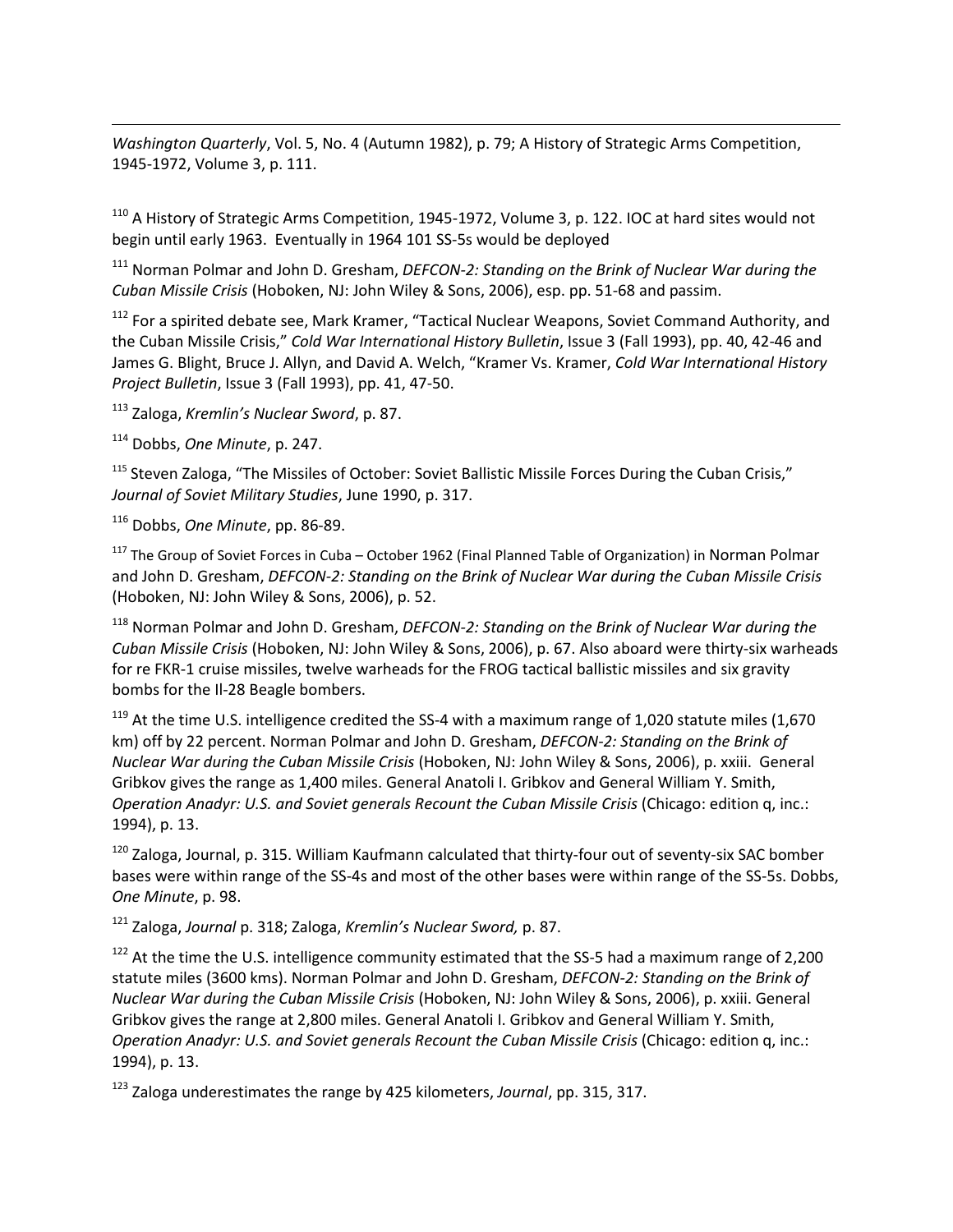124 Dobbs, *One Minute*, p. 256.

<sup>125</sup> Dobbs, *One Minute*, p. 247.

<sup>126</sup> Steven J. Zaloga, *The Kremlin's Nuclear Sword: The Rise and Fall of Russia's Strategic Nuclear Forces, 1945-2000* Washington: Smithsonian Institution Press, 2002), pp. 85-86.

<sup>127</sup> General Gribkov quoted in Neil Sheehan, *A Fiery Peace in a Cold War* (New York: Random House: 2009), p. 446.

<sup>128</sup> Norman Polmar and John D. Gresham, *DEFCON-2: Standing on the Brink of Nuclear War during the Cuban Missile Crisis* (Hoboken, NJ: John Wiley & Sons, 2006), p. 61.

<sup>129</sup> Michael Dobbs, *One Minute to Midnight: Kennedy, Khrushchev, and Castro on the Brink of Nuclear War* (New York: Alfred A. Knopf, 2008), pp. 125, 205-206.

<sup>130</sup> USAF Historical Division Liaison Office, *The Air Force Response to the Cuban Crisis*, p. 6; Christopher J. Bright, *Continental Defense in the Eisenhower Era: Nuclear Antiaircraft Arms and the Cold War* (New York: Palgrave Macmillan, 2010), pp. 152-159; David F. Winkler, *Searching the Skies: The Legacy of the United States Cold War Defense Radar Program* (USAF Air Combat Command, June 1997), esp., pp. 37- 56.

<sup>131</sup> USAF Historical Division Liaison Office, *The Air Force Role in Five Crises, 1958-1965*, p. 41.

<sup>132</sup> USAF Historical Division Liaison Office, *The Air Force Response to the Cuban Crisis, 1958-1965,* p. 8.

<sup>133</sup> USAF Historical Division Liaison Office, *The Air Force Response to the Cuban Crisis, 1958-1965,* p. 12*.*

<sup>134</sup> USAF Historical Division Liaison Office, *The Air Force Role in Five Crisis: 1958-1965*, p. 39; USAF Historical Division Liaison Office, *The Air Force Response to the Cuban Crisis, pp. 6-7*

<sup>135</sup> Dobbs, *One Minute*, p. 249.

<span id="page-54-0"></span><sup>136</sup> USAF Historical Division Liaison Office, *The Air Force Response to the Cuban Crisis, 11.* Plans went back and forth. After the discovery of Ilyushin bombers and FROG missiles on October 25 U.S. invasion plans were revised to include use of tactical nuclear weapons such as Honest John missiles.

<sup>137</sup> Dobbs, *One Minute*, pp. 251-53.

<sup>138</sup> Zaloga, *Kremlin's Nuclear Sword*, p. 83.

<span id="page-54-1"></span><sup>139</sup> Scott D. Sagan, *The Limits of Safety: Organizations, Accidents, and Nuclear Weapons* (Princeton, NJ: Princeton University Press, 1993), pp. 79-80. Emphasis in original.

<sup>140</sup> William Burr and Thomas S. Blanton, eds., The Submarines of October: U.S. and Soviet Naval Encounters During the Cuban Missile Crisis, National Security Archive Electronic Briefing Book No. 75, October 31, 2002, [http://www.gwu.edu/~nsarchiv/nsa/cuba\\_mis\\_cri/;](http://www.gwu.edu/~nsarchiv/nsa/cuba_mis_cri/) Svetlana Savranskaya, "New Sources on the Role of Soviet Submarines in the Cuban Missile Crisis, *Journal of Strategic Studies*, Vol. 28, No. 2 (2005), pp. 233-259

<sup>141</sup> Dobbs, *One Minute*, p. 92.